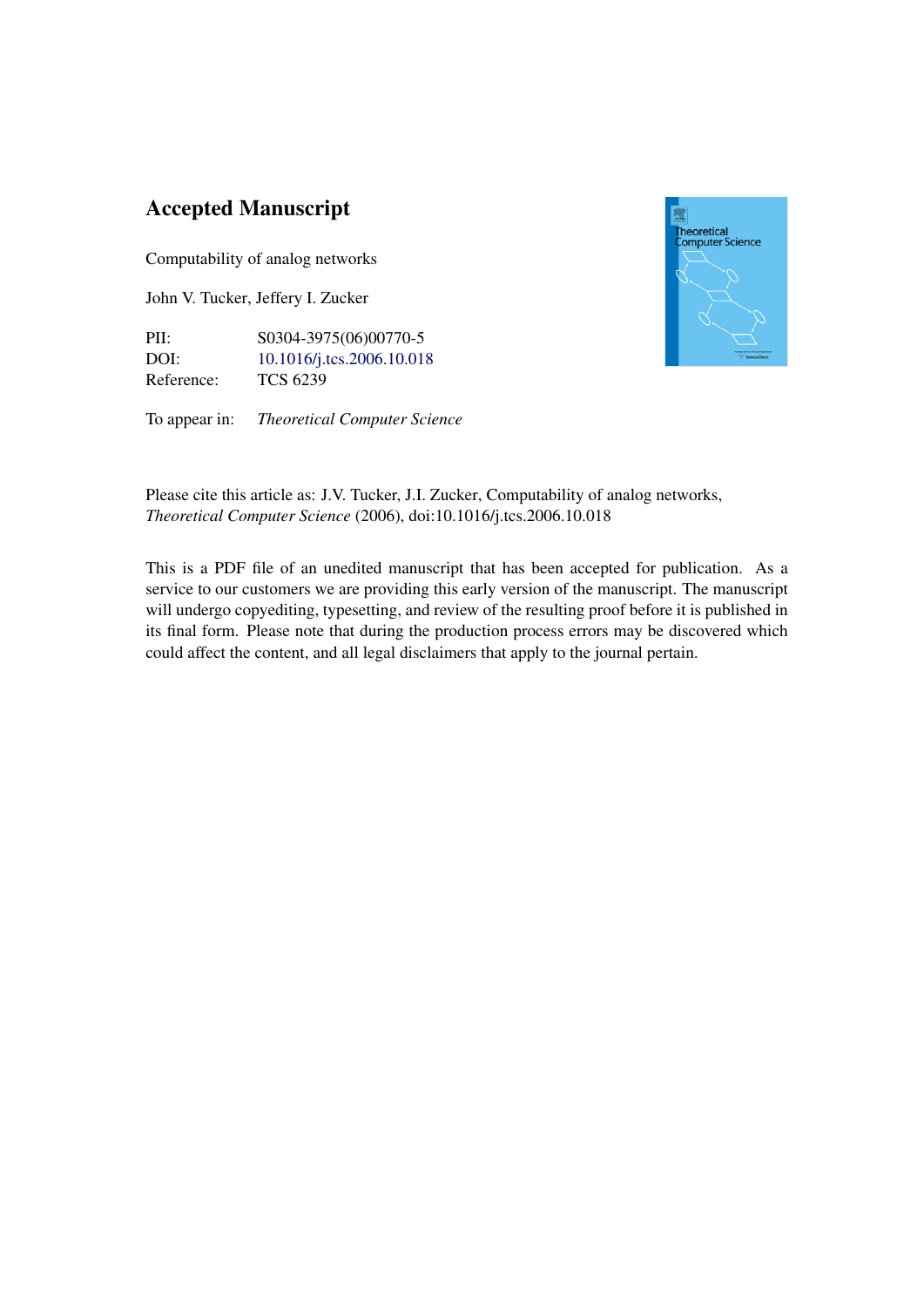# Computability of analog networks

John V. Tucker

Department of Computer Science, University of Wales, Swansea SA2 8PP, Wales

Jeffery I. Zucker<sup>1</sup>

Department of Computing and Software, McMaster University, Hamilton, Ont. L8S 4L7, Canada

#### Abstract

John V. Tucker<br>
Monter Science, University of Wales, Swansea SA2 8PP, Waks<br>
Jeffery 1. Zucker<sup>1</sup><br>
pertment of Computing and Solvance, McMaster University, Bangaton, Ont.<br>
Less 4T7, Canade<br>
Less 4T7, Canade<br>
Less 4T7, Cana We define a general concept of a network of analog modules connected by channels, processing data from a metric space  $A$ , and operating with respect to a global continuous clock T. The inputs and outputs of the network are continuous streams  $u : \mathbb{T} \to A$ , and the input-output behaviour of the network with system parameters from A is modelled by a function  $\Phi: A^r \times C(\mathbb{T}, A]^p \to C(\mathbb{T}, A)^q$   $(p, q > 0, r \ge 0)$ , where  $\mathcal{C}[\mathbb{T}, A]$  is the set of all continuous streams equipped with the compact-open topology. We give an equational specification of the network, and a semantics which involves solving a fixed point equation over  $\mathcal{C}[\mathbb{T}, A]$  using a contraction principle based on the fact that  $\mathcal{C}[\mathbb{T}, A]$  can be approximated locally by metric spaces. We show that if the module functions are continuous then so is the network function Φ. We analyse in detail two case studies involving mechanical systems. Finally, we introduce a custom-made concrete computation theory over  $\mathcal{C}[\mathbb{T}, A]$  and show that if the module functions are concretely computable then so is  $\Phi$ .

Key words: analog computation, analog computing, analog networks, continuous time, continuous streams

#### 1 Introduction

Digital and analog computation and communication both process infinite data such as real numbers, wave forms, signals, timed streams of data, and various

Preprint submitted to Elsevier ScienceSeptember 19, 2005; Revised: August 31, 2006

 $\overline{Email}$  addresses: J.V.Tucker@swansea.ac.uk (John V. Tucker), zucker@mcmaster.ca (Jeffery I. Zucker).

<sup>&</sup>lt;sup>1</sup> The research of the second author was supported by a grant from the Natural Sciences and Engineering Research Council (Canada)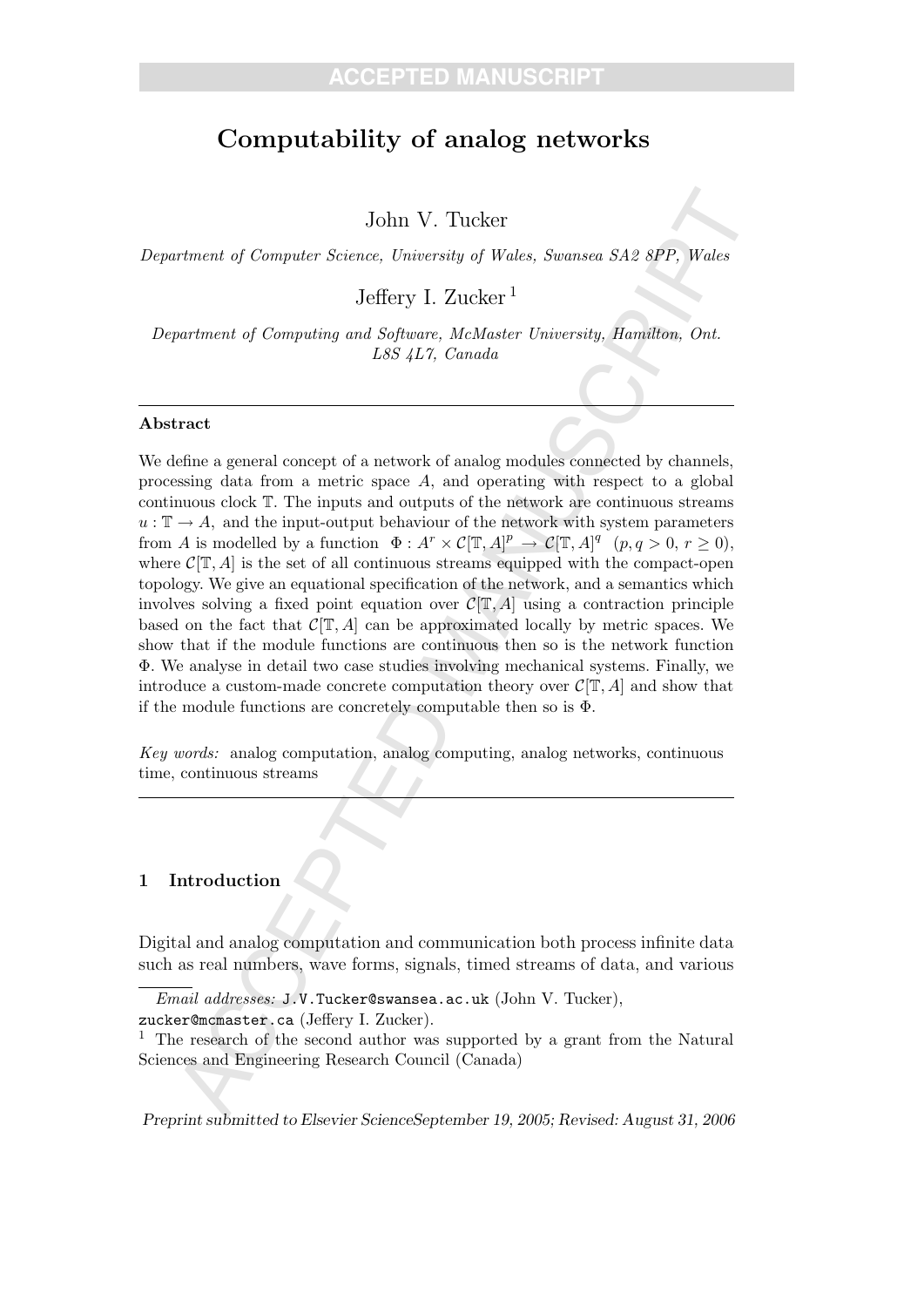other kinds of functions. The data invariably originate as physical measurements from the world's work.

m is representation by thirdly many symbols, and the set of data is gonnit-<br>To be the presentations are often made from strings of bits (6), tl<sub>y</sub> or of<br>Finite alphabus, and computations are expressed by algorithms,<br>origi In digital computation and communication, data are ultimately discrete. Each datum is representable by finitely many symbols, and the set of data is countable. Data representations are often made from strings of bits  $\{0, 1\}$ , or of other finite alphabets, and computations are expressed by algorithms computing functions on these strings. In the case of nondeterministic algorithms, the functions are multivalued. Digital computation is exact in the following sense: given exact finite data as input, an exact computation returns exact finite data as output. The finite input may be an approximation to some question, in which case the finite output is an approximation to an answer. The quality of the digital computation is determined by the level of control of the errors in the approximations presented to and propagated by the algorithm. Indeed, the above notion of exactness can be lifted to digital computation on infinite data, i.e., computations from finite approximations of the input to finite approximations of the output, by calling such a computation "exact" when the computed function from input approximations to output approximations is accurate to *any* error margin. Digital computation is fundamentally computation by algorithms, which operate on symbols in discrete time.

In analog computation and communication, data is continuous. A datum can require an infinite symbolic representation, and the set of all representations is uncountable. Often the data are made from real numbers, and the functions computed are of the form  $f: \mathbb{R}^n \to \mathbb{R}^m$ ; these may be partial and/or manyvalued.

Analog computation, as conceived by Lord Kelvin possibly related to [TT80], Vannevar Bush [Bus31], and Douglas Hartree [Har50], is a form of experimental computation with physical systems called analog devices or analog computers. Historically, data are represented by measurable physical quantities, including lengths, shaft rotation, voltage, current, resistance, etc., and the analog devices that process these representations are made from mechanical or electro-mechanical or electronic components [Hol96,Joh96,Sma96]. Here experimental procedures applied to the machine, especially measurements, play a special role. The inexactness of the measurement means that only an approximate input can be measured and presented to the analog device, and only an approximate output can be measured and returned from it. (In practice, an error of within  $1\%$  was easily achieved.)

The exact theoretical values of the analog input and output are unknown — and, perhaps, unknowable. Analog computation is a form of computation by experimental procedures. In general, analog devices are based on physical technology that operates in continuous time.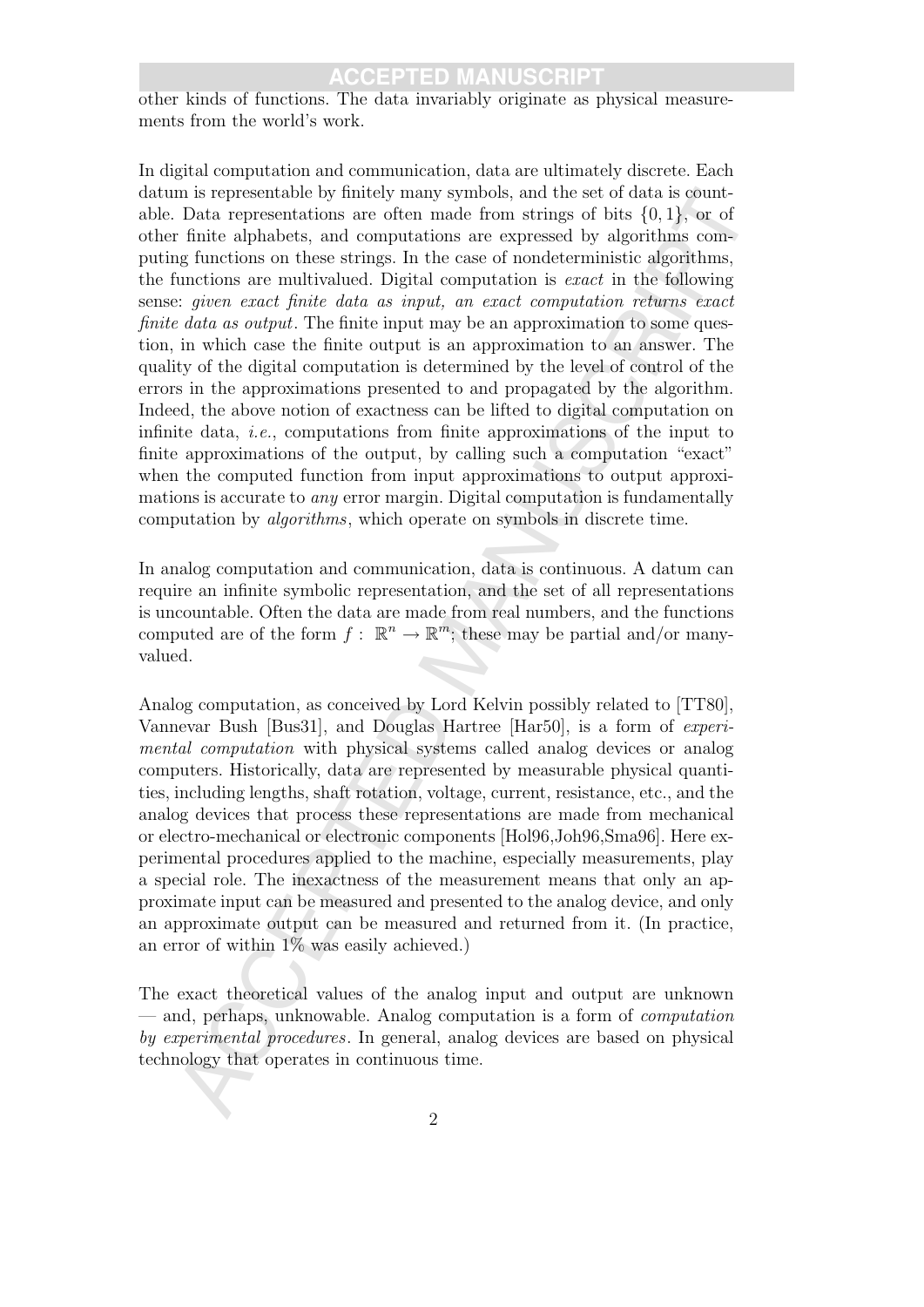Starting in the 1930s, classical computability theory has matured into a comprehensive and mathematically deep theory of digital computation. Since its creation, Turing computability and its equivalents have become the standard for what we mean by computation. The subject continues to develop in new directions and applications [Gri99]. Of particular relevance is Computable Analysis, where the theory is applied to computable functions on real numbers, Banach spaces, and, more generally, metric and topological spaces [PER89,Wei00].

w unctuons and applications [criate] to particlear regional and paperions in a paperion of the here is the heavy is applied to computable functions on real and spaces. Banach spaces, and, more generally, metric and topolo The theory of analog computation is less developed. A general purpose analog computer (GPAC) was introduced by Shannon [Sha41] as a model of Bush's Differential Analyzer [Puc96]. Shannon discovered that a function can be generated by a GPAC if, and only if, it is differentially algebraic, but his proof was incomplete. A basic study was made by Marian Pour-El [PE74] who gave some good characterisations of the analog computable functions, focusing on the classic analog systems built from adders, multipliers, integrators etc. This yielded a stronger model and a new proof of the Shannon's equivalence (and some new gaps, corrected by Lipshitz and Rubel [LR87]). Using this characterisation in terms of algebraic differential equations, Pour-El showed that these analog models do not compute all computable functions on the reals.

Recently, the theory of analog computing has been boosted by Cristopher Moore with some very general mathematical models [Moo96]. These models, using schemes rather like Kleene's [Kle52], but with primitive recursion replaced by integration and others added, can define functions beyond the class of computable functions on the reals. Félix Costa and his colleagues and students [GC03] have presented an improved model extending GPAC, and shown this to be equivalent with a subclass of Moore's functions (those defined by composition and integration). They have also presented some fine results concerning analog complexity classes [CMC02,MC04].

Technological interest in analog computing continues, for example, with such work as that of Jonathan Mills at the University of Indiana.<sup>2</sup>

The revival of interest in analog computing is motivated by the search for solutions to old unsolved problems, and for new models of computation based on physical theories and technologies. For instance, analog computation, broadly conceived, provides a basis for a general theory of analog field computation, in which the primary data objects are scalar fields.

We present two theoretical questions about analog technology:

1. **Technology specification:** What are the characteristics of data, processing units, transmissions, system architecture, system operation and

<sup>2</sup> http://www.cs.indiana.edu/˜jwmills/ANALOG.NOTEBOOK/klm/klm.html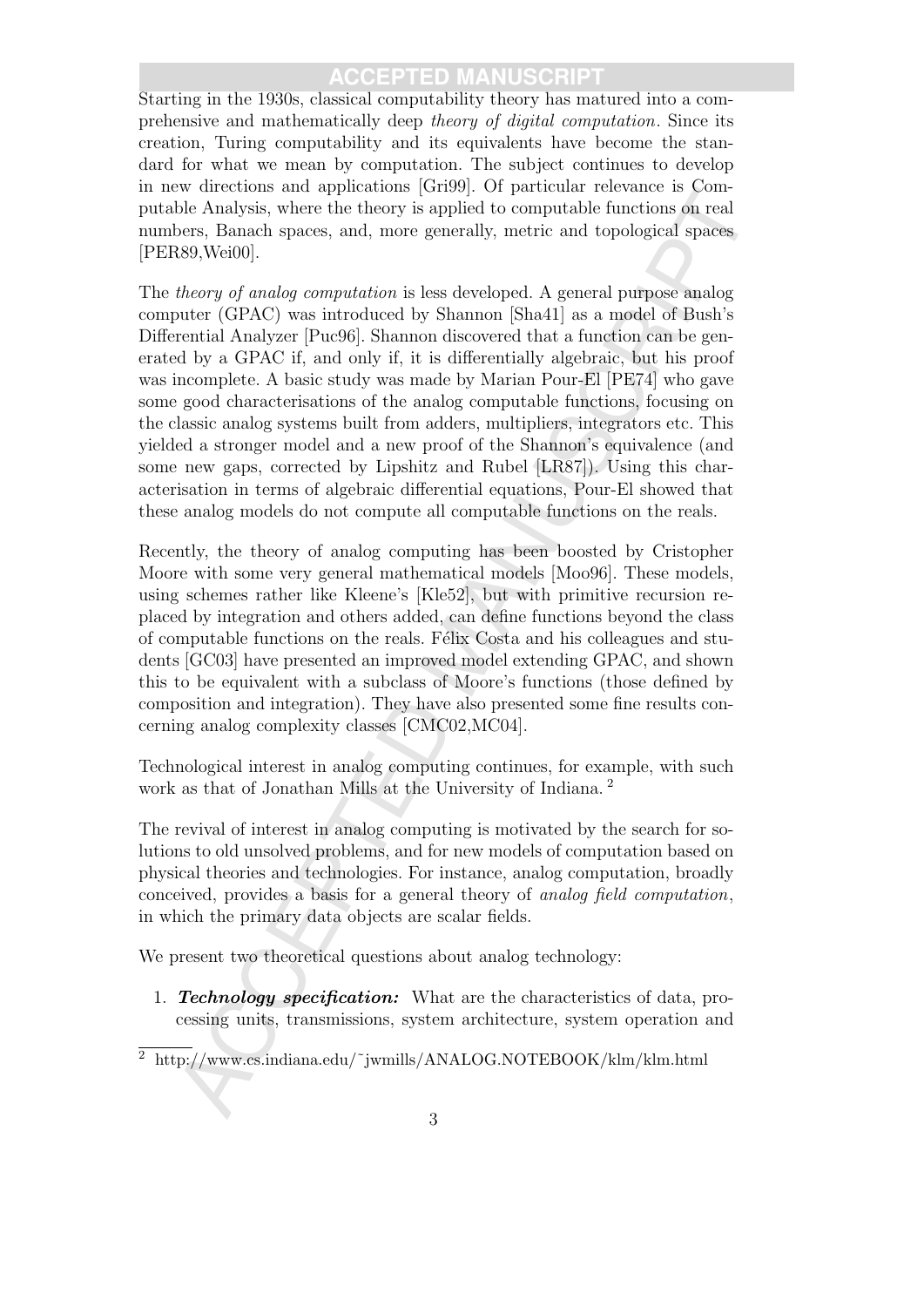measurement that make up a technology for analog computation?

2. **Technology classification:** Given a technology that builds systems from physical components, do these analog systems produce, by measurements, the same functions than those computed by algorithms?

Thanks to Shannon and Pour-El and the improvements of the later authors mentioned, we have an example of one possible precise formulation of, and negative answer to, these technology questions. Their models are based on the traditional technological components of analog computing up until the 1960s (adders, integrators, etc.). However, even for the case of traditional analog technologies, the conceptual basis is not sufficiently clear to answer even the first question fully. In this paper we will address these questions in some generality.

We begin, in Section 2, by defining a general concept of an analog network. This is a network of analog processing units connected by channels, processing data from a metric space  $A$ , and operating in continuous time, measured by a global clock T, which is modelled by the set of non-negative real numbers. The input and output of a network are continuous streams  $u : \mathbb{T} \to A$ .

Let  $\mathcal{C}[\mathbb{T}, A]$  be the set of all continuous streams equipped with the compactopen topology. The input-output behaviour of a network with system parameters from  $A<sup>r</sup>$  is modelled by a function of the form

$$
\Phi: A^r \times \mathcal{C}[\mathbb{T}, A]^p \to \mathcal{C}[\mathbb{T}, A]^q
$$

where  $\mathcal{C}[\mathbb{T}, A]$  is the set of all continuous streams of data from A. An analog network is designed according to some physical theory, but it will be used to compute by means of measurements on the network. We propose that the units satisfy an important physically motivated condition: causality. We show how to give an equational specification of the network.

is to Shomuon and Pour-FJ and the improvements of the later authors<br>ioned, we have an example of one possible precise formulation of, and<br>the masser to, these technology questions. Their models are based on the<br>bivanisce In Section 3, we also propose a *stability condition* on the behaviour of the network, partially motivated by experimental procedure. We give a semantics for an equational specification of the network satisfying the causality condition. This involves solving a fixed point equation over  $\mathcal{C}[\mathbb{T}, A]$  using a custom-made contraction principle, based on the fact that  $\mathcal{C}[\mathbb{T}, A]$  can be locally approximated by metric spaces. This is an extension of the well-known Banach fixed point theorem for metric spaces [Eng89]. We derive the continuity of  $\Phi$  from the continuity of the module functions. Hence, we have a conceptual and mathematical model of what it means for a network to be well-posed, and, therefore, for a function to be computable by measurements on an analog system.

In Section 4 we analyse in detail two case studies of analog computations, using mechanical systems in which data are represented by displacement, velocity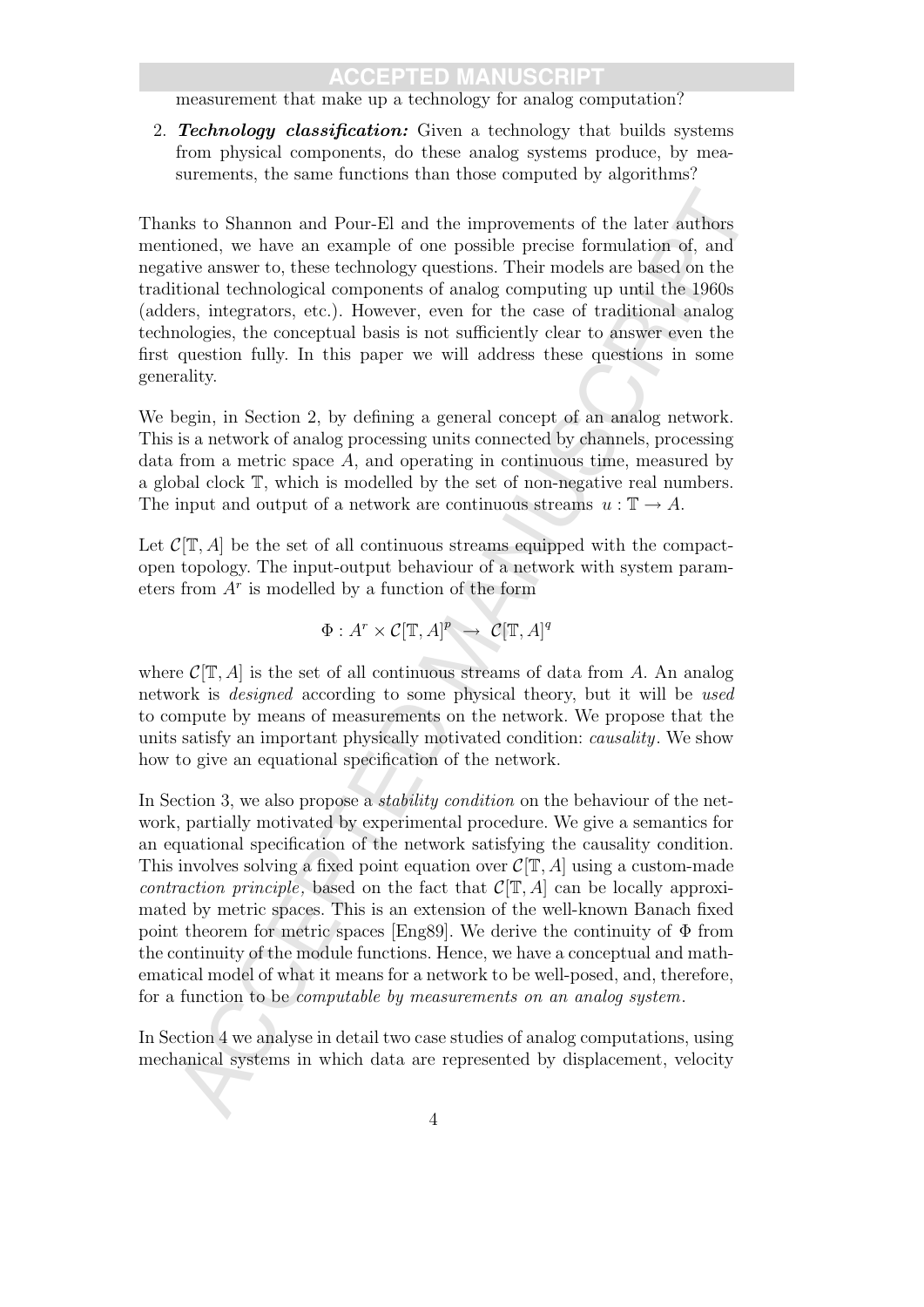and acceleration. Our aim is give informative and complete case studies of our general model.

In Section 5 we compare analog and digital computation. For this we introduce a custom-made concrete (algorithmic) computation theory over  $\mathcal{C}[\mathbb{T}, A]$ . The theory is concrete in the sense that it is based on choosing particular representations of data [SHT99,TZ04,TZ05,TZ06]. This is, again, an extension to the non-metric space  $\mathcal{C}[\mathbb{T}, A]$  of the theory of concrete computations on metric algebras [TZ04]. We prove the following "soundness theorem" for analog, relative to concrete, computation.

Theorem. If the functions defined by the components of an analog network are all concretely computable, then so is the function defined by the whole network.

In particular, the results for traditional analog systems (based on real numbers and integrators etc.) can be easily derived. Settling a converse to these theorems, i.e., completeness of analog computation, would be of great interest. (For work related to completeness using other models of computation, see [GCB05,BCGH06,BCGH07].)

theory is *concrete* in the sense that it is hosed on choosing particular<br>theory is *concrete* in the sense that it is hosed on choosing particular<br>sentations of data [SHT09, 7205, 7206, 7206, 7206, 71hs is, again, an exc We have also studied computation on discrete time streams [TZ94], and networks that process discrete time in streams. In [TT91] we develop a theory of synchronous concurrent algorithms (SCAs) that generalise standard algorithmic discrete time models of computer hardware (microprocessors, systolic algorithms) and spatially extended dynamical systems (cellular automata, coupled map lattices, and neural networks). Mathematically, the present work can be seen as a generalisation of SCA's to continuous time.

We are grateful to Nicholas James, and to an anonymous referee, for some very helpful comments.

### 2 Analog networks

An *analog network* N consists of a number of *modules* and *channels* computing and communicating with data from a topological algebra A. We make this idea precise in several stages.

### 2.1 Data, time and streams

Assume we are working with data from a *complete metric space*  $(A, d_A)$ . The network operates in continuous time T, modelled by the set of non-negative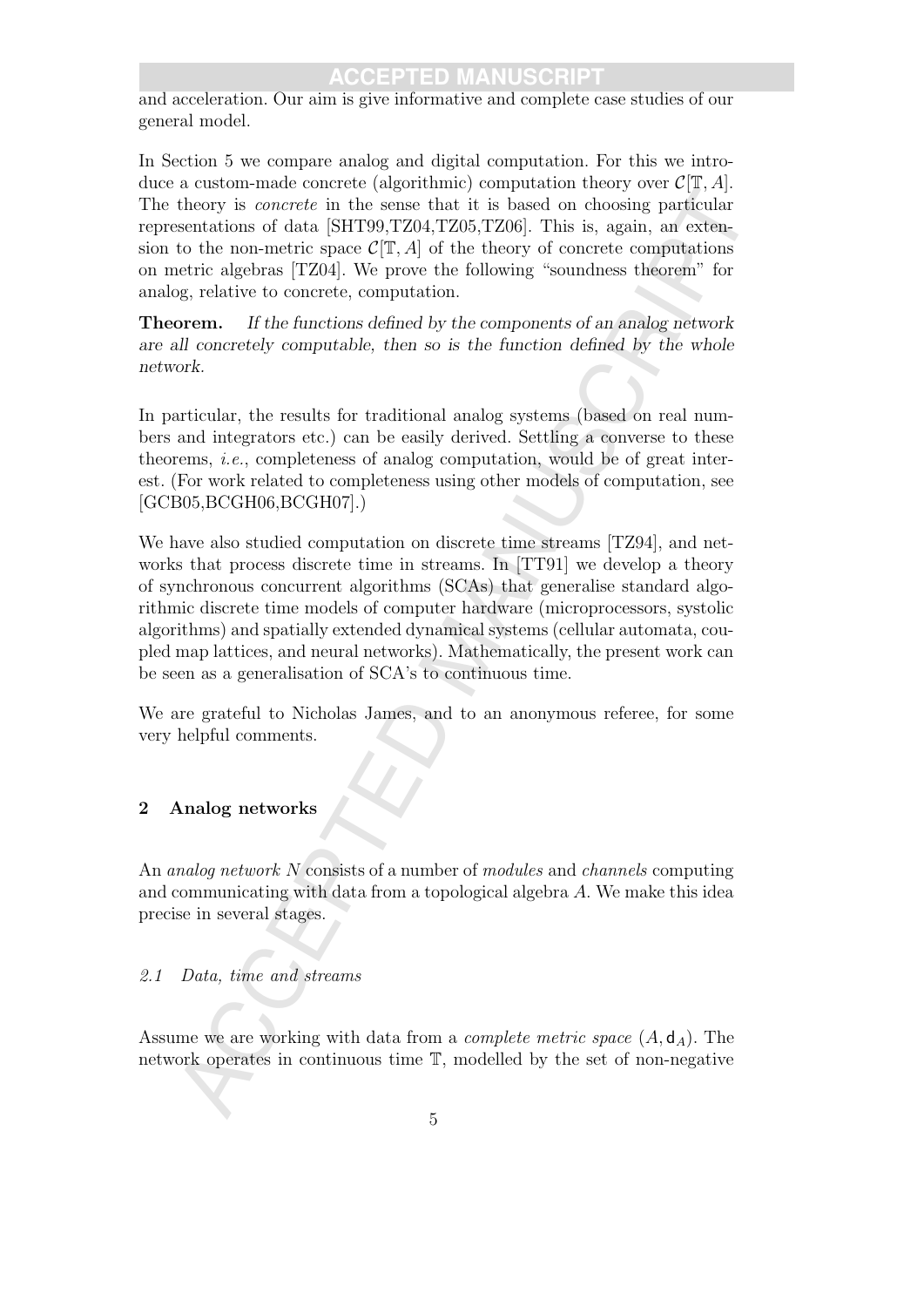

Figure 1. A module

with its usual metric term 1.4 models<br>
with its usual metric topology. The channels carry signals in the form<br>
mationons aframas of data from A, represented as continuous functions<br>  $\mathcal{C}(T,A)$  be the set of continuous st reals with its usual metric topology. The channels carry signals in the form of continuous streams of data from A, represented as continuous functions  $u : \mathbb{T} \to A$ . Typical examples of streams are signals given by voltages as functions of time.

Let  $\mathcal{C}[\mathbb{T}, A]$  be the set of continuous streams on A, with the *compact-open* topology [Eng89, §3.4]. We discuss properties of this topology, and equivalent formulations, below (Section 3).

#### 2.2 Modules

A module M has finitely many input channels  $\alpha_1, \ldots, \alpha_{k_M}$   $(k_M \geq 1)$ , one *output channel*  $\beta$  (Figure 1), and locations for some *parameters* (not shown).

Each module M is specified by a total function with  $k_M > 0$  input streams,  $l_M \geq 0$  input parameters and one output stream, which it "computes":

$$
\mathsf{F}_M:\mathcal{C}[\mathbb{T},A]^{k_M}\times A^{l_M}\to \mathcal{C}[\mathbb{T},A].
$$

For inputs  $\mathbf{u} = (u_1, \dots, u_{k_M}) \in \mathcal{C}[\mathbb{T}, A]^{k_M}$  and parameters  $\mathbf{c} = (c_1, \dots, c_{l_M}) \in$  $A^{l_M}$ , we write  $F_M(\boldsymbol{u}, \boldsymbol{c}) = v$ , where  $v \in \mathcal{C}[\mathbb{T}, A]$  is the output.

**Examples 2.2.1.** In classical analog computing  $(A = \mathbb{R})$ , typical module operations are:

• *Pointwise addition* of two streams:

$$
\mathsf{F}_M(u_1, u_2)(t) = u_1(t) + u_2(t).
$$

This has 2 input streams, and no parameters.

• Pointwise scalar multiplication of a stream by a constant "scalar":

$$
\mathsf{F}_M(u,c)(t) = c \cdot u(t).
$$

This has 1 input stream  $u$  and 1 parameter  $c$ .

• Integration:

$$
\mathsf{F}_M(u,c)(t) = (\int_0^t u) + c.
$$

This has 1 input stream and 1 parameter (the constant of integration), typically associated with the initial value  $v(0)$  of the output  $v(t)$ .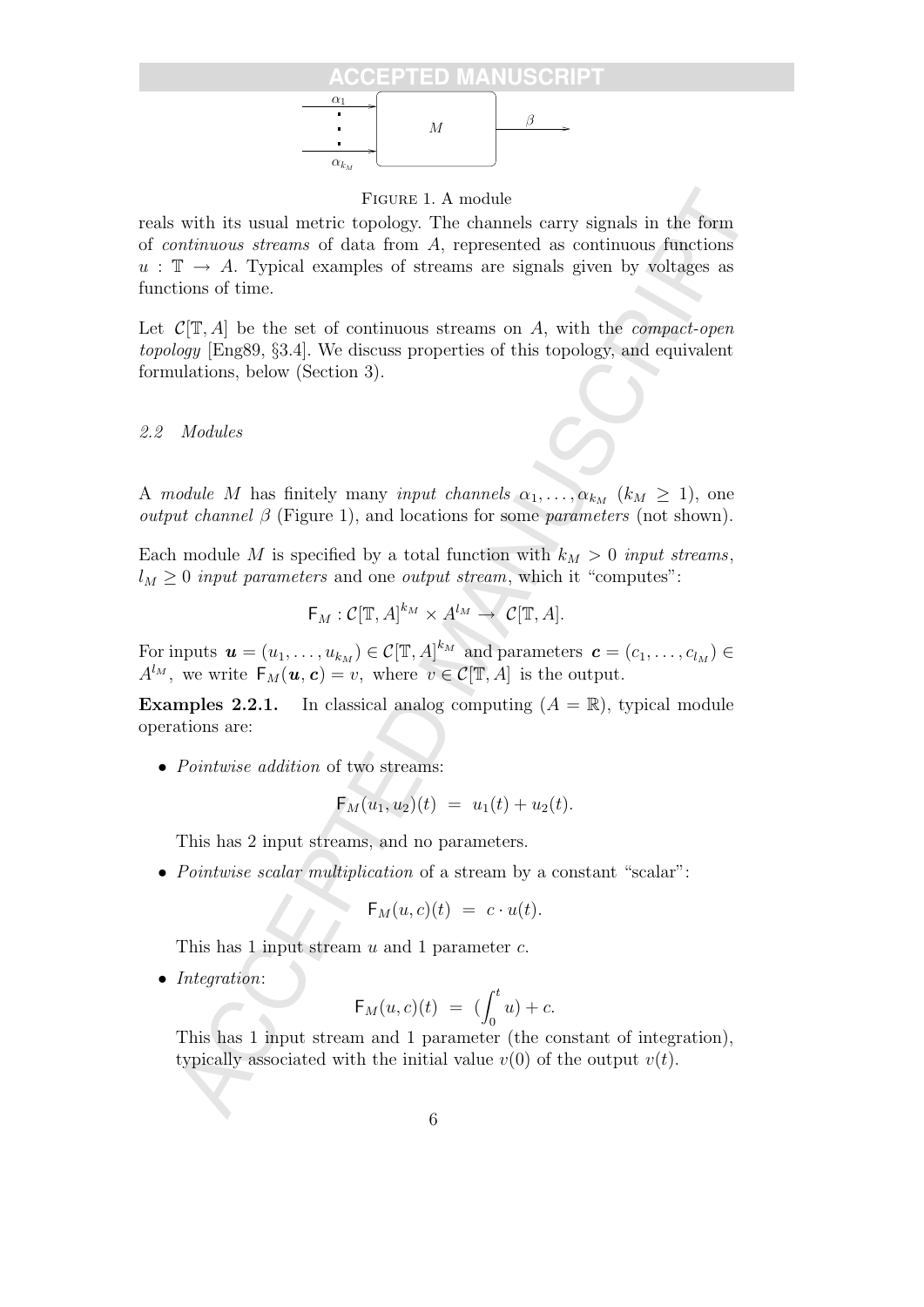$\bullet$  Stielties integration:

$$
\mathsf{F}_M(u_1, u_2, c)(t) = \left( \int_0^t u_1 du_2 \right) + c.
$$

This has 2 input streams and 1 parameter (the constant of integration). Note that this is a partial operation, and treatment of it is therefore deferred to another paper. The stream  $u_2$  must be *absolutely continuous* on  $[0, t]$  for all  $t > 0$ , or equivalently, it must itself be a definite integral:

$$
u_2(t) = (\int_0^t w) + u_2(0).
$$

A sufficient condition for this is that  $u_2$  have bounded variation on [0, t] for all  $t > 0$  [Roy63].

An important property of module functions is *causality*<sup>3</sup>, which we now define.

Definition 2.2.3 (Causality of module functions). The output is "causally" related to the inputs, in the sense that the output at any time depends only on the inputs up to that time. Precisely:

**Caus:** For 
$$
\mathbf{u}, \mathbf{v} \in C[\mathbb{T}, A]^{k_M}
$$
,  $\mathbf{c} \in A^{l_M}$  and  $t \geq 0$ :  
 $\mathbf{u}|_{[0,t]} = \mathbf{v}|_{[0,t]} \implies \mathsf{F}_M(\mathbf{u}, \mathbf{c})(t) = \mathsf{F}_M(\mathbf{v}, \mathbf{c})(t)$ .

Here we are using notation for vector restriction:

$$
\boldsymbol{u}\restriction_{[0,t]} =_{df} (u_1\restriction_{[0,t]},\ldots,u_k\restriction_{[0,t]}).
$$

We will also write  $u \rvert_t$  for  $u \rvert_{[0,t]}$  for  $t \geq 0$ .

Remarks 2.2.4 (Causality condition). (a) By continuity of streams, Caus is equivalent to the apparently stronger condition:

$$
\boldsymbol{u}_1\restriction_{[0,t]}=\boldsymbol{u}_2\restriction_{[0,t)}\implies \ \mathsf{F}_M(\boldsymbol{u}_1,\boldsymbol{c})(t)=\mathsf{F}_M(\boldsymbol{u}_2,\boldsymbol{c})(t).
$$

- This has 2 imput streams and 1 parameter (the constant of integration).<br>
Note that this is a partial operation, and treatment of it is therefore<br>
deferred to another paper. The stream  $u_2$  must be *absolutely emtianous*<br> (b) In either version, the causality condition depends on an assumption of instantaneous response of the modules, and hence of the network. Contrast this with the unit time delay with discrete networks, i.e., SCAs [HTT88,TT91].
- (c) All the common module operations, including the standard examples listed in 2.2.1, satisfy **Caus**.

<sup>3</sup> called retrospectiveness in [Tra66,Rab03]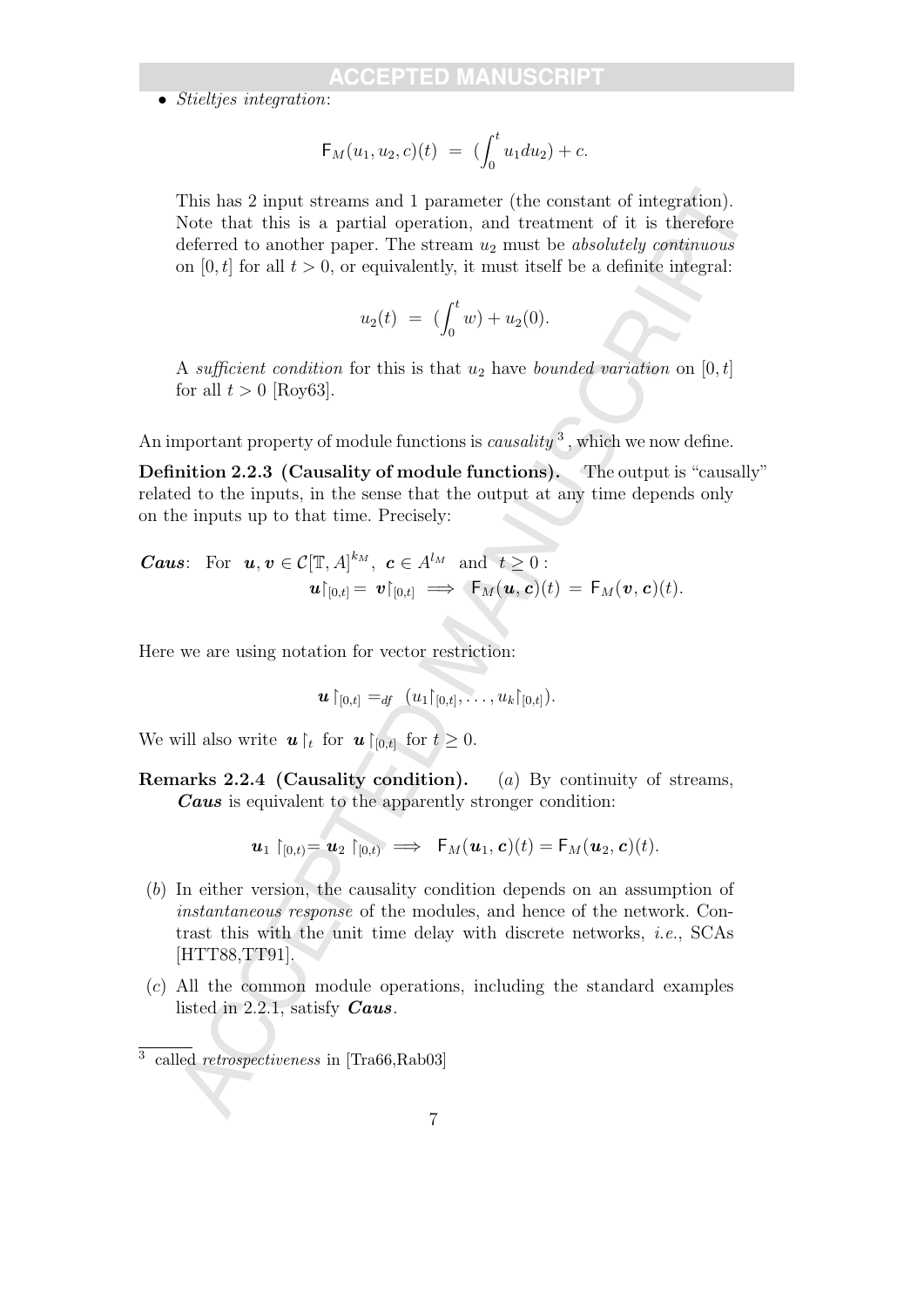

Figure 2. A network

In fact the functions we typically encounter as module functions (apart from integration) satisfy a stronger condition than causality, *i.e.*, *pointwise defin*ability, in the following sense.

Definition 2.2.5 (Pointwise definable functions). A function  $F: \mathcal{C}[\mathbb{T}, A]^k \times$  $A^l \to \mathcal{C}[\mathbb{T}, A]$  is *pointwise definable* if there is a function  $f: A^k \times A^l \to A$  such that for all  $u, c, t > 0$ ,

$$
\mathsf{F}(\boldsymbol{u},\boldsymbol{c})(t) = \mathsf{f}(\boldsymbol{u}(t),\boldsymbol{c}).
$$

Lemma 2.2.6. If F is pointwise definable by f, then it satisfies Caus.

#### 2.3 Network architecture

Consider now (Figure 2) a network N with m modules  $M_1, \ldots, M_m$  and m channels  $\alpha_1, \ldots, \alpha_m$ . Each module  $M_i$   $(i = 1, \ldots, m)$  has some *input channels*  $\alpha_{i_1}, \ldots, \alpha_{i_{k_i}}$  ( $k_i > 0$ ), which are the outputs of modules  $M_{i_1}, \ldots, M_{i_{k_i}}$  respectively, some *(local)* parameter locations  $c_{i_1}, \ldots, c_{i_{l_i}}$   $(l_i \geq 0)$  and one *output channel*  $\alpha_i$ . The module  $M_i$  in the network N is specified by the function

$$
\mathsf{F}_i = \mathsf{F}_{M_i} : \mathcal{C}[\mathbb{T}, A]^{k_i} \times A^{l_i} \rightarrow \mathcal{C}[\mathbb{T}, A].
$$

The network N itself has p input channels and q output channels  $(p, q \leq m)$ . We assume that the first p modules  $M_1, \ldots, M_p$  are instances of the identity module  $M_I$ . They function as *input ports*, and the p network input channels are actually their output channels  $\alpha_1, \ldots, \alpha_p$ . (This is for the sake of uniformity of notation, to allow us to assume that each channel of  $N$  is the output channel of some module; cf. Figure 2). The remaining (non-trivial) modules of the network are  $M_{p+1}, \ldots, M_m$ .

Thus for  $i = 1, \ldots, m$ , the channel  $\alpha_i$  is an output channel for module  $M_i$ . As stated above, the first p of these,  $\alpha_1, \ldots, \alpha_p$ , are also the p network input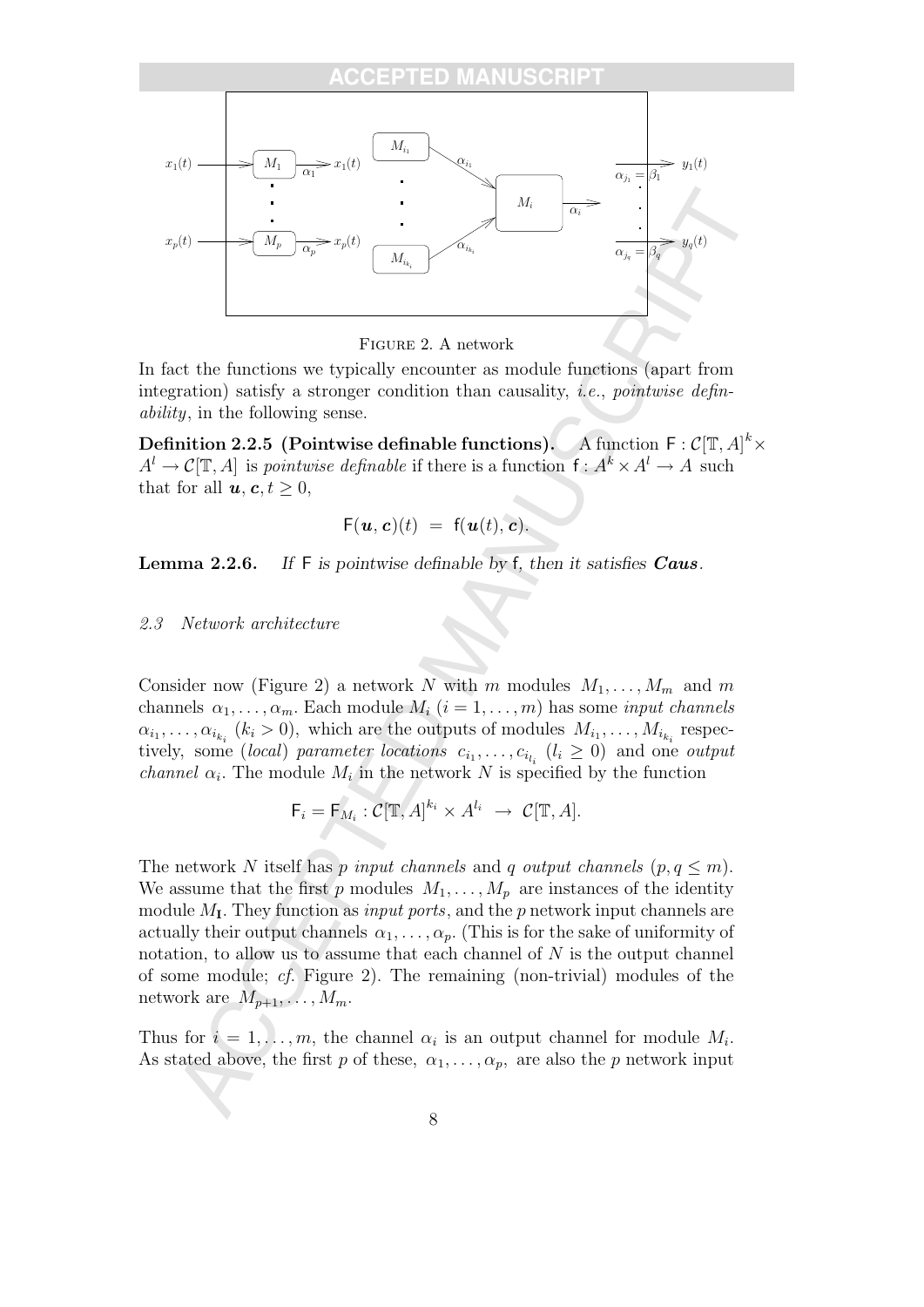channels. The q network output channels  $\beta_1, \ldots, \beta_q$  are q of the m network channels, say  $\beta_i = \alpha_{j_i}$  for  $i = 1, \ldots, q$ .

There are also locations for the global or network parameters  $\mathbf{c} = (c_1, \ldots, c_r)$  $(r > 0)$ , which include all the local parameters of all the modules in N. Each module  $M_i$  selects its own list of local parameters  $(c_{i_1}, \ldots, c_{i_{l_i}})$  from the global list c.

We make an assumption of *input determinacy*:

**InDet:** For  $i = 1, \ldots, p$ , the input channel  $\alpha_i$  carries an input stream or signal  $x_i(t)$  at all times  $t \geq 0$ .

2.4 Network operation: the model; well-posedness

Under the module function causality assumption  $Caus$ , we want to prove a network determinacy condition:

NetDet: For certain inputs and parameter values, there is a well-determined value for the stream on each channel at all times.

This means that, at least for a certain set  $U \subseteq A^r \times C[\mathbb{T}, A]^p$  of global parameters and stream inputs  $(c, x) \in U$ , there is a well-determined tuple of (total) streams

$$
\boldsymbol{u} \,=\, (u_1,\ldots,u_m) \,\in\, \mathcal{C}[\mathbb{T},A]^m
$$

by some manner on the of the plane<br>resources in own list of boral parameters  $(c_1, \ldots, c_{c_k})$  from the global<br>c.<br>the  $M_i$  selects its own list of boral parameters  $(c_1, \ldots, c_{c_k})$  from the global<br>c.<br>**EFCEPTED MANUSCRIPT** (that describes the data on all channels  $\alpha_1, \ldots, \alpha_m$  at all times. "Well-determinedness" of the tuple  $u = (u_1, \ldots, u_m)$ , or "well-posedness" of the problem, implies, further, *stability under perturbation*, *i.e.*, *continuity* of the stream tuple  $\boldsymbol{u}$  as a function of the inputs  $(c, x) \in U$  (cf. Remark 3.3.2 below). Thus with each module  $M_i$   $(i = 1, \ldots, m)$  is associated a continuous (partial) function

$$
\Phi_i: A^r \times \mathcal{C}[\mathbb{T}, A]^p \ \rightharpoonup \ \mathcal{C}[\mathbb{T}, A]
$$

where, for  $(c, x) \in U$ :

$$
\Phi_i(\boldsymbol{c}, \boldsymbol{x}) = u_i.
$$

These module functions  $\Phi_i$   $(i = 1, \ldots, m)$  can then be vectorised to form the network state function

$$
\Phi^N: A^r \times \mathcal{C}[\mathbb{T}, A]^p \ \rightharpoonup \ \mathcal{C}[\mathbb{T}, A]^m
$$

where, for  $(c, x) \in U$ :

$$
\Phi^N(\boldsymbol{c}, \boldsymbol{x}) = (\Phi_1(\boldsymbol{c}, \boldsymbol{x}), \ldots, \Phi_m(\boldsymbol{c}, \boldsymbol{x})) \qquad (2.1)
$$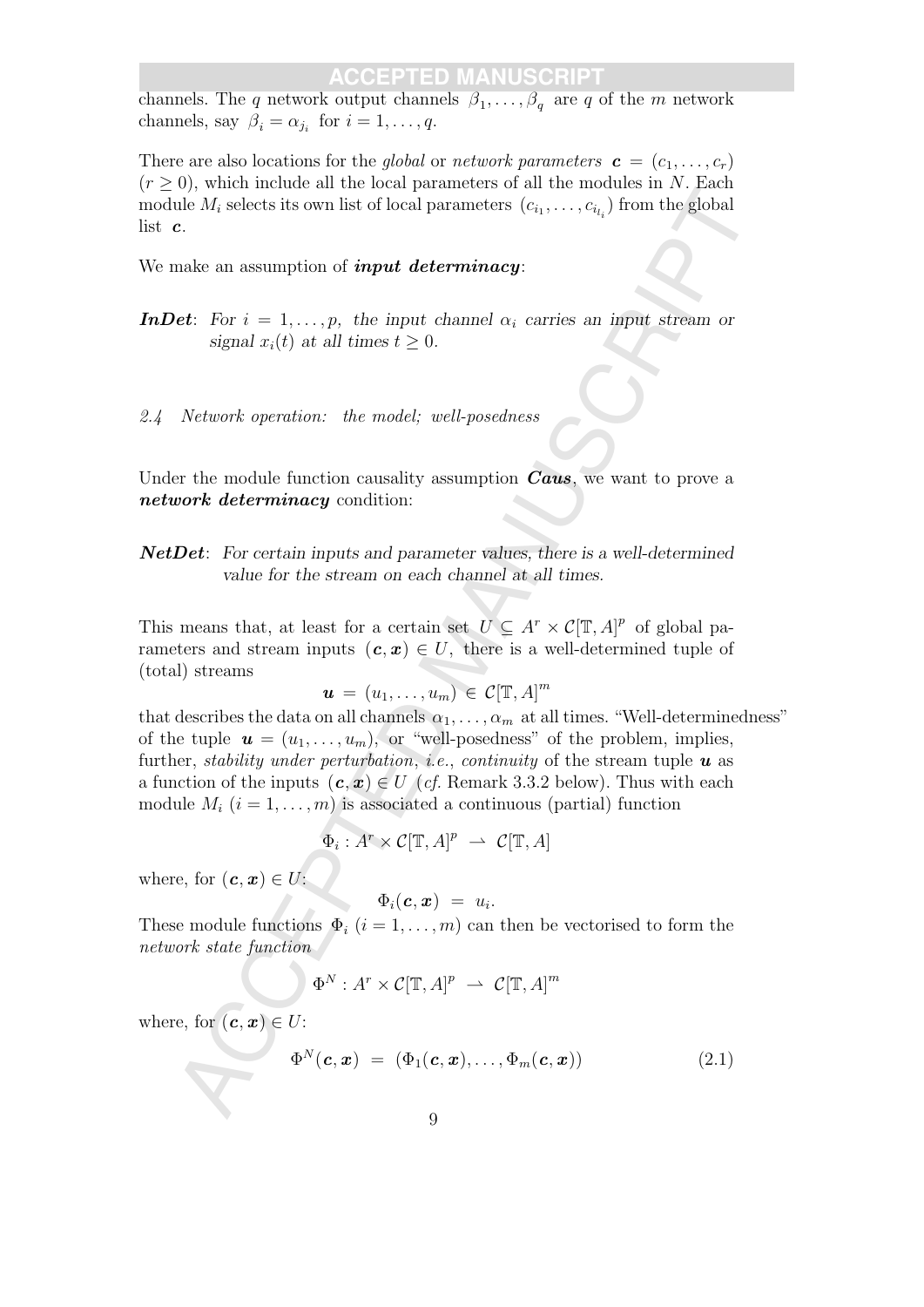and hence also a continuous network i/o function

$$
\Phi_{\text{io}}^N : A^r \times \mathcal{C}[\mathbb{T}, A]^p \ \rightharpoonup \ \mathcal{C}[\mathbb{T}, A]^q
$$

where, for  $(c, x) \in U$ :

$$
\Phi^{N}_{{\bf i}{\bf o}}({\bf c},{\bf x}) \; = \; (\Phi_{j_1}({\bf c},{\bf x}), \ldots, \Phi_{j_q}({\bf c},{\bf x})),
$$

 $(2.2)$ 

*i.e.*,  $\Phi_{\text{io}}^{N}(\textbf{c}, \textbf{x})$  is a suitable sub-tuple of  $\Phi^{N}(\textbf{c}, \textbf{x})$ , as we will see below (Theorem 2 and Remark 3.3.2).

#### 2.5 Network operation: Algebraic specification

Given the above assumptions, we can specify the model by the following *system* equations:

$$
u_i(t) = x_i(t)
$$
  
\n
$$
u_i(t) = F_i(u_{i1},...,u_{ik_i},c_{i1},...,c_{il_i})(t)
$$
  
\n
$$
(i = 1,...,p, t \ge 0)
$$
  
\n
$$
(i = p+1,...,m, t \ge 0),
$$
  
\n
$$
(2.3a)
$$
  
\n(2.3b)

which form an *algebraic specification* for the network state function to be constructed below (Section 3). Here (2.3a) is the input condition.

In Section 3 we will derive the existence and uniqueness of solutions of this specification as a fixed point of a certain function.

c, for  $(\mathbf{c}, \mathbf{z}) \in U$ :<br>  $\Phi_{\alpha}^N(\mathbf{c}, \mathbf{z}) = (\Phi_{\beta_1}(\mathbf{c}, \mathbf{z}), \ldots, \Phi_{\beta_t}(\mathbf{c}, \mathbf{z}))$ , (2.2)<br>  $\Phi_{\alpha}^N(\mathbf{c}, \mathbf{z})$  is a suitable sub-tuple of  $\Phi^N(\mathbf{c}, \mathbf{z})$ , as we will see below (The<br>
2 and Remark 3.3.2).<br> Remark 2.5.1. The specifying equations (2.3) include input conditions  $(2.3a)$  but not any "initialisation conditions" of the form  $u_i(0) = \ldots$ , in contrast to the situation with SCAs (see Remark 2.2.4(b)). This is connected with the fact that SCAs are underdetermined without initial conditions, whereas our analog networks are fully determined by (2.3), assuming any solution exists.

In certain cases, initial values on some of the channels may in fact be given by the values of the module parameters, typically as constants of integration (as we will see in the case studies in Section 4); however such initial values are then determined through the corresponding equation (2.3a); they do not have do be specified by further "initialisation equations".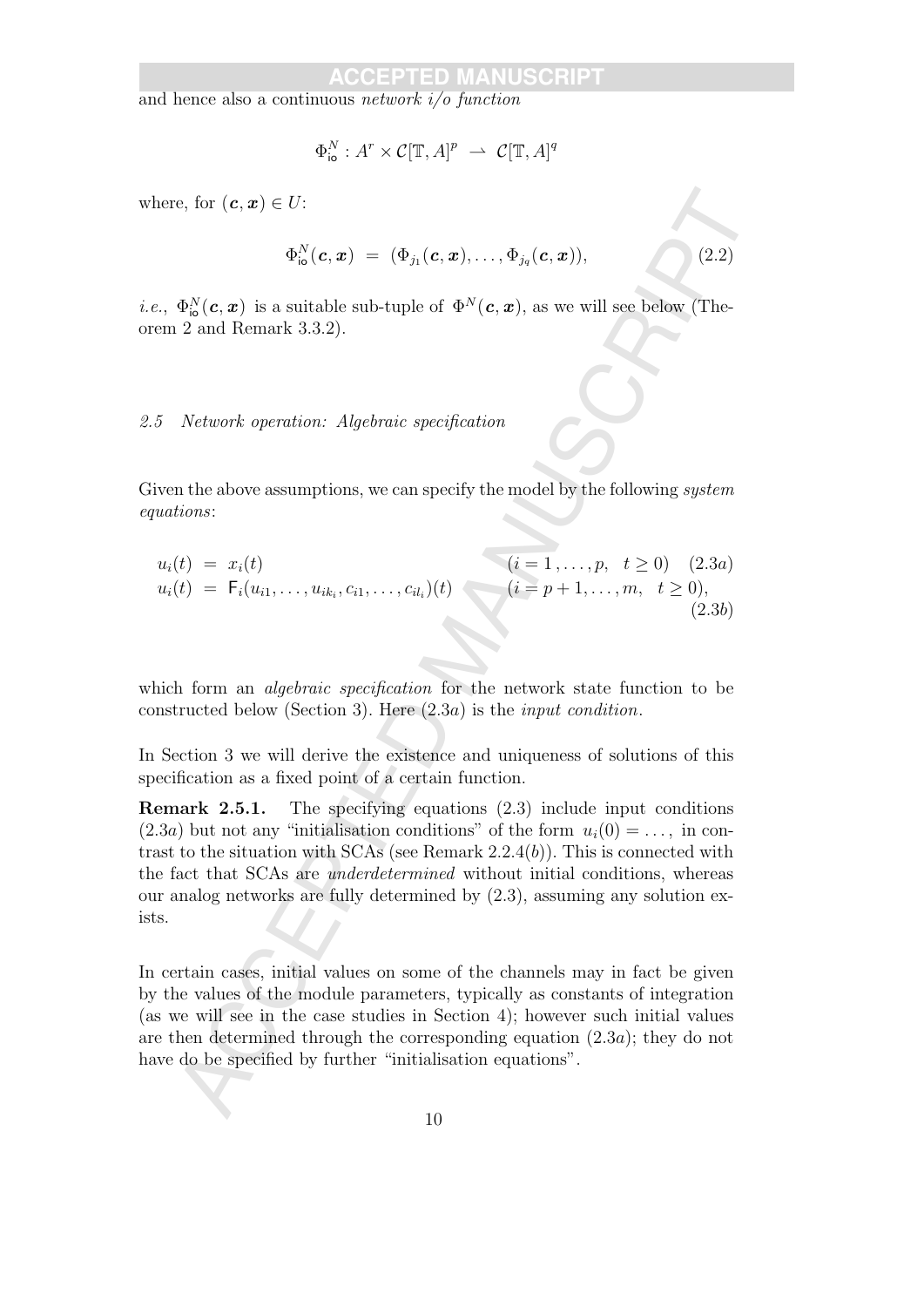### 3 Solving network equations; Fixed point semantics

We want to construct a *network state function*, which will be an *m*-tuple of module state functions, satisfying the equational algebraic specification (2.3).

First, we define some general concepts and give some results concerning the topology of stream spaces and stream transformations. More details can be found in [TZ07].

#### 3.1 Stream spaces and stream transformations

Let  $0 \le a < b$ , and let  $\mathcal{C}[[a, b], A]$  be the set of continuous functions from  $[a, b]$ to A. For  $u, v \in \mathcal{C}[[a, b], A]$  (or  $u, v \in \mathcal{C}[\mathbb{T}, A]$ ), define

$$
\mathsf{d}_{a,b}(u,v) =_{df} \sup \{\mathsf{d}_A(u(t), v(t)) \mid t \in [a,b]\}.
$$

This makes  $\mathcal{C}[[a, b], A]$  a complete metric space, with the *topology* of uniform *convergence*. The product space  $\mathcal{C}[[a,b],A]^m$  (for  $m>0$ ) has the metric

$$
\mathbf{d}_{a,b}^m(\boldsymbol{u},\boldsymbol{v}) = \left(\sum_{i=1}^m \left(\mathbf{d}_{a,b}(u_i,v_i)\right)^p\right)^{\frac{1}{p}} \tag{3.1}
$$

(where  $\mathbf{u} = (u_1, \ldots, u_m)$  and  $\mathbf{v} = (v_1, \ldots, v_m)$ ) for some fixed  $p \ (1 \leq p \leq$  $\infty$ ). Two common special cases are formed by taking  $p = 1$ :

$$
\mathsf{d}^m_{a,b}(\boldsymbol{u},\boldsymbol{v})\ =\ \sum_{i=1}^m \mathsf{d}_{a,b}(u_i,v_i)
$$

and  $p = \infty$ :

$$
\mathsf{d}_{a,b}^m(\boldsymbol{u},\boldsymbol{v}) = \max_{i=1}^m \mathsf{d}_{a,b}(u_i,v_i).
$$

We will usually drop the superscript 'm' from  $\mathsf{d}_{a,b}^m$ .

Of special interest to us are the spaces  $\mathcal{C}[[0, k], A]$  of streams on the finite intervals  $[0, k]$   $(k = 1, 2, \ldots)$ . We will write  $\mathsf{d}_k$  for the metric  $\mathsf{d}_{0,k}$ .

The *stream space*  $C[\mathbb{T}, A]$  is metrisable [TZ07]. Nevertheless it is convenient to work with the (equivalent) family of pseudometrics  $d_k(k = 1, 2, \ldots)$ , as we do below.

are same junctions, samelying the equation ageorian signation (give),<br>  $v_n$  we define some general concepts and give some results concerning the<br>
buy of stream spaces and stream transformations. More details can be<br>  $\lim (T$ Definition 3.1.1 (Local uniform convergence in  $\mathcal{C}[\mathbb{T}, A]$ ). A sequence  $(u_n)$  of elements of  $C[\mathbb{T}, A]$  converges locally uniformly to the limit  $u \in C[\mathbb{T}, A]$ if

$$
\forall \epsilon > 0 \, \forall k \, \exists N \, \forall n \ge N : \mathsf{d}_k(u_n, u) \le \epsilon,
$$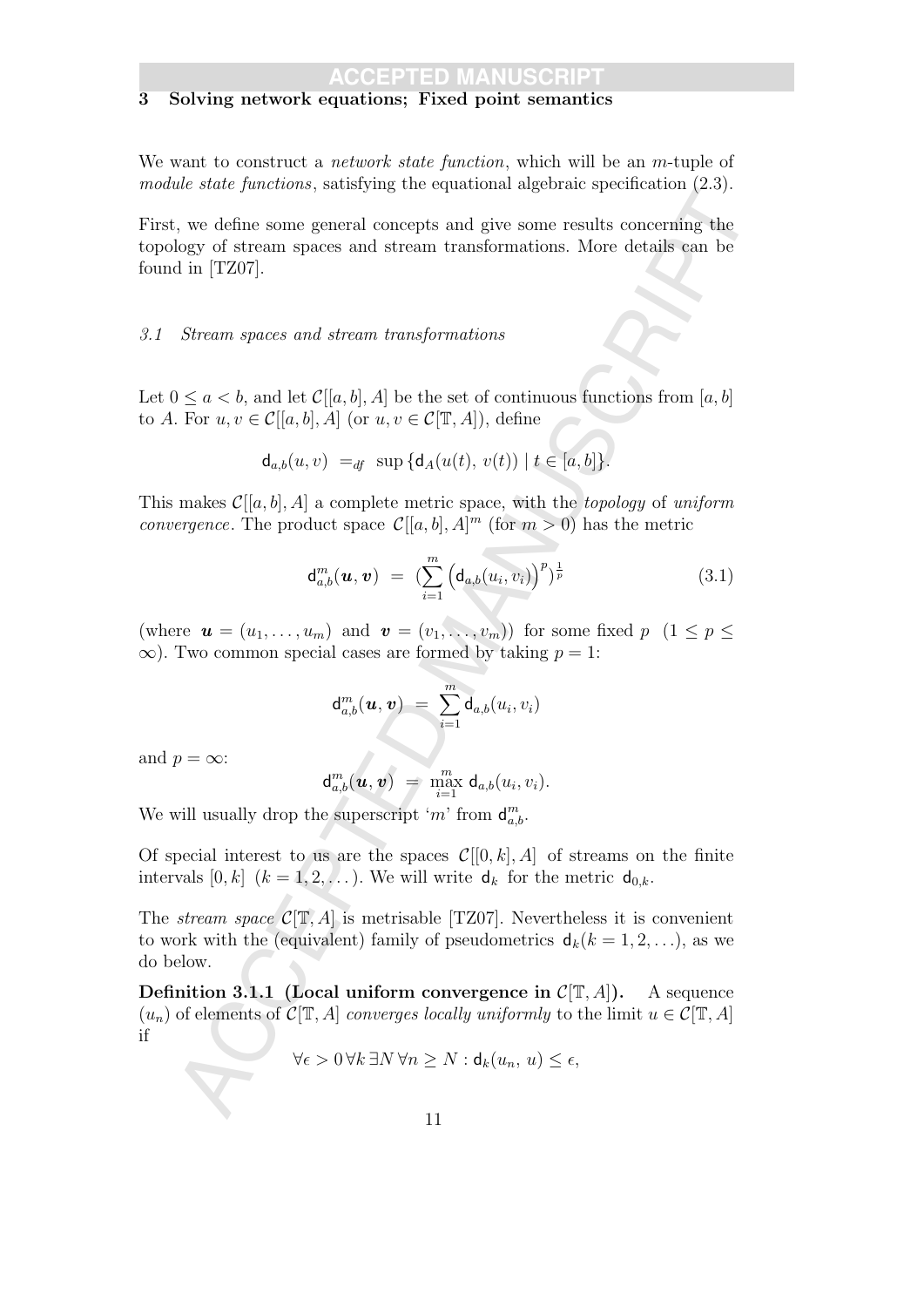or, more simply but equivalently:

$$
\forall k \,\exists N \,\forall n \geq N : \mathsf{d}_k(u_n, u) \leq 2^{-k}.
$$

Such a limit (if it exists) is easily seen to be unique.

The topology of local uniform convergence can then be characterised as follows. Given a set  $X \subseteq \mathcal{C}[\mathbb{T}, A]$  and a point  $u \in \mathcal{C}[\mathbb{T}, A]$ , u is in the *closure* of X if, and only if, there is a sequence of elements of  $X$  which converges locally uniformly to u. Equivalently, it is the topology generated by open neighbourhoods of the form

$$
\mathbf{N}_k(u,r) =_{df} \{ v \in \mathcal{C}[\mathbb{T},A] \mid \mathsf{d}_k(v,u) < r \}
$$

for any stream u, any  $r > 0$  and  $k = 1, 2, \ldots$ .

This topology on  $\mathcal{C}[\mathbb{T}, A]$  can also be characterised as the *inverse limit* [Eng89, §2.5] of the family of metric spaces and mappings

$$
\lim_{\substack{\longleftarrow \\ k}} \langle \mathcal{C}[[0, k], A], \pi_k \rangle
$$

where the mapping  $\pi_k : C[[0, k+1], A] \to C[[0, k], A]$  is defined by  $\pi_k(u) = u_k^k$ .

The projection mappings  $\pi^k : \mathcal{C}[\mathbb{T}, A] \to \mathcal{C}[[0, k], A]$  are then given by  $\pi^k(u) =$  $u\mathcal{b}_k$ .

a limit (if it castals) is easily seen to be unique.<br>
a limit (if it castals) is easily seen to be unique.<br>  $\cos \theta \cos \theta$  along any  $\cos \theta$  can denote experience can then be class<br>
an a set  $X \subset C[T, A]$  and a point  $u \in C[T, A]$ , **Remark 3.1.2** (Standard compact exhaustion of  $\mathbb{T}$ ). We can think of the sequence of sets  $[0, k]$   $(k = 0, 1, 2, ...)$  as a *compact exhaustion* (the "standard" one) of T, which demonstrates the sequential compactness [TZ07, §2] of T. Note that our characterisations of the topology of local uniform convergence and the inverse limit topology used the complete metric spaces  $\mathcal{C}[K, A]$  where K has (only) the special form  $[0, k]$  of this standard compact exhaustion. We could, alternatively, have let K range over [a, b] for  $0 \le a \le b$ , or over arbitrary compact subsets of T. These produce the same topology [TZ07]. Our choice gives the notationally simplest development. The same remarks apply to the exact form of the definition (3.1.3) of locally uniform Cauchy sequence below.

Finally, this topology is the same as the *compact-open topology* on  $\mathcal{C}[\mathbb{T}, A]$ [Eng89, §3.4], which is defined as having subbasic open sets of the form

$$
\mathbf{M}(K, U) =_{df} \{ u \in \mathcal{C}[\mathbb{T}, A] \mid \forall t \in K : u(t) \in U \}
$$

for all compact  $K \subset \mathbb{T}$  and open subsets U of A.

The equivalence of all the above characterisations of the topology on  $\mathcal{C}[\mathbb{T}, A]$ is proved in [TZ07].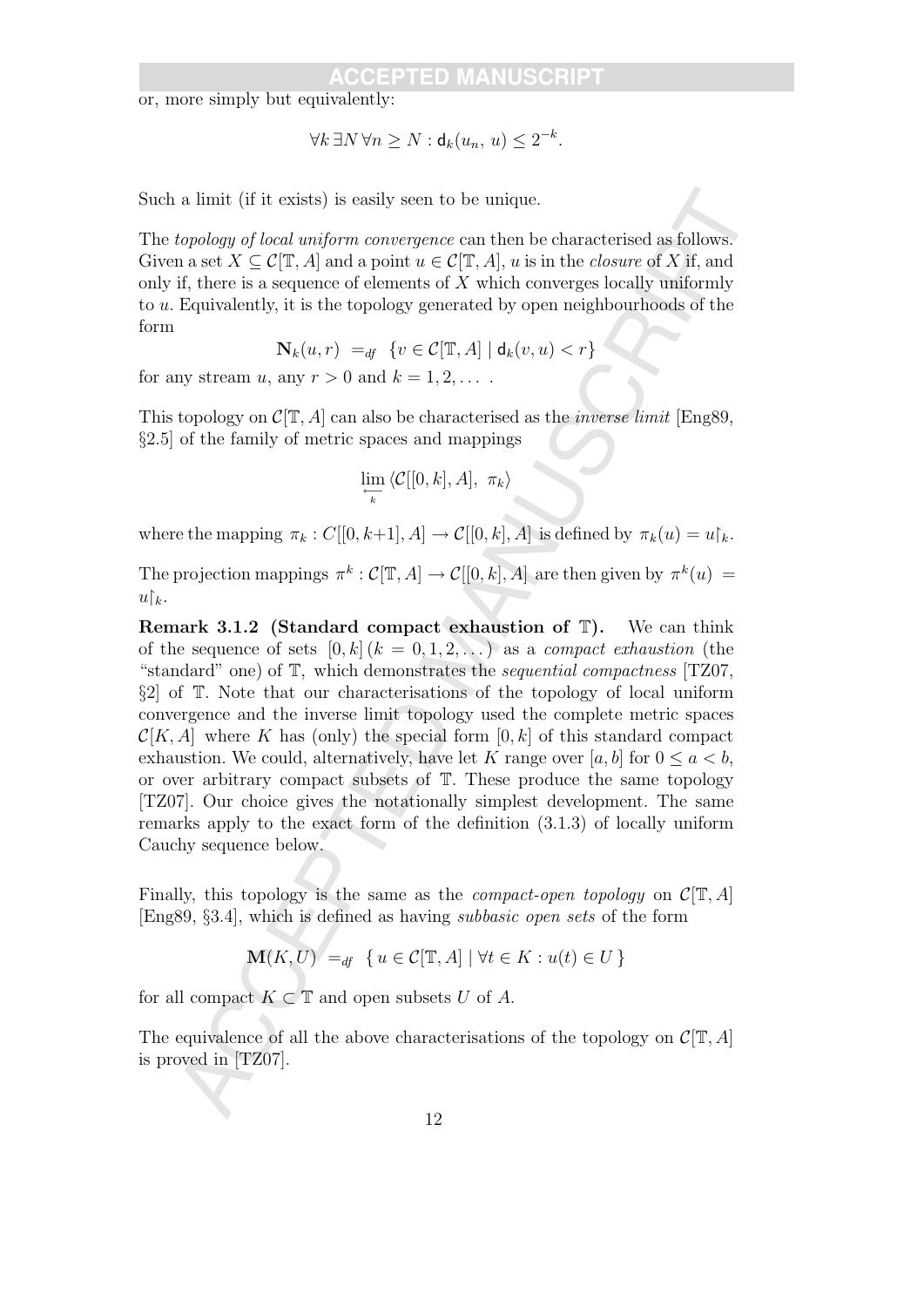Moreover, the space  $\mathcal{C}[\mathbb{T}, A]$  is *complete* in the sense given below (Lemma 3.1.4). First we define:

Definition 3.1.3 (Locally uniform Cauchy sequence). A sequence  $(u_n)$  of elements of  $C[T, A]$  is a locally uniform Cauchy sequence if

$$
\forall \epsilon > 0 \, \forall k \, \exists N \, \forall m, n \ge N : \mathbf{d}_k(u_m, u_n) \le \epsilon,
$$

or, more simply but equivalently:

$$
\forall k \exists N \forall m, n \ge N : \mathsf{d}_k(u_m, u_n) \le 2^{-k}.
$$

**Lemma 3.1.4 (Completeness of**  $C[T, A]$ **).** A locally uniform Cauchy sequence in  $\mathcal{C}[\mathbb{T}, A]$  converges locally uniformly to a limit.

 $\begin{array}{ll} \forall c>0 \, \forall k \, \exists N \, \forall m,n \geq N : d_k(u_m,u_n) \leq c, \\ \text{more simply but equivalently;} & \forall k \, \exists N \, \forall m,n \geq N : d_l(u_m,u_n) \leq 2^{-4}. \end{array}$ <br> $\begin{array}{ll} \text{at least $M$} \text{ (Completeness of } C[\Gamma, A]). & A \text{ locally uniform. Cauchy} \\ \text{force in } \mathcal{C}[\Gamma,A] \text{ converges locally uniformly to a limit.} & \text{for } \mathcal{C}[\Gamma,A] \text{ for any } k \text{, the } j \text{. Let } (u_k) \text{ be a locally uniform. Cauch$ *Proof.* Let  $(u_n)$  be a locally uniform Cauchy sequence in  $\mathcal{C}[\mathbb{T}, A]$ . For any k, the sequence  $u_0|_k, u_1|_k, \ldots$  is a uniform Cauchy sequence in the space  $\mathcal{C}[[0, k], A],$ and so, by completeness of  $\mathcal{C}[[0,k],A]$ , has a limit  $u^{(k)}$  in  $\mathcal{C}[[0,k],A]$ . These limits are *compatible*, in the sense that for  $n > k$ ,  $u^{(k)} = u^{(n)}|_k$ . The desired limit u can then be defined as the common extension of all the  $u^{(k)}$ , *i.e.*,  $u(t) = u^{(k)}(t)$  for any  $k \geq t$ .

We are interested in stream transformations

$$
f: \mathcal{C}[\mathbb{T}, A]^m \to \mathcal{C}[\mathbb{T}, A]^m \qquad (m > 0). \tag{3.2}
$$

We are especially interested in *contracting stream transformations*, to be explained below. First, some notation and definitions.

**Notation 3.1.5.** For  $u \in C[T, A]^m$  and  $T > 0$ , define  $u \mid T \in C[T, A]^m$  by

$$
\boldsymbol{u} \parallel_T (t) = \begin{cases} \boldsymbol{u}(t) & \text{if } t \leq T \\ \boldsymbol{u}(T) & \text{if } t > T. \end{cases}
$$

In other words, the stream  $u \parallel_T$  agrees with the stream u up to time T, and thereafter has, as constant value, the value of  $u$  at T.

Remark 3.1.6 (Causality for stream transformations). For reasons that will become clear in the following development, we will generally assume that the stream transformations satisfy a causality condition (cf. Definition 2.2.3), which, for a stream transformation f of the form  $(3.2)$  can be most conveniently expressed as:

**Caus:** For all  $T \geq 0$  and  $u, v \in C[\mathbb{T}, A]^m$ :  $u|_{T} = v|_{T} \implies f(u)|_{T} =$  $f(\boldsymbol{v})|_T$ .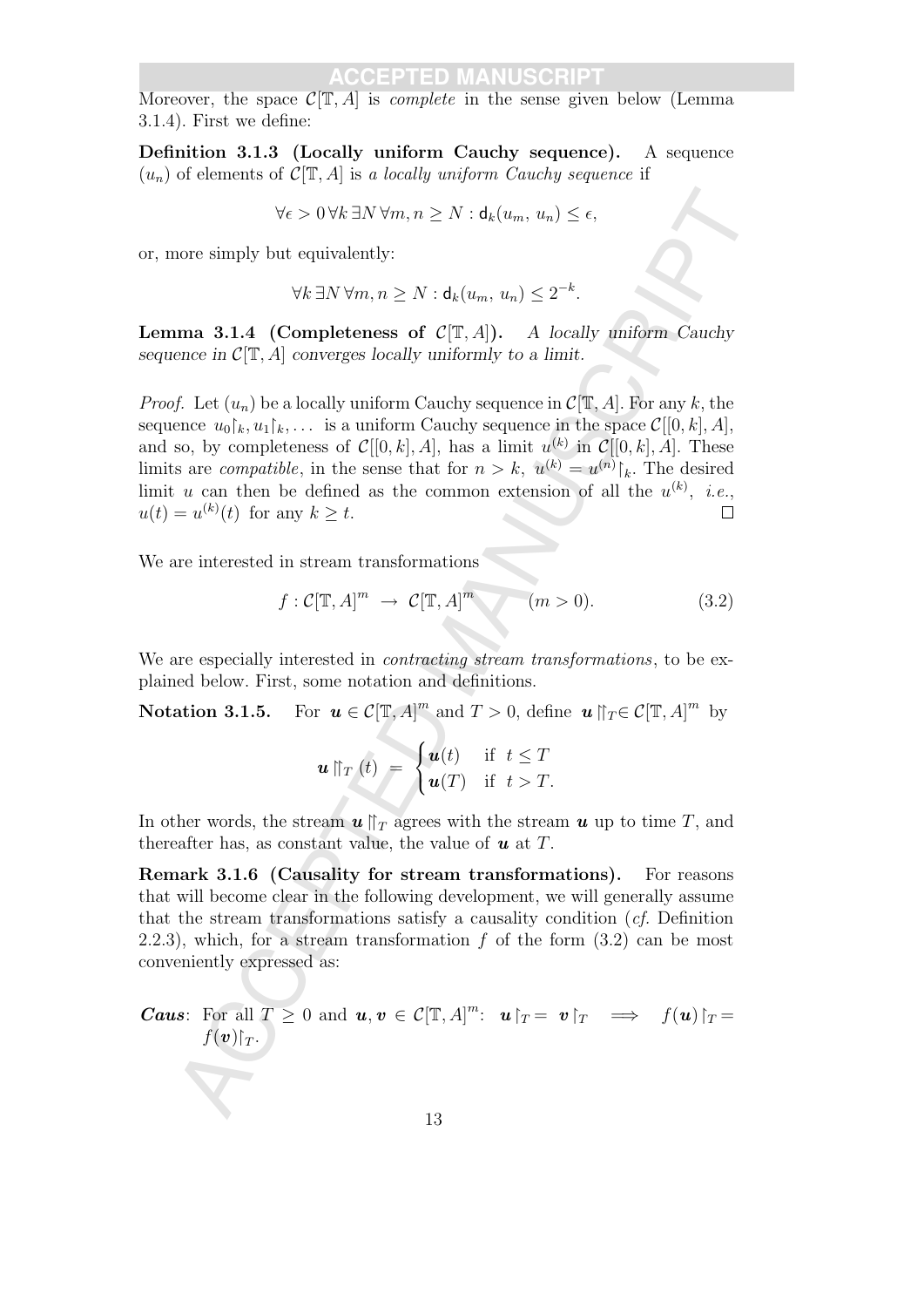Definition 3.1.7 (Contracting stream transformations). Let  $0 < \lambda <$ 1 and  $\tau > 0$ . A stream transformation f as in (3.2) is said to be *contracting w.r.t.*  $(\lambda, \tau)$ , or to be in *Contr* $(\lambda, \tau)$ , if for all  $T \geq 0$  and all  $u, v \in C[\mathbb{T}, A]^m$ :

$$
\mathsf{d}_{T,T+\tau}(f(\boldsymbol{u}),f(\boldsymbol{v})) \leq \lambda \cdot \mathsf{d}_{T,T+\tau}(\boldsymbol{u},\boldsymbol{v}). \tag{3.3}
$$

The factor  $\lambda$  is said to be a modulus of contraction for f w.r.t.  $\tau$ .

 $\begin{array}{ll} \mathsf{d}_{\mathrm{UT}}+(f(\mathbf{u}),f(\mathbf{v}))\leq \lambda\cdot\mathsf{d}_{\mathrm{UT}}+( \mathbf{u},\mathbf{v}). \end{array} \tag{3.3}$  factor  $\lambda$  is said to be a modulus of contraction for  $f$  w.r.t.  $\tau$ ,  $\tau$ ,  $\tau$ ,  $\tau$ ,  $\tau$ ,  $\tau$ ,  $\tau$ ,  $\tau$ ,  $\tau$ ,  $\tau$ ,  $\tau$ ,  $\tau$ ,  $\tau$ **Lemma 3.1.8.** Suppose f satisfies **Caus**. Then if  $f \in \text{Contr}(\lambda, \tau)$  for some  $\tau > 0$ , then  $f \in$  **Contr** $(\lambda, \tau')$  for all  $\tau' > 0$ .

*Proof.* Suppose  $f \in \text{Contr}(\lambda, \tau)$  for a given  $\tau$ . We must show that for any  $\tau' > 0, f \in \text{Contr}(\lambda, \tau').$  The proof is in three stages.

(i) First,  $f \in \text{Contr}(\lambda, k\tau)$  for any positive integer k. The proof does not depend on **Caus**. For suppose

$$
\mathsf{d}_{T,\,T+k\tau}(\boldsymbol{u},\boldsymbol{v})~=~\delta.
$$

Then clearly, for  $j = 0, \ldots, k - 1$ ,

 $d_{T + i\tau, T + (i+1)\tau}(\boldsymbol{u}, \boldsymbol{v}) \leq \delta$ 

and so, for  $j = 0, \ldots, k - 1$ , by  $\text{Contr}(\lambda, \tau)$ ,

$$
\mathsf{d}_{T+j\tau,T+(j+1)\tau}(f(\boldsymbol{u}),f(\boldsymbol{v})) \ \leq \ \lambda \cdot \delta
$$

Hence

$$
\mathsf{d}_{T,\,T+k\tau}(f(\boldsymbol{u}),\,f(\boldsymbol{v}))\,\,\leq\,\,\lambda\cdot\delta
$$

from which it follows that  $f \in \text{Contr}(\lambda, k\tau)$ .

(*ii*) Next, let  $0 < \tau' < \tau$ , and suppose

$$
\mathsf{d}_{T,T+\tau'}(\boldsymbol{u},\,\boldsymbol{v})\;=\;\delta.
$$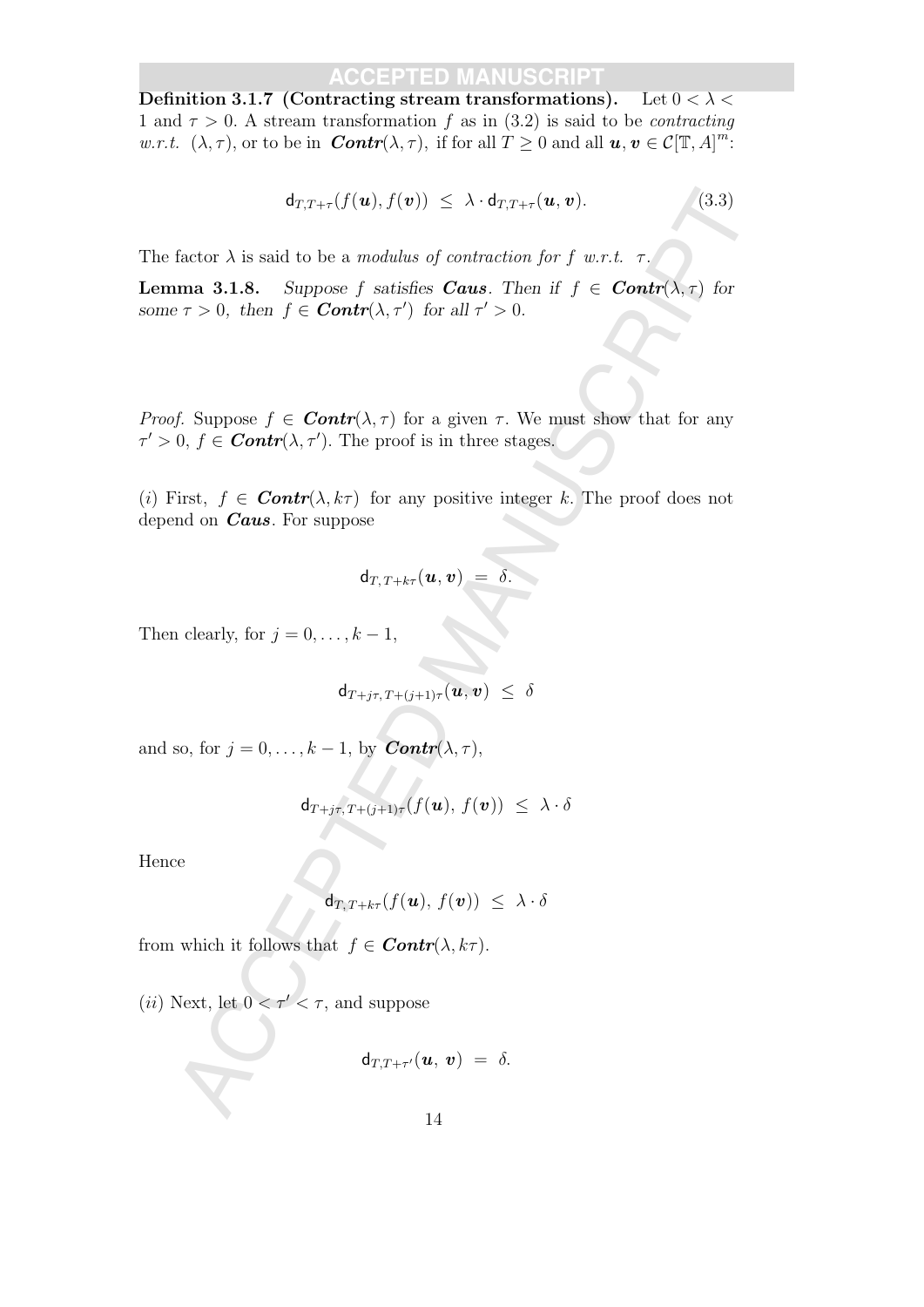Then, using Notation 3.1.5:

d<sub>T,T+*t*</sub>(
$$
u \parallel_{T+\tau'}
$$
,  $v \parallel_{T+\tau'}$ ) =  $\sup_{t \in [T,T+\tau]} d_A(u \parallel_{T+\tau'} (t), v \parallel_{T+\tau'} (t))$   
\t=  $\max \Biggl( \sup_{t \in [T,T+\tau']} d_A(u \parallel_{T+\tau'} (t), v \parallel_{T+\tau'} (t)),$   
\t $\lim_{t \in [T+\tau',T+\tau]} d_A(u \parallel_{T+\tau'} (t), v \parallel_{T+\tau'} (t))$   
\t $d_A(u(T+\tau'), v(T+\tau')))$   
\t $d_A(u(T+\tau'), v(T+\tau')))$   
\t $= \sup_{t \in [T,T+\tau']} d_A(u(t), v(t)),$   
\t $d_{T,T+\tau'}(f(u \parallel_{T+\tau'}), f(v \parallel_{T+\tau'}))$   
\t $= \frac{d_{T,T+\tau}}{d_A(u(t), v(t))},$   
nence, since  $f \in \text{Contr}(\lambda, \tau)$ ,  
\t $d_{T,T+\tau}(f(u \parallel_{T+\tau'}), f(v \parallel_{T+\tau'})) \leq \lambda \cdot \delta$ . (3.4)  
so, since  $(u \parallel_{T+\tau'})|_{T+\tau'} = u \parallel_{T+\tau'}$  and  $f$  satisfies  $\text{Caus}$ ,  
 $f(u \parallel_{T+\tau'})|_{T+\tau'} = f(u)|_{T+\tau'}$ .  
and similarly  $f(v \parallel_{T+\tau'})|_{T+\tau'} = f(v)|_{T+\tau'}$ .  
nence  
 $d_{T,T+\tau'}(f(u), f(v)) = d_{T,T+\tau'}(f(u \parallel_{T+\tau'}), f(v \parallel_{T+\tau'}))$  trivially  
 $\leq \lambda \cdot \delta$  by (3.4)  
nwe  $f \in \text{Contr}(\lambda, \tau')$ .  
 $\lambda) Finally, for any  $\tau' > 0$ ,  $f \in \text{Contr}(\lambda, \tau')$  follows by noting that  $\tau' < k\tau$   
some  $k$ , and applying (i) and (ii).  
  
mark 3.1.9. A consequence of the above lemma is that if  $f$  satisfies  
  $\text{us}$  and  $f \in \text{Contr}(\lambda, \tau)$ , then we can choose  $\tau$  to suit ourselves. In such  
that  $\$$ 

Hence, since  $f \in$  **Contr** $(\lambda, \tau)$ ,

$$
\mathbf{d}_{T,T+\tau}(f(\boldsymbol{u} \parallel_{T+\tau'}),\,f(\boldsymbol{v} \parallel_{T+\tau'})) \leq \lambda \cdot \delta. \tag{3.4}
$$

Also, since  $(u \parallel_{T+\tau'})|_{T+\tau'} = u \parallel_{T+\tau'}$  and f satisfies Caus,

$$
f(\boldsymbol{u} \parallel_{T+\tau'})|_{T+\tau'} = f(\boldsymbol{u})|_{T+\tau'}
$$
  
and similarly 
$$
f(\boldsymbol{v} \parallel_{T+\tau'})|_{T+\tau'} = f(\boldsymbol{v})|_{T+\tau'}.
$$

Hence

$$
\begin{array}{rcl}\n\mathsf{d}_{T,T+\tau'}(f(\boldsymbol{u}), f(\boldsymbol{v})) & = & \mathsf{d}_{T,T+\tau'}(f(\boldsymbol{u} \parallel_{T+\tau'}), f(\boldsymbol{v} \parallel_{T+\tau'})) \\
& \leq & \mathsf{d}_{T,T+\tau}(f(\boldsymbol{u} \parallel_{T+\tau'}), f(\boldsymbol{v} \parallel_{T+\tau'})) \\
& \leq & \lambda \cdot \delta\n\end{array}\n\quad \text{trivially} \quad \text{by (3.4)}
$$

Hence  $f \in$  **Contr** $(\lambda, \tau')$ .

(*iii*) Finally, for any  $\tau' > 0$ ,  $f \in$  **Contr**( $\lambda$ ,  $\tau'$ ) follows by noting that  $\tau' < k\tau$ for some  $k$ , and applying  $(i)$  and  $(ii)$ .

**Remark 3.1.9.** A consequence of the above lemma is that if  $f$  satisfies **Caus** and  $f \in \text{Contr}(\lambda, \tau)$ , then we can choose  $\tau$  to suit ourselves. In such cases we will write  $\text{Contr}(\lambda)$  instead of  $\text{Contr}(\lambda, \tau)$ , and generally take  $\tau = 1$ . We then say simply that f is contracting w.r.t.  $\lambda$ , and call  $\lambda$  a modulus of contraction for f.

The following theorem is fundamental in finding the solution of the network specifications.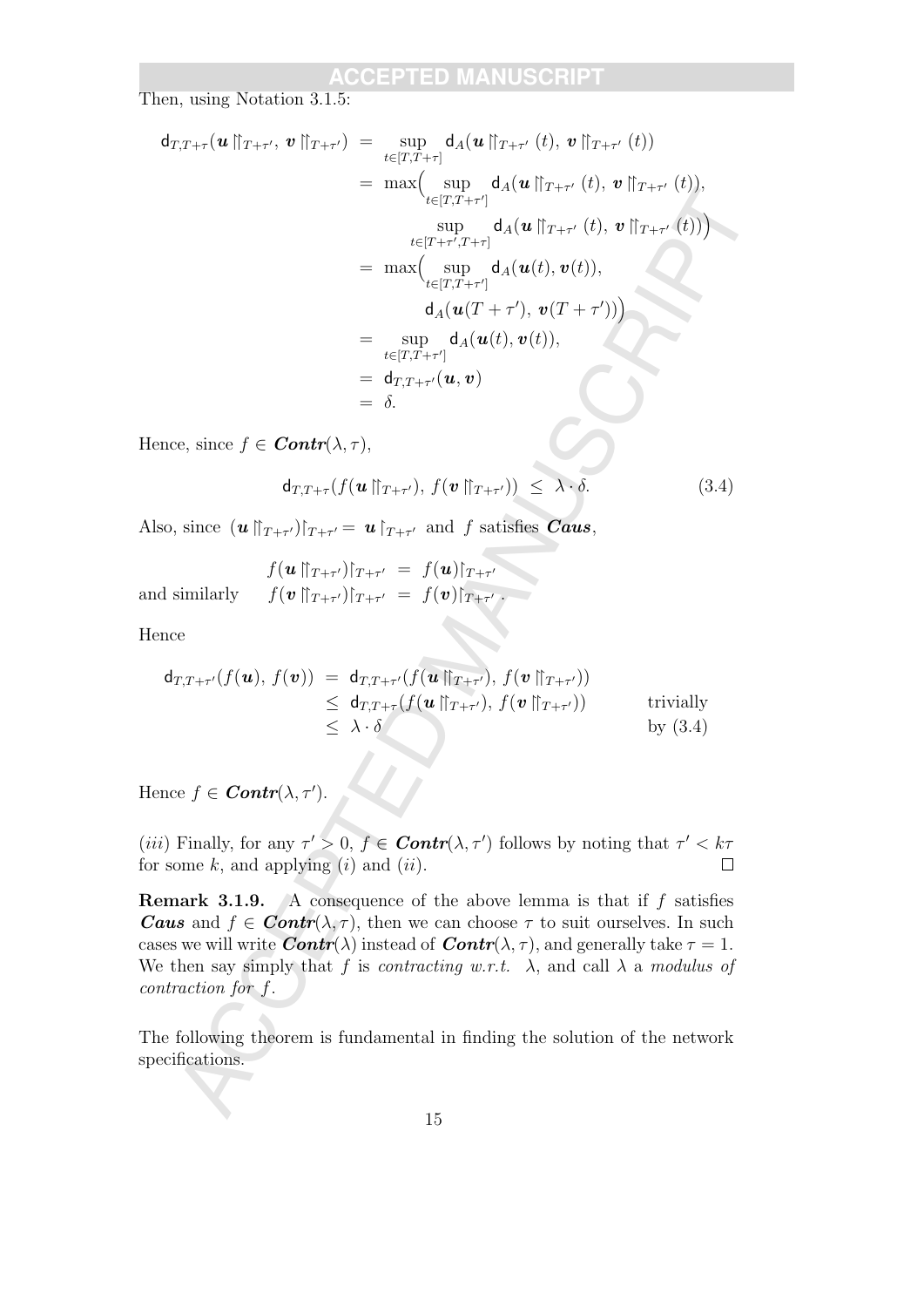Theorem 1 (Fixed point of contracting stream transformation). Suppose the stream transformation f satisfies **Caus**, and  $f \in \text{Contr}(\lambda)$ for some  $\lambda$  < 1. Then f has a unique fixed point, *i.e.*, there is a unique  $u \in \mathcal{C}[\mathbb{T}, A]^m$  such that  $f(u) = u$ .

#### Proof. 1. Uniqueness:

Suppose  $u, v$  are fixed points of f. Then for all k

$$
\mathsf{d}_k(\boldsymbol{u},\boldsymbol{v}) = \mathsf{d}_k(f(\boldsymbol{u}),f(\boldsymbol{v})) \\ \leq \lambda \cdot \mathsf{d}_k(\boldsymbol{u},\boldsymbol{v})
$$

since  $f \in \text{Contr}(\lambda)$ , from which it follows that

$$
\mathsf{d}_k(\boldsymbol{u},\boldsymbol{v})=0,
$$

i.e.,

$$
\bm{u}\!\restriction_k = \bm{v}\!\restriction_k
$$

 $u = v$ .

for all  $k$ , and hence

#### 2. Existence:

We will construct a solution, namely a fixed point  $\boldsymbol{v}$  of f, as a limit of a locally uniformly convergent Cauchy sequence of stream tuples:

$$
\boldsymbol{v}_0, \ \boldsymbol{v}_1, \ \boldsymbol{v}_2, \ \ldots \tag{3.5}
$$

Define  $v_0$  arbitrarily, and

$$
\boldsymbol{v}_{n+1} = f(\boldsymbol{v}_n). \tag{3.6}
$$

Then for all  $k$  and  $n$ , it can be seen, by induction on  $n$ , that

$$
\mathsf{d}_k(\boldsymbol{v}_n, \boldsymbol{v}_{n+1}) \leq \lambda^n \mathsf{d}_k(\boldsymbol{v}_0, \boldsymbol{v}_1). \tag{3.7}
$$

 $f$ . 1. Uniqueness:<br>
sose u, v are fixed points of  $f$ . Then for all  $k$ <br>  $d_k(u, v) = d_k(f(u), f(v))$ <br>  $\leq \lambda \cdot d_k(u, v)$ <br>  $f \in \text{Contr}(\lambda)$ , from which it follows that<br>  $d_k(u, v) = 0$ ,<br>  $u, v = v$ ,<br>  $u = v$ .<br>
<br>
The sum of the solution annely a f If  $\mathbf{v}_1 = f(\mathbf{v}_0) = \mathbf{v}_0$ , then  $v_0$  is the sought-for fixed point. Otherwise,  $d_k(\mathbf{v}_0, \mathbf{v}_1) >$ 0 for k sufficiently large. The sequence  $(v_n)_n$  can then be seen to be a locally uniform Cauchy sequence, by (given k and  $\epsilon > 0$ ) choosing N (in Definition 3.1.1, 1st version) such that

$$
\lambda^N \, < \, \frac{(1-\lambda)\cdot\epsilon}{\mathsf{d}_k(\boldsymbol{v}_0,\boldsymbol{v}_1)} \,. \tag{3.8}
$$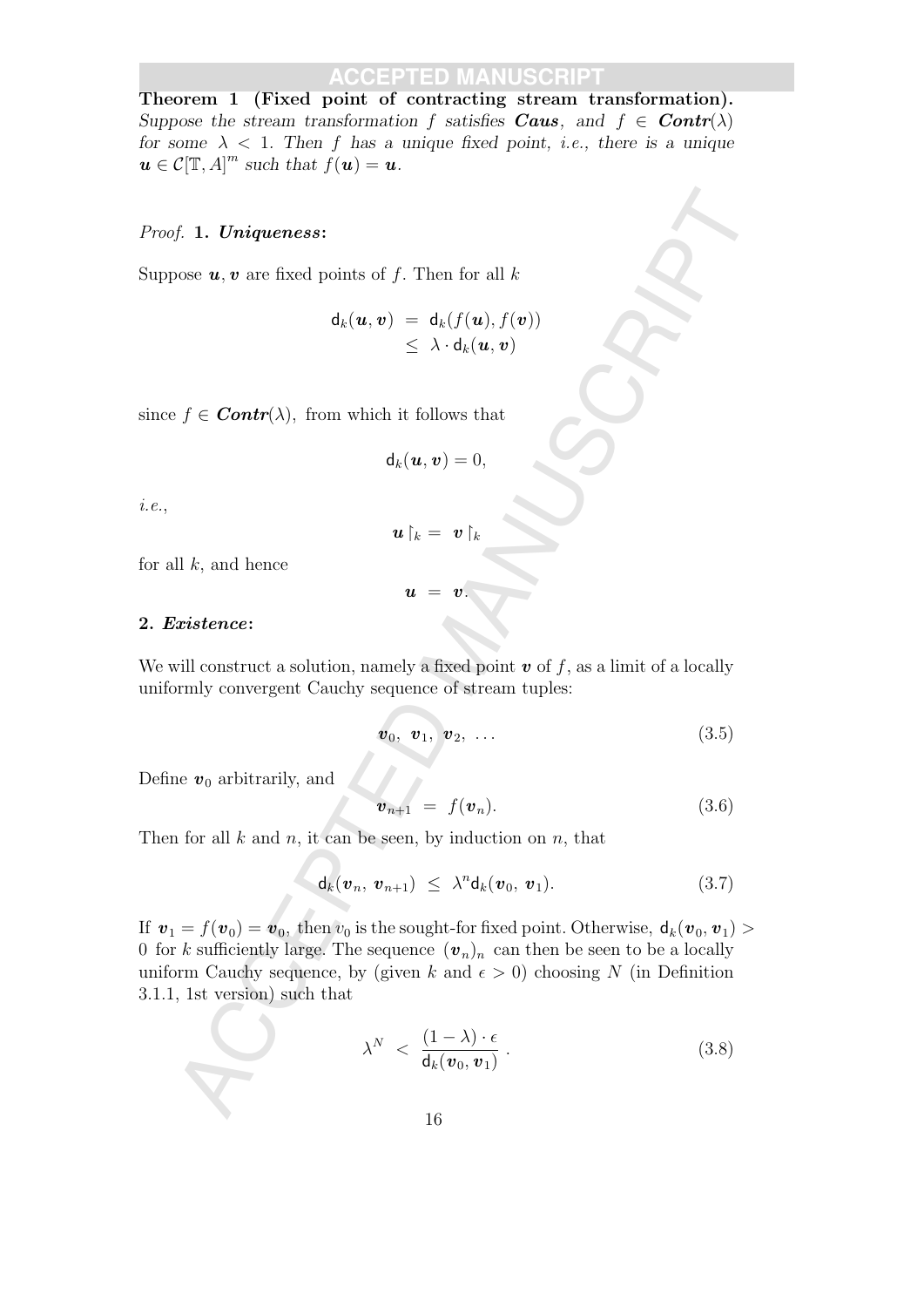For then, for  $m > n > N$ ,

$$
\begin{aligned}\n\mathsf{d}_k(\boldsymbol{v}_n, \boldsymbol{v}_m) &\leq \mathsf{d}_k(\boldsymbol{v}_n, \boldsymbol{v}_{n+1}) + \ldots + \mathsf{d}_k(\boldsymbol{v}_{m-1}, \boldsymbol{v}_m) \\
&\leq (\lambda^n + \lambda^{n+1} + \ldots + \lambda^m) \cdot \mathsf{d}_k(\boldsymbol{v}_0, \boldsymbol{v}_1) \qquad \qquad \text{by (3.7)} \\
&< (\lambda^n + \lambda^{n+1} + \ldots + \lambda^m + \lambda^{m+1} + \ldots) \cdot \mathsf{d}_k(\boldsymbol{v}_0, \boldsymbol{v}_1) \\
&= \lambda^n \cdot (1 - \lambda)^{-1} \mathsf{d}_k(\boldsymbol{v}_0, \boldsymbol{v}_1) \\
&< \lambda^N \cdot (1 - \lambda)^{-1} \mathsf{d}_k(\boldsymbol{v}_0, \boldsymbol{v}_1) \qquad \qquad \text{by (3.8)}.\n\end{aligned}
$$

Thus by Lemma 3.1.4 (which applies to  $\mathcal{C}[\mathbb{T}, A]^m$  as well as  $\mathcal{C}[\mathbb{T}, A]$ ) the sequence (3.5) converges locally uniformly to a limit  $v$ .

Hence, also, the sequence

$$
f(\boldsymbol{v}_0),\ f(\boldsymbol{v}_1),\ f(\boldsymbol{v}_2),\ \ldots
$$
\n(3.9)

converges locally uniformly to  $f(v)$ , since by the contraction property of f,

$$
\mathsf{d}_k(f(\boldsymbol{v}_n),f(\boldsymbol{v}))\ \leq\ \lambda\cdot\mathsf{d}_k(\boldsymbol{v}_n,\boldsymbol{v}).
$$

for all k and n. Since  $(3.9)$  is actually the sequence  $(3.5)$  shifted by 1, it follows that it also converges to  $v$ , and so

$$
f(\boldsymbol{v}) = \boldsymbol{v}.\tag{}
$$

 $\langle \times \langle \lambda^* + \lambda^{n+1} + \ldots \rangle \cdot d_k(v_0, v_1) \rangle$ <br>  $= \lambda^n \cdot (1 - \lambda)^{-1} d_k(v_0, v_1)$ <br>  $= \lambda^n \cdot (1 - \lambda)^{-1} d_k(v_0, v_1)$ <br>  $\leq \lambda^N \cdot (1 - \lambda)^{-1} d_k(v_0, v_1)$ <br>  $\leq \lambda^N \cdot (1 - \lambda)^{-1} d_k(v_0, v_1)$ <br>  $\leq \lambda^N \cdot (1 - \lambda)^{-1} d_k(v_0, v_1)$ <br>  $\leq \lambda^N \cdot (1 - \lambda)^{-1} d_k(v_0,$ Remark 3.1.10 (Contracting transformation w.r.t. compact exhaustion). Our definition (3.1.7) of contracting transformation uses a rather strong or "global" notion of contraction  $(3.3)$ , holding for all  $T > 0$ . A more general definition [TZ07] has a weaker notion of contraction, formulated relative to the standard exhaustion of T, in which the global contraction constant  $\lambda$  is replaced by a sequence  $(\lambda_0, \lambda_1, \lambda_2, ...)$  of contraction constants, each strictly between 0 and 1, and then (3.3) is replaced by

$$
\mathsf{d}_k(f(\boldsymbol{u}),f(\boldsymbol{v})) \leq \lambda_k \cdot \mathsf{d}_k(\boldsymbol{u},\boldsymbol{v}) \qquad (k=0,1,2,\dots).
$$

The appropriate version of Theorem 1 can still be derived for this formulation of contraction.

Interestingly, for this formulation of the contraction property, we do not seem to need the **Caus** condition, which was needed in our proof of Theorem 1.

The notion of contraction that we used (3.3) is, however, simple to work with, and sufficient for the two case studies in Section 4.

Remark 3.1.11 (Effectivity of local uniform convergence). Note that in Section 5, where we deal with the issue of the computability of the fixed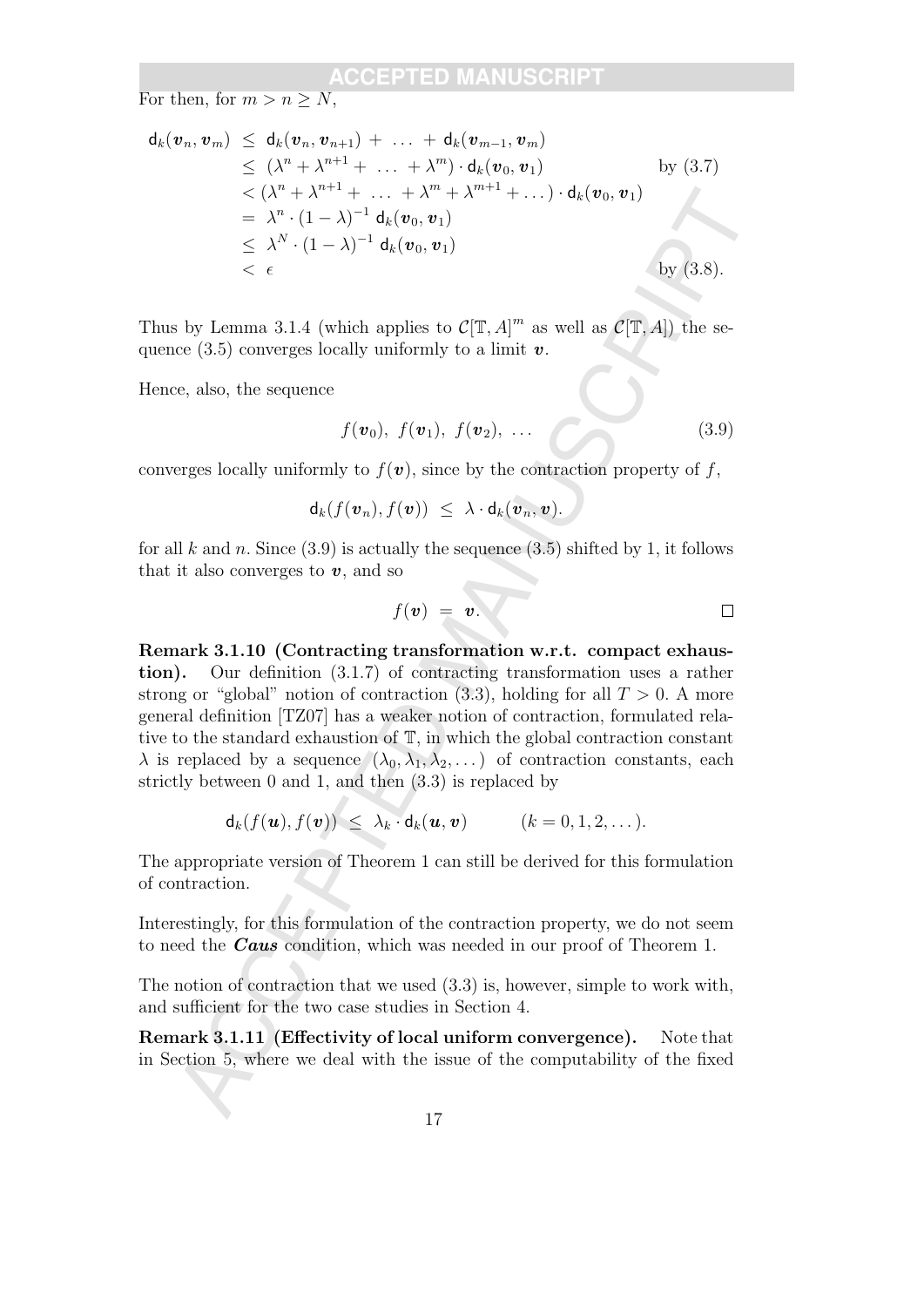point  $u$ , we need a stronger property of the sequence  $(3.5)$  than local uniform convergence, namely effective local uniform convergence.

We turn to apply the above theory to the network N.

#### 3.2 Network functions

Recall the specifications for the network  $N$  in Section 2:

$$
u_i(t) = x_i(t)
$$
  
\n
$$
u_i(t) = F_i(u_{i1},...,u_{ik_i},c_{i1},...,c_{il_i})(t)
$$
  
\n
$$
(i = 1,...,p, t \ge 0) (2.3a)
$$
  
\n
$$
(i = p+1,...,m, t \ge 0),
$$

$$
(i = 1, ..., p, t \ge 0) (2.3a)
$$
  
(*i* = *p* + 1, ..., *m*, *t* \ge 0), (2.3b)

Network functions<br>
all the specifications for the network N in Section 2:<br>
(c) =  $x_i(t)$ <br>
(i) =  $F_1(t)$ ,,,,,,, $u_{\Delta_i}, c_{\delta_1},...,c_{\Delta_i}$ )(1)  $(i = 1,..., p_i, t \ge 0)$ , (2.3a)<br>
(i) =  $F_1(t)$ ,,,,,,, $u_{\Delta_i}, c_{\delta_1},...,c_{\Delta_i}$ )(1)  $(i = p + 1,..., m_i$ Writing the global parameters as  $\mathbf{c} = (c_1, \ldots, c_r)$ , and the *input streams* as  $\mathbf{x} = (x_1, \ldots, x_p) \in \mathcal{C}[\mathbb{T}, A]^p$ , a (partial) solution  $(u_1, \ldots, u_m)$  to these equations is given by a subset  $U \subseteq A^r \times C(\mathbb{T}, A)^p$ , and, for each module  $M_i$  $(i = 1, \ldots, m)$  a function

$$
\Phi_i: A^r \times C[\mathbb{T}, A]^p \ \rightharpoonup \ C[\mathbb{T}, A]
$$

where, for all  $(c, x) \in U$ :

$$
\Phi_i(\boldsymbol{c}, \boldsymbol{x}) = u_i,
$$

from which, as we have seen in Section 2, we obtain by vectorisation the network state function for N:

$$
\Phi^N: A^r \times C[\mathbb{T}, A]^p \ \rightharpoonup \ C[\mathbb{T}, A]^m,
$$

where for  $(c, x) \in U$ :

$$
\Phi^N(\boldsymbol{c}, \boldsymbol{x}) = (\Phi_1(\boldsymbol{c}, \boldsymbol{x}), \ldots, \Phi_m(\boldsymbol{c}, \boldsymbol{x})). \qquad (2.2)
$$

Notice next that a stream tuple  $(u_1, \ldots, u_m)$  satisfying the specifications (2.3) can be written as

$$
(u_1, \ldots, u_m) = (x_1, \ldots, x_p, u_{p+1}^0, \ldots, u_m^0)
$$

where  $\boldsymbol{x} = (x_1, \ldots, x_p)$  are the input streams of N, and  $\boldsymbol{u}^0 = (u_{p+1}^0, \ldots, u_m^0)$ form a fixed point of the network stream transformation function

$$
\Psi_{\mathbf{c},\mathbf{x}}^N : \mathcal{C}[\mathbb{T}, A]^{m-p} \to \mathcal{C}[\mathbb{T}, A]^{m-p}
$$
\n
$$
\Psi_{\mathbf{c},\mathbf{x}}^N(\mathbf{u}) =_{df} \Psi^N(\mathbf{c}, \mathbf{x}, \mathbf{u}), \tag{3.10}
$$

with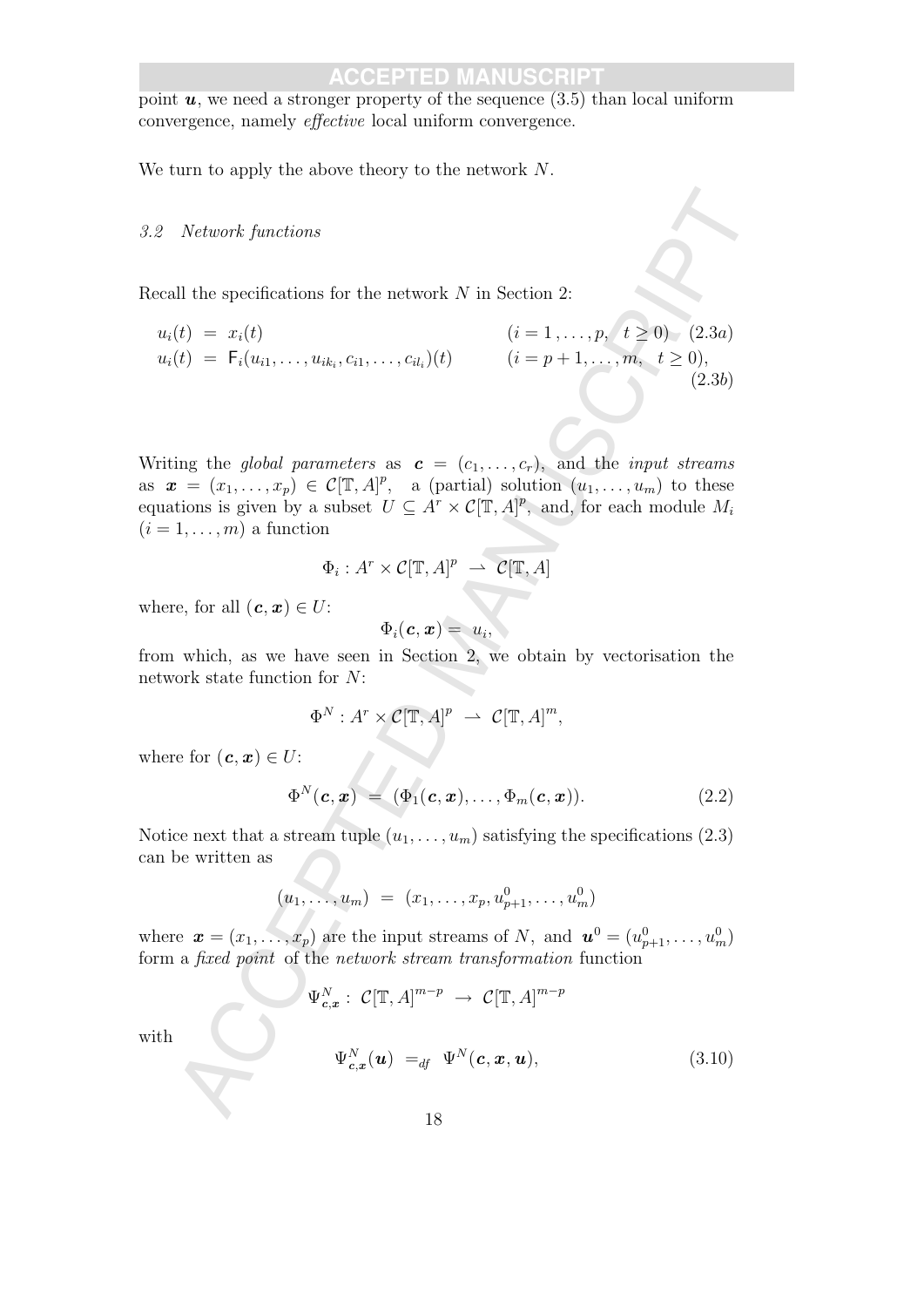where the function

$$
\Psi^N: A^r \times C[\mathbb{T}, A]^p \times C[\mathbb{T}, A]^{m-p} \to C[\mathbb{T}, A]^{m-p}
$$

is defined by

$$
\Psi^N(\boldsymbol{c}, \boldsymbol{x}, \boldsymbol{u}) =_{df} (\mathsf{F}_{p+1}(\boldsymbol{u}_1, \boldsymbol{c}_1), \ldots, \mathsf{F}_m(\boldsymbol{u}_m, \boldsymbol{c}_m))
$$
(3.11)

where, on the r.h.s.,  $(u_i, c_i)$  is the list of local input streams and local parameters associated with  $\mathsf{F}_i$ , with  $\mathbf{u}_i$  a sub-tuple of  $(\mathbf{x}, \mathbf{u})$ , for  $i = p + 1, \ldots, m$ . (Recall that the operations of the modules  $F_1, \ldots, F_p$  are just the identity functions.) Then:

A solution to (2.3) will be a fixed point for  $\Psi_{\mathbf{c},\mathbf{x}}^N$ .

The network state function  $\Phi^N$  is then easily obtained from this fixed point  $u^0$ , since for a given *input*  $(c, x) \in U$ , the *output* of  $\Phi^N$  is just  $(x, u^0)$ .

Thus in looking for a solution to the equations (2.3), the basic questions are:

Under what conditions does  $\Psi_{c,x}^{N}$  have a fixed point? Under what conditions is it unique?

We will give at least a partial solution to this, namely a sufficient condition for a fixed point, which will also be unique, by applying the theory of contracting stream transformations developed above.

3.3 Solution of fixed point equation

Recall Definition 3.1.7 and Remark 3.1.9.

Definition 3.3.1 (Contracting condition for a network). Given  $c \in$  $A^r, x \in \mathcal{C}[\mathbb{T}, A]^p$  and  $0 < \lambda < 1$ , the network N satisfies  $\text{Contr}_{c,x}(\lambda)$  if the network stream transformation

$$
\Psi^N_{c,x} : \mathcal{C}[\mathbb{T}, A]^{m-p} \to \mathcal{C}[\mathbb{T}, A]^{m-p}
$$

defined by (3.10) and (3.11) is (total and) in **Contr**( $\lambda$ ). It is contracting at  $(c, x)$  if it satisfies  $Contr_{c,x}(\lambda)$  for some  $\lambda < 1$ .

 $\Psi^N(\epsilon, x, u) =_{\phi} (\mathbb{F}_{p+1}(u_1, \epsilon_1), \ldots, \mathbb{F}_{n}(u_n, \epsilon_m))$  (3-tt)<br>
e, on the r.h.s.,  $(u_i, e_i)$  is the list of local input streams and local paran-<br>
associated with F., with  $u_i$  a sub-tuple of  $(x, u_i)$ , for  $i = p + 1, \ldots, m$ ,<br>
a **Theorem 2.** (a) (Existence and Uniqueness) Suppose that for all  $(c, x) \in U \subseteq$  $A^r \times C[\mathbb{T},A]^p$ , there exists  $\lambda (= \lambda_{c,x}) < 1$  such that the network N satisfies  $Contr_{c,x}(\lambda)$ . Then there is a unique stream tuple  $(u_1, \ldots, u_m) \in$  $\mathcal{C}[\mathbb{T}, A]^m$  satisfying the network equations (2.3). It is given by specifying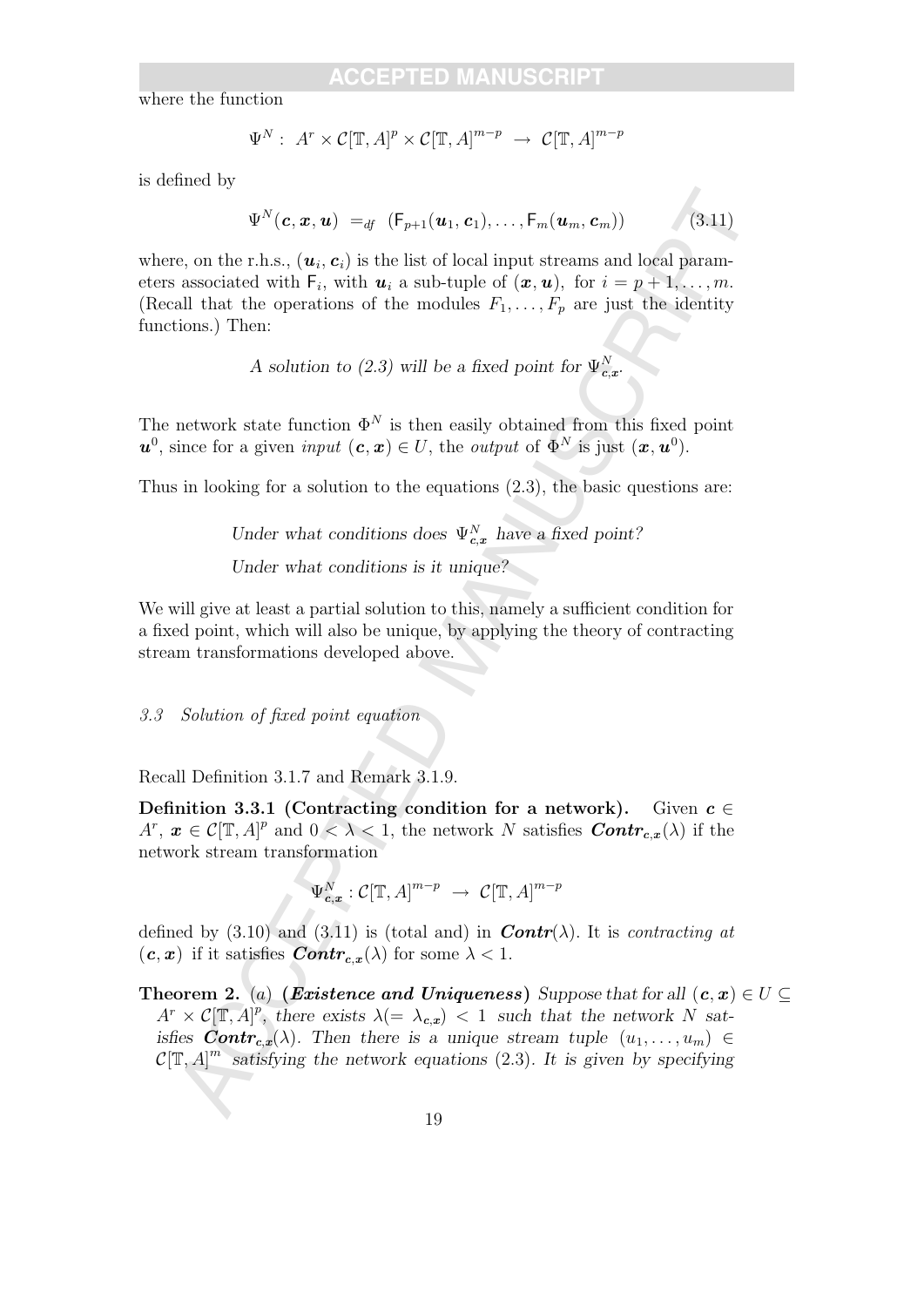that  $(u_1, \ldots, u_p) = \mathbf{x}$  and  $(u_{p+1}, \ldots, u_m) = \mathbf{u}^0$  is the unique fixed point of the stream transformation function  $\Psi_{c,x}^N$  :  $C[\mathbb{T},A]^{m-p} \to C[\mathbb{T},A]^{m-p}$ defined by equations (3.10) and (3.11). This defines the network state function  $\Phi^N$ :  $A^r \times C[\mathbb{T}, A]^p \to C[\mathbb{T}, A]^m$  and network i/o function  $\Phi_{i\bullet}^N$ :  $A^r \times \mathcal{C}[\mathbb{T},A]^p \rightharpoonup \mathcal{C}[\mathbb{T},A]^q$  by:  $\Phi^N(c,x) = (x,u^0)$ , and  $\Phi^N_{io}(c,x)$  is a suitable sub-tuple of this, for all  $(c, x) \in U$ .

(b)  $(Continuity)$  Suppose further that the module functions of N are continuous, and for some  $(c, x)$  in the interior of U, the modulus of contraction  $\lambda$ can be defined in a neighbourhood of  $(c, x)$  so as to be continuous at  $(c, x)$ . Then  $\Phi^N$  and  $\Phi^N_{i\phi}$  are continuous at  $(c, x)$ .

*Proof.* Part  $(a)$  is immediate from Theorem 1. For part  $(b)$ : First note that we can assume without loss of generality that  $\lambda$  can be defined so as to be *constant* in a neighbourhood of  $(c, x)$ . For if  $\lambda$  is continuous at  $(c, x)$ , with value  $\lambda_0 < 1$ at  $(c, x)$ , then, by continuity, its value is less than (say)  $\lambda_1 =_{df} (\lambda_0 + 1)/2 < 1$ in some neighbourhood of  $(c, x)$ . So we can take the constant value  $\lambda_1$  as the modulus of contraction near  $(c, x)$ .

x et j(1, 1) = c j(1, 14) = c) = (2, i) = (2, i) = (2, i) = (2, i) = (2, i) = (3, i) = (3, i) = (3, i) = (3, i) = (3, i) = (3, i) = (3, i) = (3, i) = (3, i) = (3, i) = (3, i) = (3, i) = (3, i) = (3, i) = (3, i) = (3, i) = We use the notation of Theorem 1 and its proof, notably  $(3.5)$  and  $(3.6)$ . So, putting  $f = \Psi_{c,x}^{N}$  (*cf.* (3.10), (3.11)), and  $v_0$  arbitrary but fixed, we have  $(cf. (3.5), (3.6))$   $\mathbf{v}_n = f^{(n)}(\mathbf{v}_0)$   $(n = 0, 1, 2, ...)$ , and so  $\Phi^N(\mathbf{c}, \mathbf{x}) = (\mathbf{x}, \mathbf{u}^0)$ where  $u^0$  is the limit of the Cauchy sequence  $(v_n)$ , which is a fixed point of f. Similarly, for each  $(c', x') \in V$ , writing  $f' = \Psi_{c',x'}^{N}$ , and  $v'_{n} = f^{(n)}(v_{0}),$  we have  $\Phi^N(c', x') = (x', u^{0'})$  where  $u^{0'}$  is the limit of the Cauchy sequence  $(v_n)$  $n'$ , which is the fixed point of f'.

Hence to show that  $\Phi^N$  is continuous at  $(c, x)$ , we must show that for  $(c', x')$ sufficiently "close to"  $(c, x)$ ,  $u^{0}$  is "close to"  $u^{0}$ .

Note that the product topology on  $A^r \times \mathcal{C}[\mathbb{T}, A]^p$  is generated by the pseudometrics  $(cf. \S3.1)$ 

$$
d_k((c, x), (c', x')) = \max(d_A(c, c'), d_k(x, x'))
$$

and the corresponding neighbourhoods

$$
\mathbf{N}_k((\boldsymbol{c},\boldsymbol{x}),r) =_{df} \{(\boldsymbol{c}',\boldsymbol{x}') \in A^r \times C[\mathbb{T},A]^p \mid d_k((\boldsymbol{c}',\boldsymbol{x}'),(\boldsymbol{c},\boldsymbol{x})) < r\}.
$$

Since the module functions of N are continuous,  $\Psi^N$  is continuous, and so for all n,  $v_n$  depends continuously on  $(c, x)$ . Now, given k and  $\epsilon > 0$ , choose n such that  $(cf. (3.8))$ 

$$
\lambda^n \ < \ \frac{(1-\lambda)\cdot\epsilon}{6\cdot d_k(\boldsymbol{v}_0,\boldsymbol{v}_1)} \ . \tag{3.12}
$$

Now choose  $\delta > 0$  such that (i)  $N_k((c, x), \delta) \subseteq V$ , and also (ii) the modulus of contraction has a constant value  $\lambda$  in  $N_k((c, x), \delta)$ , and also *(iii)* for all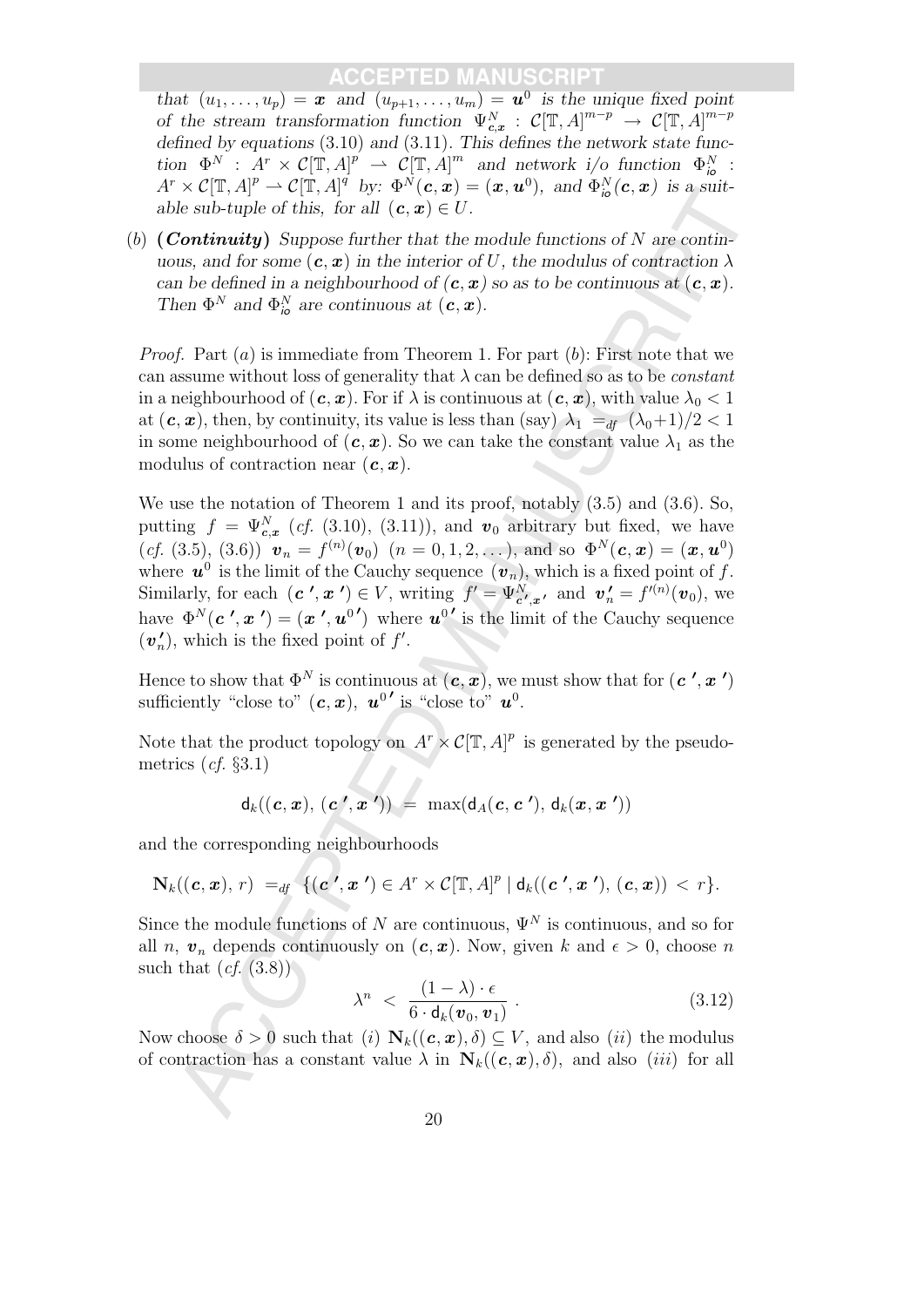$(\boldsymbol{c}^{\,\,\prime},\boldsymbol{x}^{\,\,\prime})\in\mathbf{N}_k((\boldsymbol{c},\boldsymbol{x}),\delta),$ 

$$
\mathsf{d}_k(\boldsymbol{v}'_n, \boldsymbol{v}_n) < \epsilon/3,\tag{3.13}
$$

 $(3.14)$ 

and  $(iv)$   $\mathsf{d}_k(v_1)$  $\mathbf{1}'$ ,  $\mathbf{v}_1$   $\langle \mathbf{1}_k(\mathbf{v}_0, \mathbf{v}_1), \text{ so that }$ 

$$
\begin{array}{lcl} \mathsf{d}_k(\bm{v}_0, \, \bm{v}^{\,\prime}_1) \; \leq \; \mathsf{d}_k(\bm{v}_0, \, \bm{v}_1) \; + \; \mathsf{d}_k(\bm{v}_1, \, \bm{v}^{\,\prime}_1) \\qquad \qquad < \; 2 \cdot \mathsf{d}_k(\bm{v}_0, \bm{v}_1) \end{array}
$$

Then (as in the proof of Theorem 1) for all  $m > n$ ,

$$
\mathsf{d}_k(\boldsymbol{v}_n, \boldsymbol{v}_m) \leq \mathsf{d}_k(\boldsymbol{v}_n, \boldsymbol{v}_{n+1}) + \ldots + \mathsf{d}_k(\boldsymbol{v}_{m-1}, \boldsymbol{v}_m) \n\leq (\lambda^n + \lambda^{n+1} + \ldots + \lambda^m) \cdot \mathsf{d}_k(\boldsymbol{v}_0, \boldsymbol{v}_1) \qquad \text{by (3.7)} \n< \lambda^n \cdot (1 - \lambda)^{-1} \cdot \mathsf{d}_k(\boldsymbol{v}_0, \boldsymbol{v}_1) \qquad \text{by (3.12)}
$$

and so

$$
\mathsf{d}_k(\boldsymbol{v}_n,\boldsymbol{u}^0) \ \leq \ \epsilon/6 \ < \ \epsilon/3. \tag{3.15}
$$

Similarly, for all  $m > n$ ,

$$
\mathsf{d}_k(\boldsymbol{v}'_n, \boldsymbol{v}'_m) < \lambda^n \cdot (1 - \lambda)^{-1} \cdot \mathsf{d}_k(\boldsymbol{v}_0, \boldsymbol{v}'_1) \\
&< \lambda^n \cdot (1 - \lambda)^{-1} \cdot 2 \cdot \mathsf{d}_k(\boldsymbol{v}_0, \boldsymbol{v}_1) \qquad \qquad \text{by (3.14)} \\
&< \epsilon/3 \qquad \qquad \text{by (3.12)}
$$

and so

$$
\mathsf{d}_k(\boldsymbol{v}'_n, \, \boldsymbol{u}^{0\,\prime}) \ \leq \ \epsilon/3. \tag{3.16}
$$

Hence

$$
\mathsf{d}_k(\boldsymbol{u}^{0\,\prime},\boldsymbol{u}^0) \leq \mathsf{d}_k(\boldsymbol{v}^{\,\prime},\boldsymbol{v}_n^{\,\prime}) + \mathsf{d}_k(\boldsymbol{v}_n^{\,\prime},\boldsymbol{v}_n) + \mathsf{d}_k(\boldsymbol{v}_n,\boldsymbol{v})
$$
\n
$$
< \epsilon/3 + \epsilon/3 + \epsilon/3
$$
\nby (3.16), (3.13) and (3.15)\n
$$
= \epsilon,
$$

proving the continuity of  $\Phi^N$  at  $(c, x)$ . The continuity of  $\Phi^N_{\text{io}}$  at  $(c, x)$  follows immediately, since the output of  $\Phi_{\text{io}}^N$  at a given input is a sub-tuple of the output of  $\Phi^N$  at the same input.

 $\begin{array}{ll} \displaystyle d_k(v_0,\,v_1')\,\leq\,d_k(v_0,\,v_1)+d_k(v_0,\,v_1')\\ \displaystyle \quad <\, 2\cdot d_k(v_0,\,v_1)\\ \displaystyle d_k(u_3,\,v_m)\,\leq\,d_k(v_4,\,v_2,\,v_1)+\,\ldots\,+\,d_k(v_m,\,v_1,\,v_m)\\ \displaystyle d_k(v_3,\,v_m)\,\leq\,(\lambda^2+\lambda^{p+1}+\,\ldots\,+\,\lambda^{p_1})\cdot d_k(v_0,\,v_1)\\ \displaystyle \quad <\,\lambda^2\cdot(1-\lambda)^{-1}\cdot d_k(v_0,\,v_1$ Remark 3.3.2 (Continuity, stability, well-posedness; Hadamard's principle). Continuity of the network state function, guaranteed by part (b) of the theorem under the stated conditions, implies in turn stability of the solution to the specification (2.3), and hence well-posedness of the problem. The significance of these issues is related to Hadamard's principle [Had52] which, as (re-)formulated by Courant and Hilbert ([CH53, pp. 227ff.], [Had64]) states that for a scientific problem to be well posed, the solution must (apart from existing and being unique) depend continuously on the data.<sup>4</sup>

 $\frac{4}{4}$  See the insightful discussions on this topic by Beeson [Bee85, p. 368] and Myrvold [Myr95]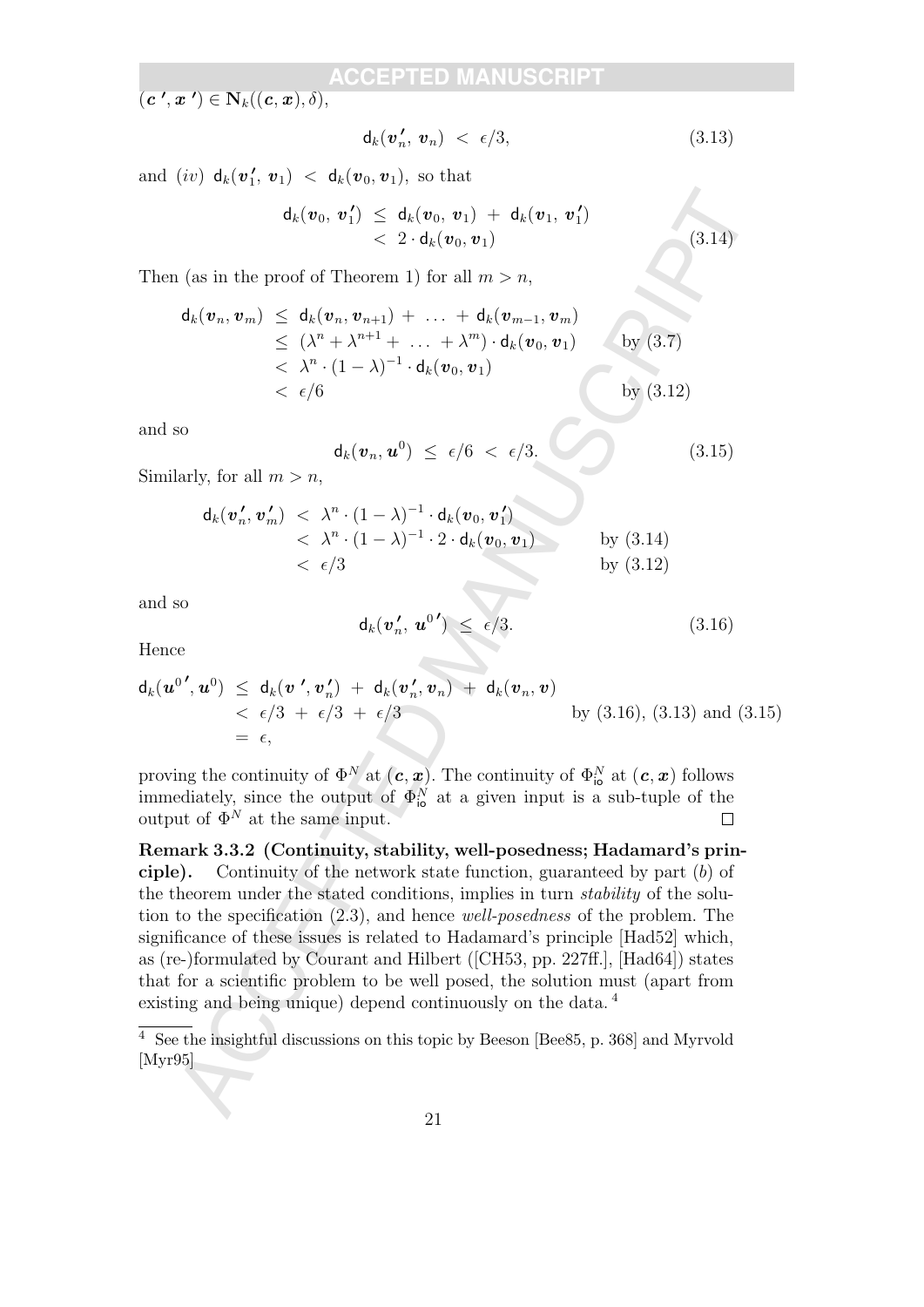

Figure 3. A simple feedback system



Figure 4. The feedback system simplified

### 3.4 A simple example

Figure 3 shows a simple feedback system. Here the metric space  $A$  is  $\mathbb{R}$ . There are 4 channels. The *input channel*  $\alpha_1$  carries the *input stream*  $x(t)$ , and the *output channel*  $\alpha_3$  (also called  $\beta$  in conformity with the notation in Section 2) carries the *output stream*  $y(t)$ . There are 3 modules,  $M_1$ ,  $M_2$  and  $M_3$ . Module  $M_1$  is the identity on the input stream x,  $M_2$  sums the streams x and u to produce the output y and  $M_3$  multiplies y by a scalar  $\rho$  to produce the stream  $\overline{u}$ .

To simplify the treatment, we combine the scalar multiplier  $M_3$  with the following module  $M_2$ , to produce the network of Figure 4. (Henceforth we will not explicitly show the names  $\alpha_i$  of the channels.)

We want to show that, for suitable values of the parameter  $\rho$  and input stream x, the network satisfies  $\textbf{Contr}_{\rho,x}(\lambda)$ , *i.e.*, the function  $\Psi_{\rho,x}$  of equation (3.11) is in  $\text{Contr}(\lambda)$  for some  $\lambda < 1$ .

Now the function  $F_2$  associated with module  $M_2$  is the "modified adder"

$$
\mathsf{F}_2(x,y) = x + \rho \cdot y.
$$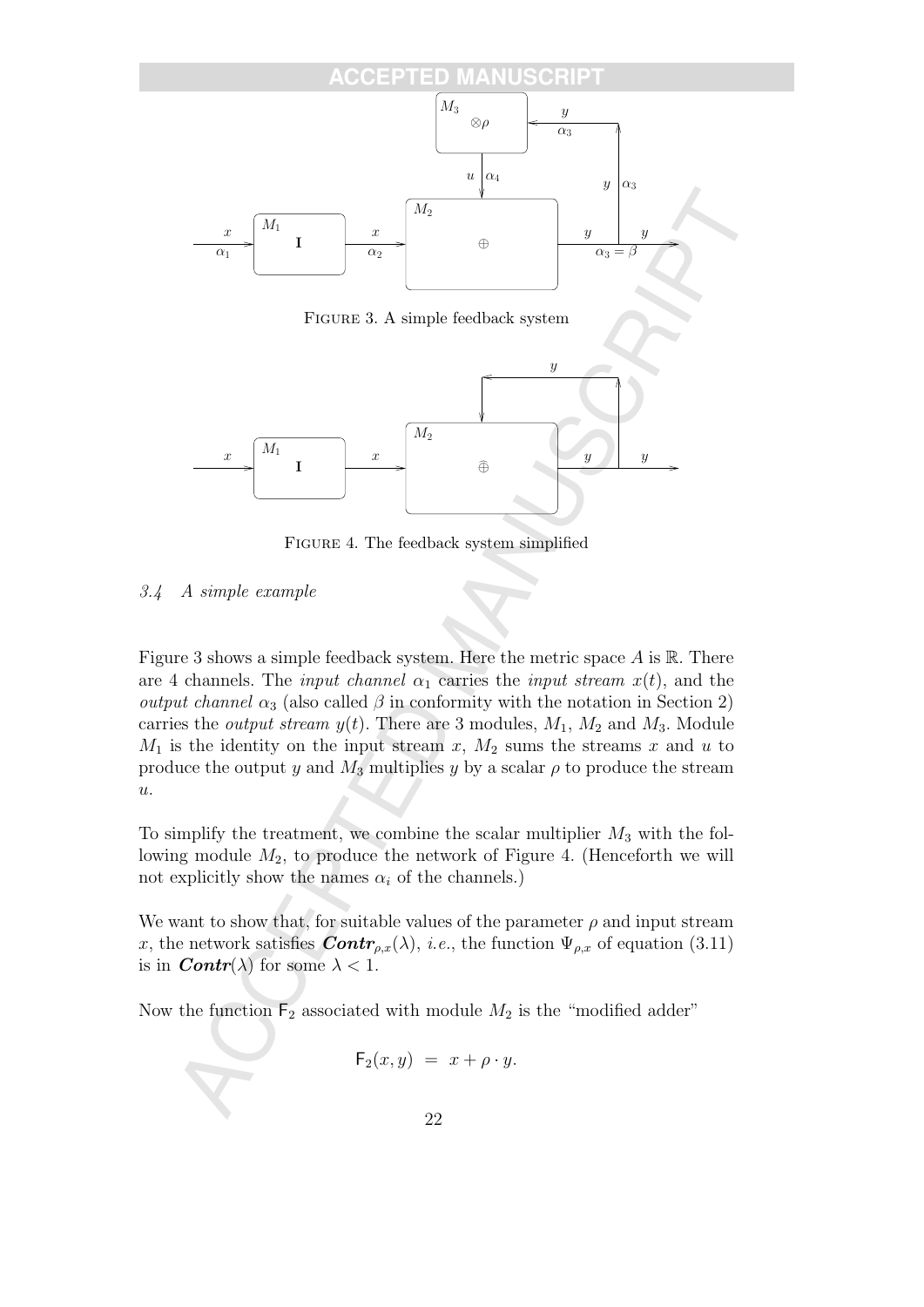The stream tuple **u** of (3.12) is just the stream y. So for any  $y \in \mathcal{C}[\mathbb{T}, \mathbb{R}]$ ,

$$
\Psi_{\rho,x}(y) = \mathsf{F}_2(x,y) = x + \rho \cdot y,
$$

or rather, for all  $t > 0$ :

$$
\Psi_{\rho,x}(y)(t) = x(t) + \rho \cdot y(t).
$$

We want a fixed point for  $\Psi_{\rho,x}$ , *i.e.*, a solution  $y(t)$  to the equation

$$
y(t) = x(t) + \rho \cdot y(t) \tag{3.17}
$$

Note that for any  $y_1, y_2 \in \mathcal{C}[\mathbb{T}, \mathbb{R}],$ 

$$
\Psi_{\rho,x}(y_1)(t) - \Psi_{\rho,x}(y_2)(t) = \rho \cdot (y_1(t) - y_2(t))
$$

and so

$$
|\Psi_{\rho,x}(y_1)(t) - \Psi_{\rho,x}(y_2)(t)| = \rho \cdot |(y_1(t) - y_2(t))|
$$

Hence for any T and  $\tau > 0$ :

$$
\mathsf{d}_{T,T+\tau}(\Psi_{\rho,x}(y_1),\Psi_{\rho,x}(y_2)) = \rho \cdot \mathsf{d}_{T,T+\tau}(y_1,y_2).
$$

Thus, if  $\rho < 1$ , this network satisfies  $\text{Contr}(\rho)$ , and so has a solution y as output, for any input stream  $x \in \mathcal{C}[\mathbb{T}, \mathbb{R}]$ .

We can compute the output stream  $y$ , as a function of  $x$ , by the construction in the proof of Theorem 1, as follows. Define  $y_0(t)$  arbitrarily, and

$$
y_{n+1}(t) = \Psi_{\rho,x}(y_n)(t) = x(t) + \rho \cdot y_n(t).
$$

It is easy to check that

$$
y_{n+1}(t) = (1 + \rho + \rho^2 + \dots + \rho^n) x(t) + \rho^{n+1} \cdot y_0(t)
$$
  
= 
$$
\frac{1 - \rho^{n+1}}{1 - \rho} x(t) + \rho^{n+1} \cdot y_0(t).
$$

The sequence  $(y_n)_n$  is easily seen to be a locally uniform Cauchy sequence, with the limit

$$
y(t) = \frac{1}{1-\rho} x(t).
$$

Let, so at  $t > 0$ .<br>  $\Psi_{p,q}(y)(t) = x(t) + \rho \cdot y(t)$ .<br>
What a fixed point for  $\Psi_{p,q}, i.e.,$  a solution  $y(t)$  to the equation<br>  $y(t) = x(t) + \rho \cdot y(t)$ .<br>
(3.17)<br>
that for any  $y_1, y_2 \in C[\Gamma, \mathbb{R}],$ <br>  $\Psi_{p,q}(y_1)(t) = \Psi_{p,q}(y_2)(t) = -\rho \cdot (y_1(t) - y_$ which is the required solution. Note that this limit is independent of the choice of  $y_0$ . Also, it could have been obtained more easily (at least in this simple example, with one input and one output stream) by directly solving equation (3.17) for  $y(t)$ . Such a direct solution does not seem possible in more complicated examples, such as those in Section 4.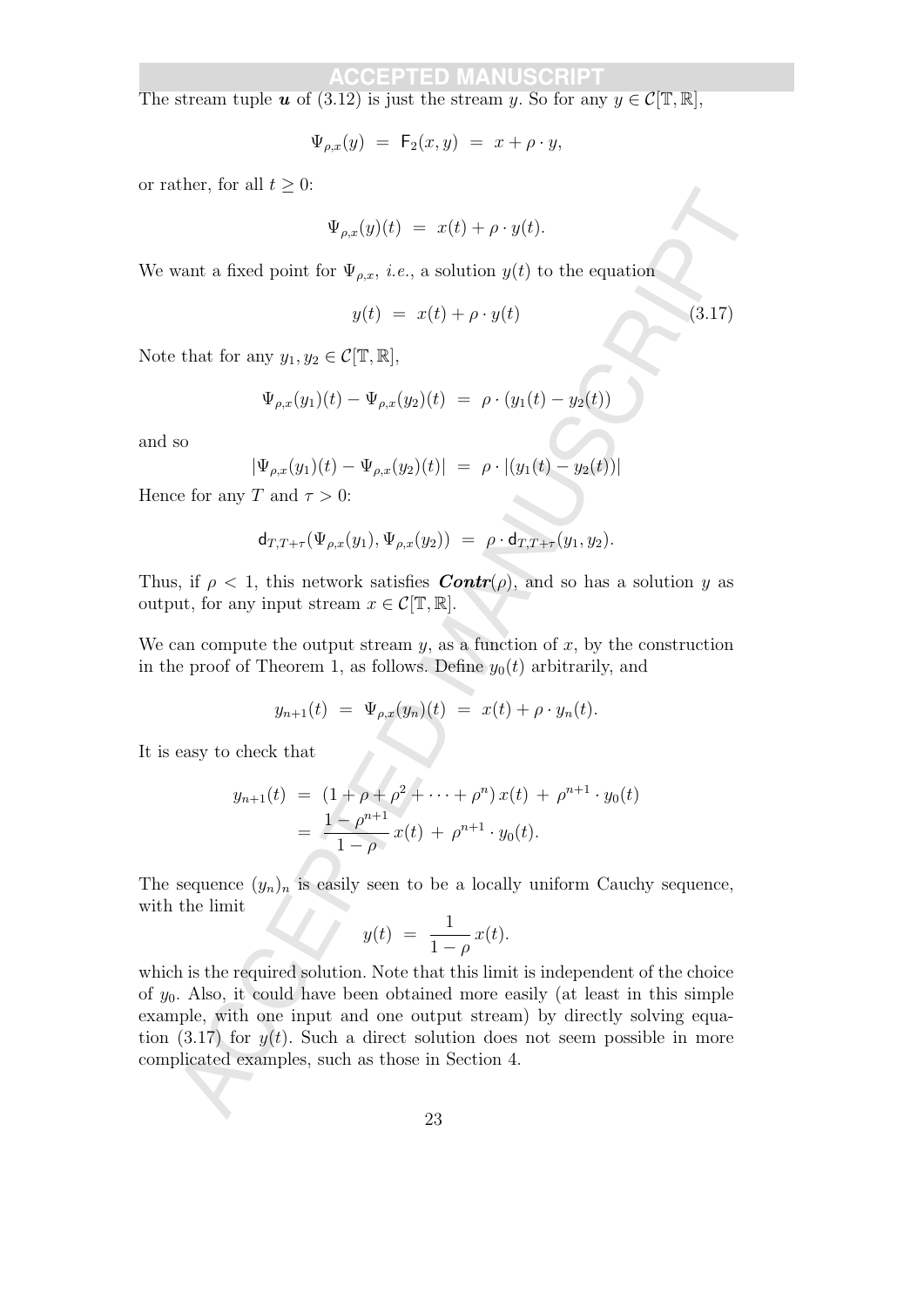3.5 An extension of the theory: Weakly contracting stream transformations

It is possible to develop the above theory by assuming a weaker notion of contraction; namely, we replace Definition 3.1.7 by the following

Definition 3.1.7' (Weakly contracting stream transformations).  $(i)$ Let  $0 < \lambda < 1$  and  $\tau > 0$ . A stream transformation f as in (3.2) is said to be weakly contracting w.r.t.  $(\lambda, \tau)$ , or to be in  $WContr(\lambda, \tau)$ , if for all  $T \geq 0$  and all  $u, v \in \mathcal{C}[\mathbb{T}, A]^m$ :

$$
\boldsymbol{u}|_{T} = \boldsymbol{v}|_{T} \implies d_{T,T+\tau}(f(\boldsymbol{u}), f(\boldsymbol{v})) \leq \lambda \cdot d_{T,T+\tau}(\boldsymbol{u}, \boldsymbol{v}). \tag{3.18}
$$

(compare (3.3)).

(ii) Let  $0 < \lambda < 1$ . A stream transformation f (3.2) is said to be weakly contracting w.r.t.  $\lambda$ , or to be in **WContr**( $\lambda$ ), if  $f \in WContr(\lambda, \tau)$ for some  $\tau > 0$ .

Now, if we replace the notion of contracting transformation used in this paper by the above notion, then most of the theory still goes through. More specifically: Lemma 3.1.8 changes to the weaker result:

Lemma  $3.1.8'$ . Suppose f satisfies **Caus**. Then if  $f \in \textbf{WContr}(\lambda, \tau)$  for some  $\tau > 0$ , then  $f \in$  **Contr**( $\lambda$ ,  $\tau'$ ) for all  $\tau'$  such that  $0 < \tau' < \tau$ .

cated); instance, we repare Deminiton 5.1. by the totaous and<br>this a 3.1,7' (Weakly contracting stream transformations). (i)<br>Let 0 <  $\lambda < 1$  such  $\tau > 0$ . A stream transformation  $f$  as in (3.2) is said<br>to be weakly contr Theorem 1 (existence and uniqueness of the fixed point of a weakly contracting stream transformation) still holds. However the existence proof, i.e., construction of the fixed point, is more complex. Briefly, for  $f \in WContr(\lambda, \tau)$ , a fixed point v for f is constructed in stages, by constructing at stage k a " $k\tau$ approximate" fixed point, *i.e.*, a stream  $\mathbf{v}^{(k)}$  satisfying  $f(\mathbf{v}^{(k)})|_{k\tau} = \mathbf{v}^{(k)}|_{k\tau}$ . These  $k\tau$ -approximations are then "pieced together" to construct the fixed point  $v$ . The causality property of  $f$  is essential for this construction.

Theorem 2 also holds. Existence and uniqueness of the fixed point of the stream transformation function are, as before, immediate consequences of Theorem 1. Continuity of the fixed point in the inputs also holds, although its proof is more intricate.

Theorem 3 (in Section 5 below) also holds, although, again, its proof is more intricate.

We omit details here; detailed proofs will be given in [TZ07].

As we will see, this modified notion of contracting transformation fits rather naturally with the two case studies considered in the next section.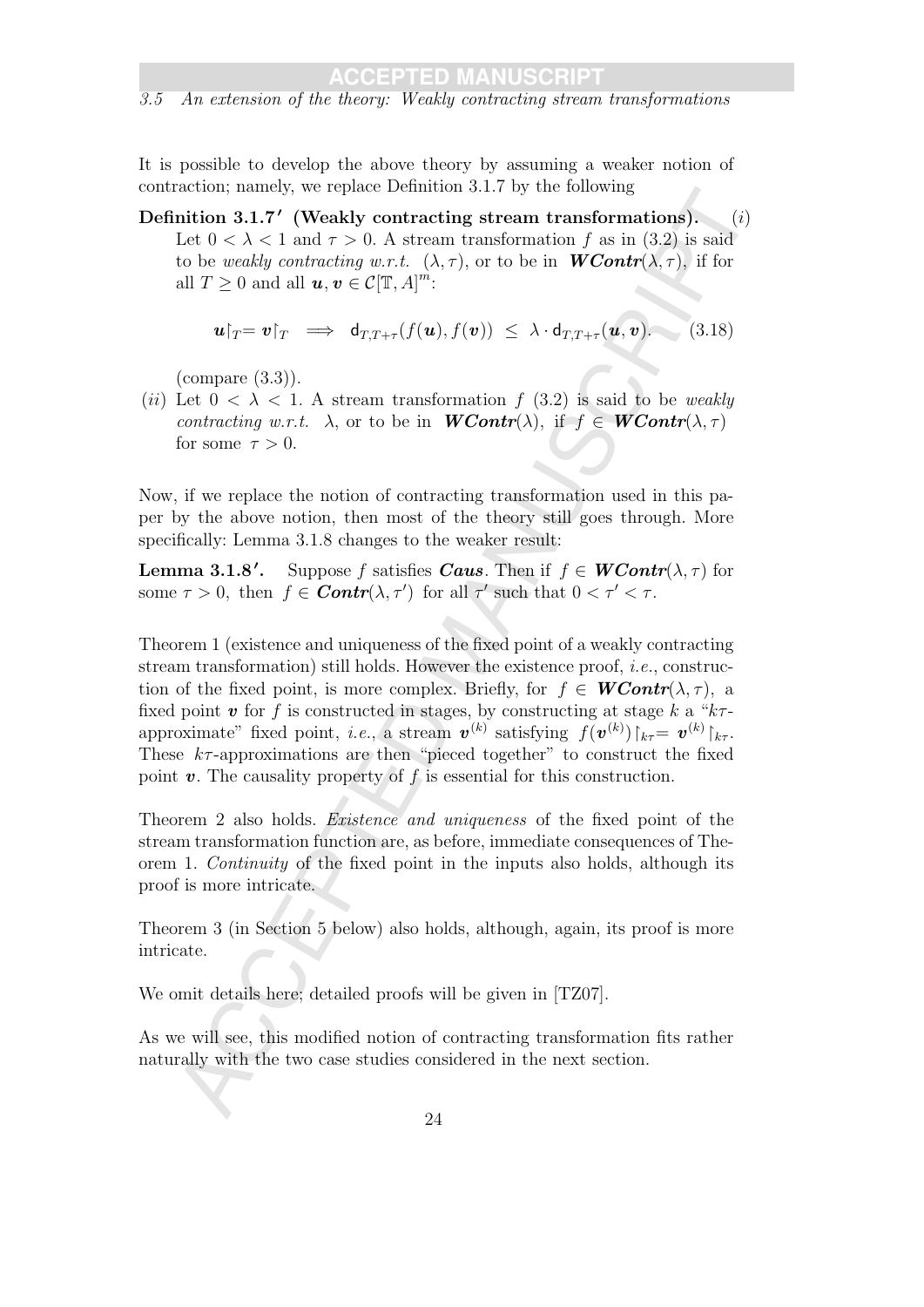

Figure 5. Case Study 1

### 4 Two case studies

**Example 18**<br> **Example 18**<br> **Example 18**<br> **Example 18**<br> **Example the theory of Section 3 to two examples of analog designs taken**<br>
a standard text [Hyn70]. Each physical system is specified by a differen-<br>
a standard text We apply the theory of Section 3 to two examples of analog designs taken from a standard text [Hyn70]. Each physical system is specified by a differential equation. To make an analog machine, we reconstruct the equation from its components, modelling it as a network of modules of the form described in Section 2. This process is relatively straightforward, though care must be taken to decompose the system appropriately so that it satisfies the contraction condition. Typically these modules are among the classical processing units such as scalar multipliers, integrators, etc. ¿From this network an analog machine can be built.

#### 4.1 Case study 1

(a) **Physical system**: The first case study (Figure 5) is a simple mass/spring/damper system, where a mass  $M$  is suspended by a spring with stiffness  $K$  and damping coefficient D. A force  $f$  (which is a function of time  $t$ ) is applied to the mass. We want to compute its displacement x as a function of  $t$ .

 $(b)$  Equational specification: To set up the equation of motion, consider the three forces acting on the mass  $M$ : the external force  $f$ , the spring force  $-Kx$ , and the damping force  $-Ddx/dt$ .

By Newton's second law of motion:

$$
Ma + Dv + Kx = f \tag{4.1}
$$

where  $v = dx/dt$  is the velocity of the mass, and  $a = dv/dt$  is its acceleration.

We show how to design an analog machine that solves this equation for  $x(t)$ .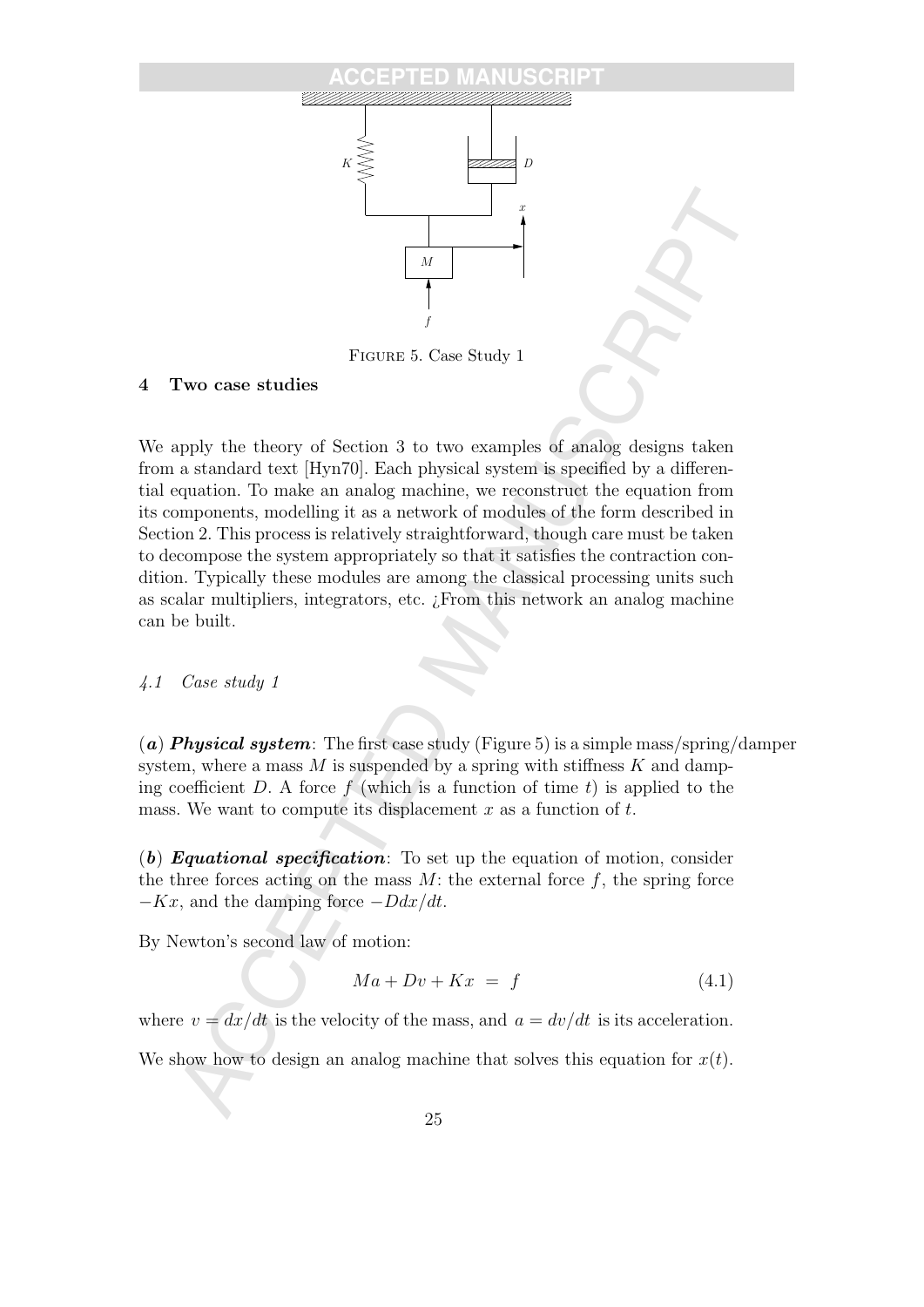

Figure 6. Network for Case Study 1



Figure 7. Simplified network for Case Study 1

The machine is designed to give the displacement  $x(t)$  as a function of t by experiment, i.e., measurements on the machine.

(c) **Network**: The analog network N for this system is shown in Figure 6. The parameters are  $M, K, D, v_0, x_0$  (the first three used in module  $M_2$  and the last two being constants of integration in  $M_3$  and  $M_4$  respectively), the single input stream is  $f(t)$ , and the single *output stream* is  $x(t)$ . The network follows [Hyn70], except for the extra "identity" module  $M_1$  for the input stream f, as explained in Section 2. There are also an adder  $M_2$ , integrators  $M_3$  and  $M_4$ , and scalar multipliers  $M_5$ ,  $M_6$  and  $M_7$ .

Next we simplify the network by combining each scalar multiplier with the preceding or following module, as shown in Figure 7.

There are now 4 modules,  $M_1, \ldots, M_4$ . Then (recalling that  $F_i$  is the function computed by  $M_i$ )  $\mathsf{F}_1$  is the identity,  $\mathsf{F}_2 = \widehat{\oplus}$  is the "modified adder"

$$
a = F_2(f, x, v) = \frac{f - Kx - Dv}{M}
$$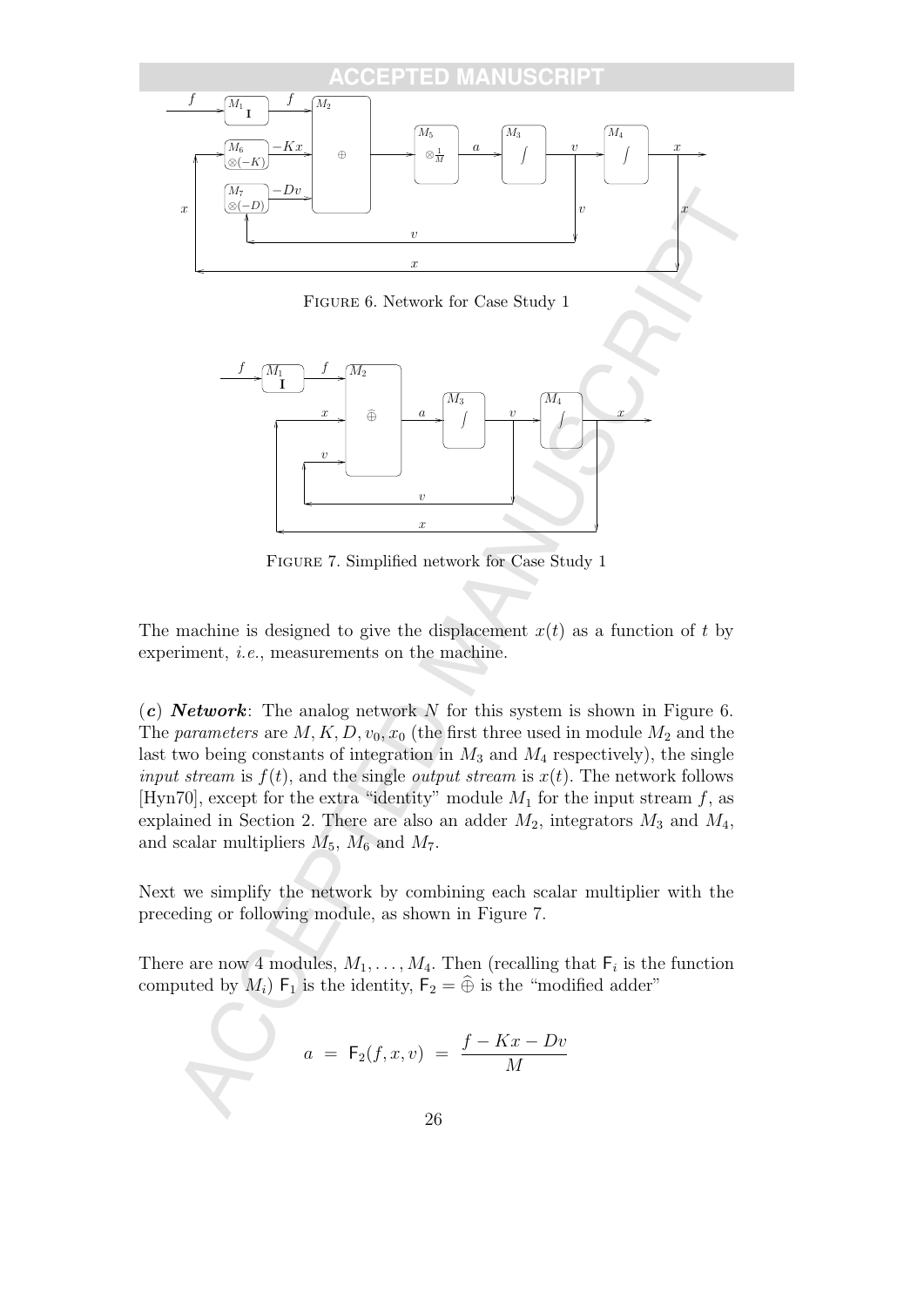(obtained by rearranging  $(4.1)$ ) and  $\mathsf{F}_3$  and  $\mathsf{F}_4$  are integrators:

$$
v(t) = F_3(a)(t) = (\int_0^t a) + v_0
$$
  

$$
x(t) = F_4(v)(t) = (\int_0^t v) + x_0
$$

Here the constants of integration  $v_0$  and  $x_0$  represent the initial velocity and displacement of the mass.

 $(d)$  **Network semantics**: The parameter tuple is

$$
c = (M, K, D, v_0, x_0),
$$

the single *input stream* is  $f$ , and the *non-input stream tuple* is

$$
\mathbf{u} = (a, v, x). \tag{4.2}
$$

So we want a fixed point of the function

$$
\Psi_{c,f}:\mathcal{C}[\mathbb{T},\mathbb{R}]^3\;\rightarrow\; \mathcal{C}[\mathbb{T},\mathbb{R}]^3
$$

where

$$
\Psi_{\boldsymbol{c},f}(a,v,x) \,\,=\,\, (a',v',x')
$$

with

$$
a'(t) = \frac{1}{M}(f(t) - Kx(t) - Dv(t))
$$
\n(4.3a)

$$
v'(t) = \int_0^t a(s)ds + v_0 \tag{4.3b}
$$

$$
x'(t) = \int_0^t v(s)ds + x_0.
$$
 (4.3c)

 $x(t) = F_1(0)(t) = \sum_{ij} c_j + x_0$ <br>
the constants of integration  $r_0$  and  $x_0$  represent the initial velocity and<br>
accentrated the mass.<br> **Network semantics:** The parameter tuple is<br>  $c = (M, K, D, r_0, r_0)$ ,<br>
ingle input stream is Now we will find under what conditions  $\Psi_{c,f}$  is contracting (actually, weakly contracting; see §3.5).

For changes  $\delta a, \delta v, \delta x$  in  $a, v, x$ , and corresponding changes  $\delta a', \ldots$  in  $a', \ldots$ :

$$
\Psi_{c,f}(a+\delta a, v+\delta v, x+\delta x) = (a'+\delta a', v'+\delta v', x'+\delta x').
$$

Now from  $(4.3a)$ :

$$
\delta a' = -\frac{1}{M} \Big[ K \delta x + D \delta v \Big]
$$

Hence for any  $T \geq 0$  and  $\tau > 0$ , using the pseudonorm

$$
||u|| = ||u||_T^{T+\tau} =_{df} \sup \{u(t) | T \le t \le T+\tau\}
$$
\n(4.4)

and assuming

$$
\|\delta a\|_0^T = \|\delta v\|_0^T = \|\delta x\|_0^T = 0 \tag{4.5}
$$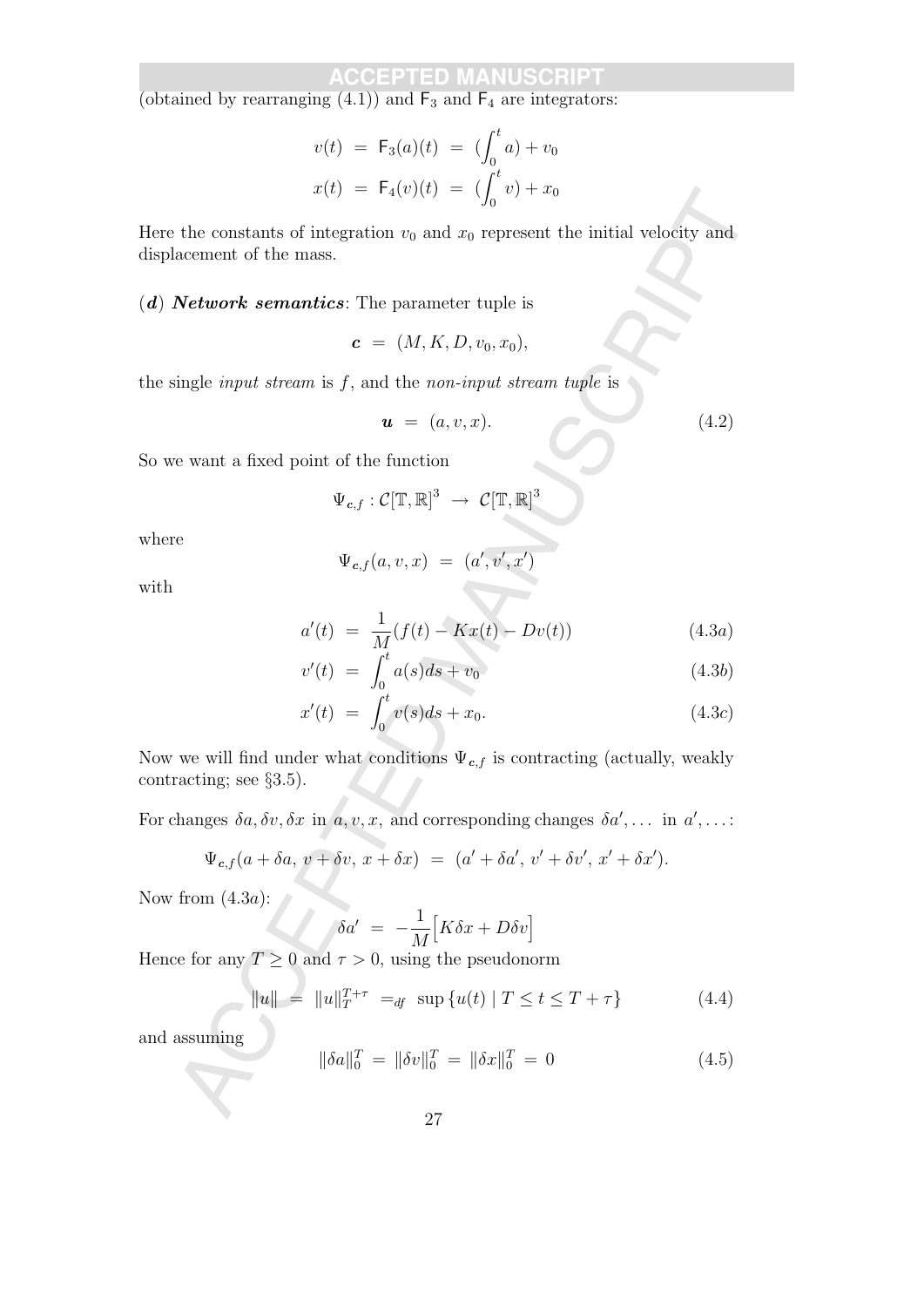according to the hypothesis of  $(3.18)$ , we have from  $(4.3)$ :

$$
\|\delta a'\| \le (K\|\delta x\| + D\|\delta v\|)/M \tag{4.6a}
$$

$$
\|\delta v'\| \le \tau \|\delta a\| \tag{4.6b}
$$

$$
\|\delta x'\| \le \tau \|\delta v\|,\tag{4.6c}
$$

where, in proving  $(4.6b)$  and  $(4.6c)$ , we use  $(4.5)$ . Now assume

$$
M > \max(K, 2D) \tag{4.7}
$$

and put

$$
\lambda =_{df} \frac{\max(K, 2D)}{M}.
$$
\n(4.8)

Then by (4.7)

$$
\lambda < 1. \tag{4.9}
$$

Let  $\tau$  have any positive value  $\leq D/M$ , say

$$
\tau = \frac{D}{M}.\tag{4.10}
$$

Define the product pseudonorm

$$
\|(\delta a, \, \delta v, \, \delta x)\| \ =_{df} \|\delta a\| + \|\delta v\| + \|\delta x\|.\tag{4.11}
$$

This corresponds to the "sum definition" of the product pseudometric (equation (3.1), with  $p = 1$ ). Then

$$
\begin{aligned} \|(\delta a', \delta v', \delta x')\| &= \| \delta a' \| + \| \delta v' \| + \delta x' \| \\ &\leq \frac{K}{M} \| \delta x \| + \left( \frac{D}{M} + \tau \right) \| \delta v \| + \tau \| \delta a \| \qquad \text{by (4.6)} \\ &= \frac{K}{M} \| \delta x \| + \frac{2D}{M} \| \delta v \| + \frac{D}{M} \| \delta a \| \qquad \text{by (4.10)} \end{aligned}
$$

$$
\leq \lambda \|(\delta a, \delta v, \delta x)\|
$$
 by (4.8)

which, by (4.9), (4.9) and (3.18), proves  $WContr_{c,f}(\lambda)$ .

Remark 4.1.1. The above calculation "worked" because we chose the "sum definition" (4.11) for the product pseudonorm. For some other example, another definition might work, with a different choice of  $p$ , or even a "mixed" definition", e.g.,

$$
||(u, v, w)|| =_{df} \max(||u||, ||v||) + ||w||.
$$

e, in proving  $(4.6b)$  and  $(4.6c)$ , we use  $(4.5)$ . Now assume<br>  $M > \max(K, 2D)$ <br>
(4.7)<br>  $\lambda = q \frac{\max(K, 2D)}{M}$ .<br>
(4.8)<br>  $\lambda$  the vector of  $\lambda$  and  $\lambda$  and  $\lambda$  and  $\lambda$  and  $\lambda$  and  $\lambda$  and  $\lambda$  and  $\lambda$  and  $\tau = \frac{D}{M}$ .<br> Remark 4.1.2 (Effect of parameters). As it turned out, the only assumption needed to prove the contraction property was  $(4.7)$ , *i.e.*, that the mass  $M$  be sufficiently large relative to the stiffness  $K$  and damping coefficient D. No assumption was needed on either the initial values  $v_0$  and  $x_0$  of velocity and displacement, or the external force  $f(t)$ . These remarks can be formulated as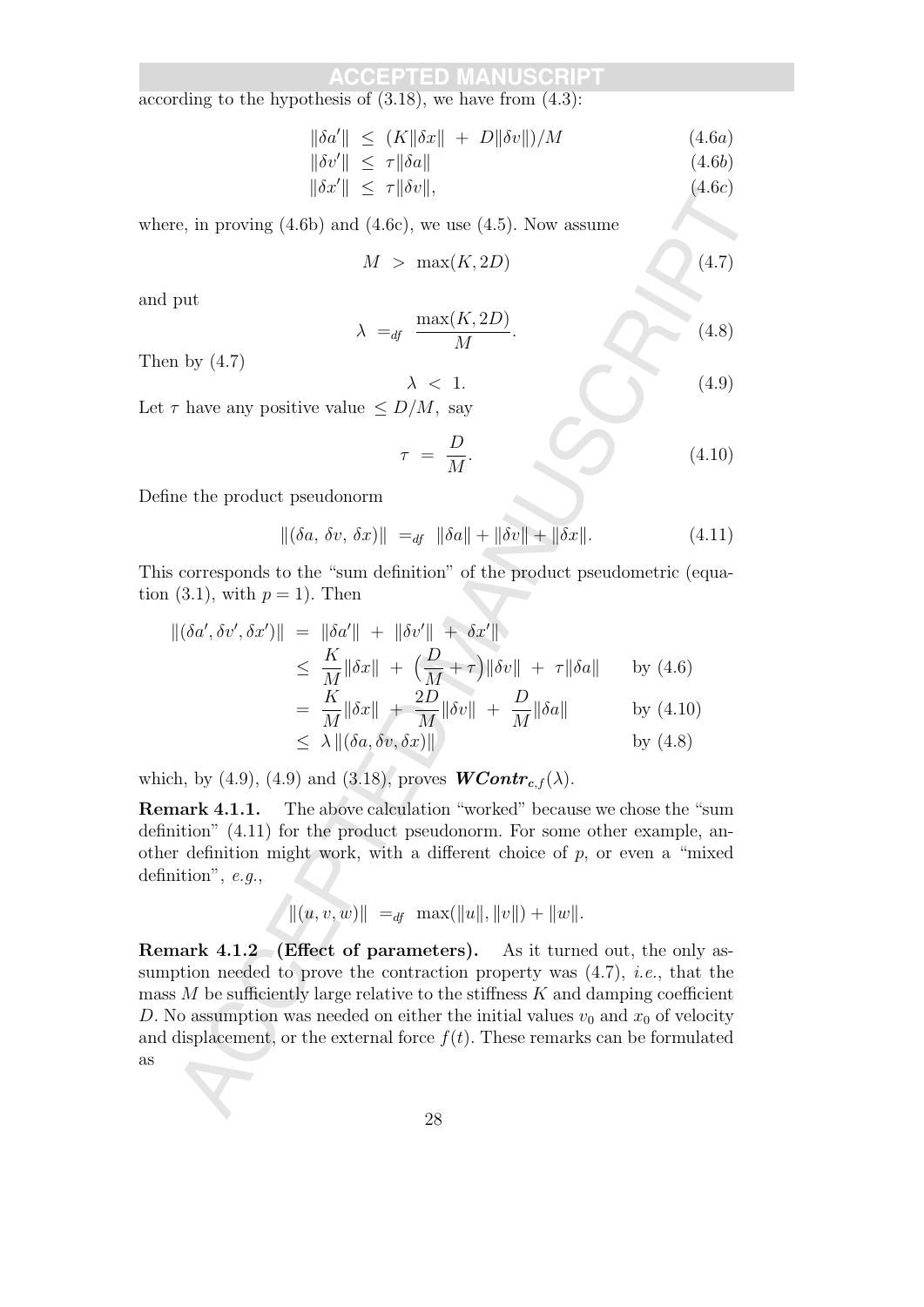#### **SCRIPT**



Figure 8. Case Study 2

**Proposition 1.** The network of Figure 7 is weakly contracting, and hence satisfies **NetDet**, for any input stream  $f(t)$ , provided  $M > \max(K, 2D)$ .

Corollary 4.1.3. The system of Figure 5 has a well determined solution  $(a(t), v(t), x(t))$  for the acceleration, velocity and displacement as functions of time  $t > 0$ , for any input force  $f(t)$  as a continuous function of time  $t > 0$ , and any initial conditions  $(v_0, x_0)$  for the velocity and displacement, provided only that  $M > \max(K, 2D)$ .

4.2 Case Study 2: Coupled system

(a) **Physical system**: The second case studies, shown in Figure 8, is formed by coupling two mass/spring/damper systems. Now we want to compute the displacements  $x_1$  and  $x_2$  of both masses  $M_1$  and  $M_2$ . We will follow a method similar to that for Case Study 1.

(b) **Equational specification**: Equating the forces acting on each mass, we get the equations:

$$
M_1a_1 + D_1v_1 + K_1(x_1 - x_2) = F(t)
$$
  
\n
$$
M_2a_2 + D_2v_2 + K_2x_2 + K_1(x_2 - x_1) = 0
$$
\n(4.12)

where  $v_i$  and  $a_i$  are the velocity and acceleration of  $a_i$   $(i = 1, 2)$ .

 $(c)$  **Network**: The analog network N for this is shown in Figure 9. It is convenient to present the network as two components (reflecting Figure 8):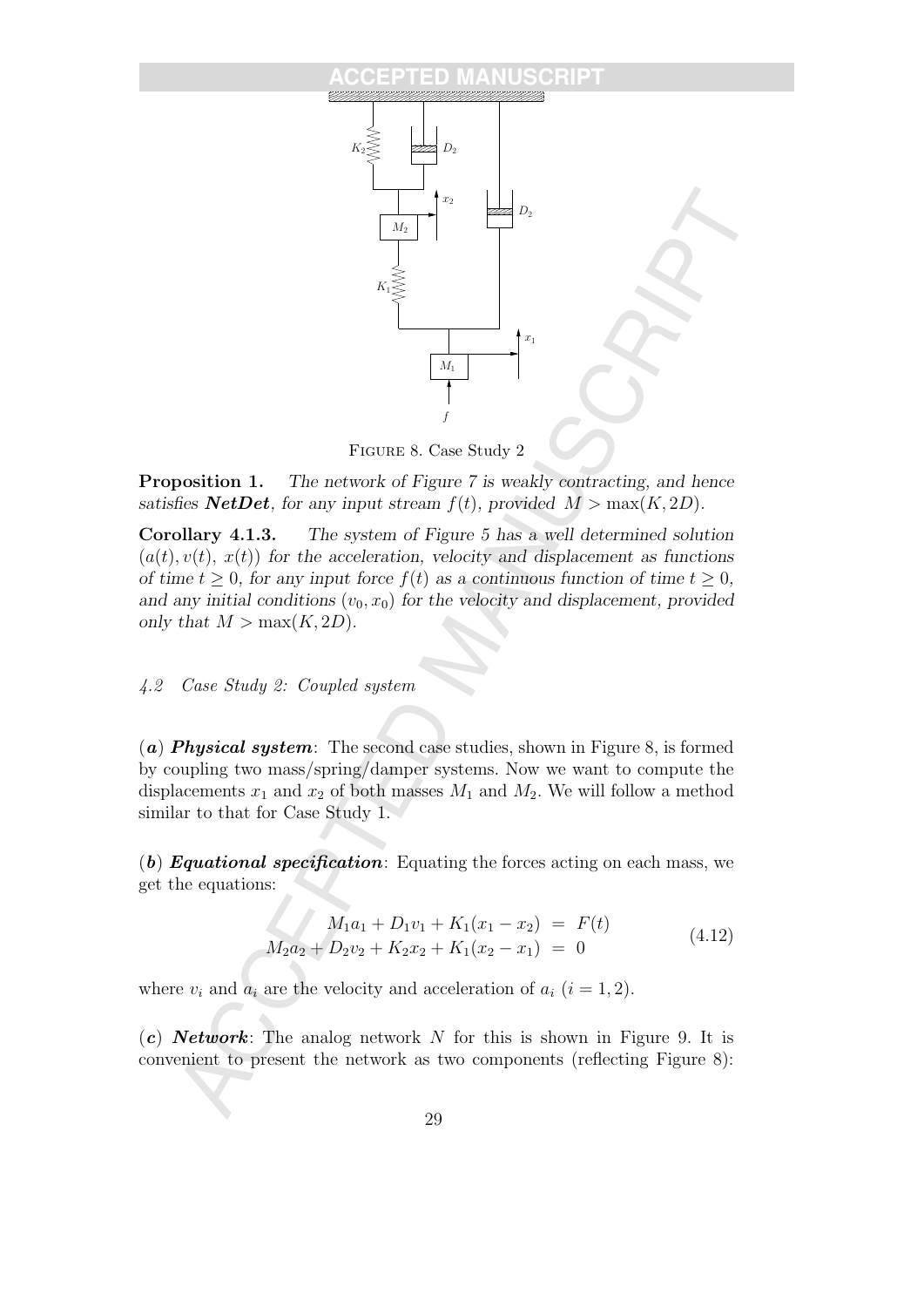

Figure 9. Simplified network for Case Study 2

an  $M_1/K_1/D_1$  component and an  $M_2/K_2/D_2$  component. In each component simplifications have been performed, similar to those used in transforming Figure 6 to Figure 7, i.e., combining scalar multipliers with the preceding or following modules.

The parameters are  $M_1, K_1, D_1, M_2, K_2, D_2, v_1^0, x_1^0, v_2^0, x_2^0$ , the first three used in module  $M_{12}$ , the next three in module  $M_{13}$ , and the last four being constants of integration in  $M_{13}$ ,  $M_{14}$ ,  $M_{23}$ ,  $M_{24}$  respectively. There is one *input* stream, the external force  $f(t)$ , and two *output* streams, the displacements  $x_1$  and  $x_2$ of the two masses  $M_1$  amd  $M_2$ .

There are now 7 modules  $M_{11}, \ldots, M_{14}$  and  $M_{22}, \ldots, M_{24}$  with corresponding module functions  $F_{ij}$ , where  $F_{11}$  is the identity,  $F_{12}$  and  $F_{22}$  are "modified adders" producing the two accelerations:

$$
a_1 = F_{12}(f, x_1, v_1) = \frac{f - K_1(x_1 - x_2) - D_1v_1}{M_1}
$$
  
\n
$$
a_2 = F_{22}(x_1, x_2, v_2) = \frac{K_1(x_1 - x_2) - K_2x_2 - D_2v_2}{M_2}
$$

(obtained by rearranging equations (4.12)) and  $F_{13}$ ,  $F_{14}$ ,  $F_{23}$ ,  $F_{24}$  are all inte-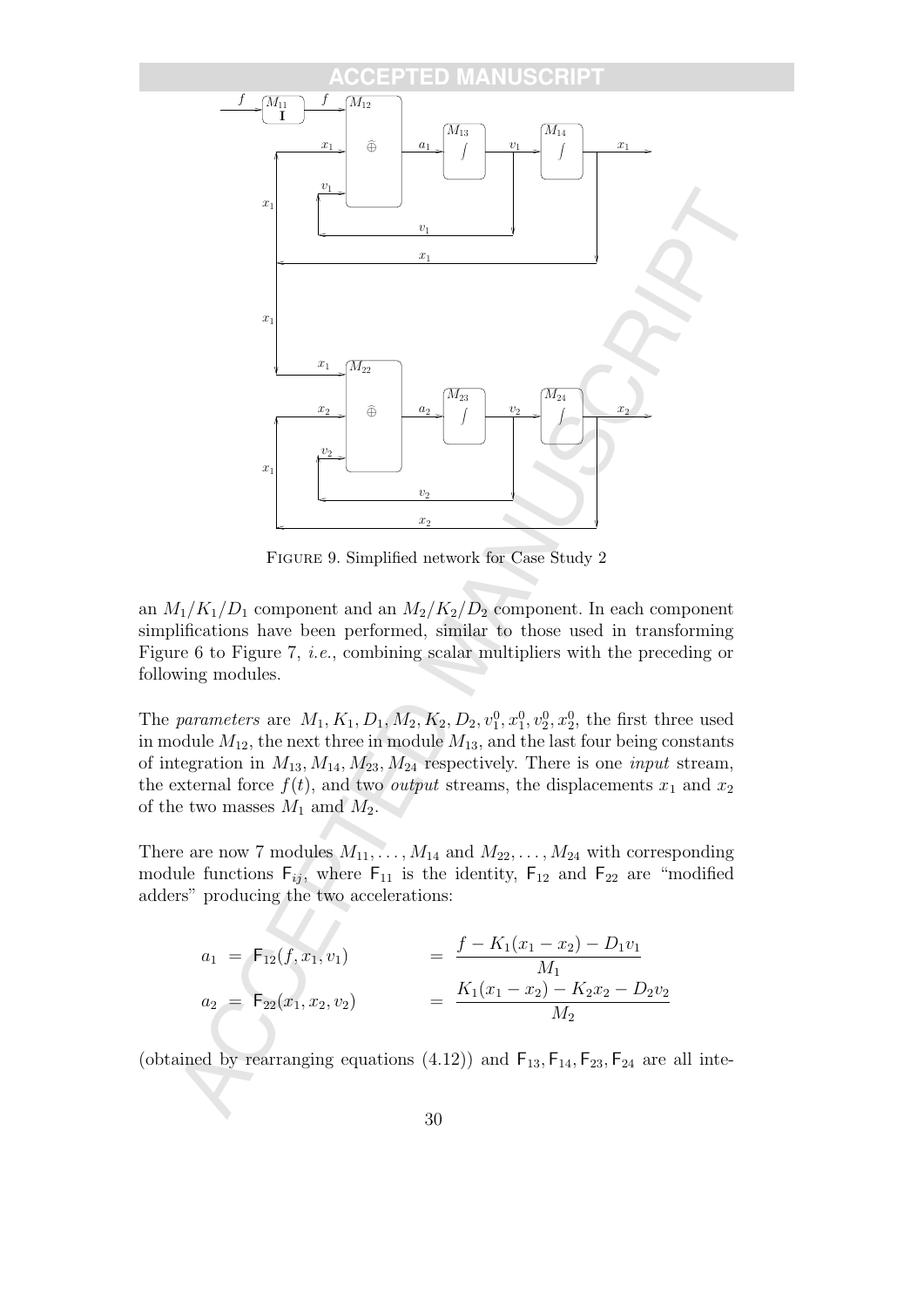grators:

$$
v_1(t) = F_{13}(a_1)(t) = \int_0^t a_1(s)ds + v_1^0
$$
  
\n
$$
x_1(t) = F_{14}(v_1)(t) = \int_0^t v_1(s)ds + x_1^0
$$
  
\n
$$
v_2(t) = F_{23}(a_2)(t) = \int_0^t a_2(s)ds + v_2^0
$$
  
\n
$$
x_2(t) = F_{24}(v_2)(t) = \int_0^t v_2(s)ds + x_2^0.
$$
  
\nNetwork semantics: The parameter tuple is  
\n
$$
c = (M_1, K_1, D_1, M_2, K_2, D_2, v_1^0, v_1^0, v_2^0, x_2^0),
$$
  
\nsingle input stream is again f, and the non-input stream tuple is (compare):  
\n
$$
u = (a_1, v_1, x_1, a_2, v_2, x_2).
$$
  
\n
$$
v_{c,f} : C[\mathbb{T}, \mathbb{R}]_0^6 \rightarrow C[\mathbb{T}, \mathbb{R}]_0^6
$$
  
\n
$$
\Psi_{c,f}(a_1, v_1, x_1, a_2, v_2, x_2) = (a'_1, v'_1, x'_1, a'_2, v'_2, x'_2)
$$
  
\n
$$
a'_1(t) = \frac{1}{M_1}[f(t) - K_1(x_1(t) - x_2(t)) - D_1v_1(t)] \qquad (4.13a)
$$
  
\n
$$
v'_1(t) = \int_0^t a_1(s)ds + v_1^0 \qquad (4.13b)
$$
  
\n
$$
a'_2(t) = \frac{1}{M_2}[K_1(x_1(t) - x_2(t)) - K_2x_2(t) - D_2v_2(t)] \qquad (4.13d)
$$
  
\n
$$
v'_2(t) = \int_0^t a_2(s)ds + v_2^0 \qquad (4.13e)
$$
  
\n
$$
a'_2(t) = \int_0^t a_2(s)ds + v_2^0 \qquad (4.13f)
$$
  
\n
$$
w_{c,f}(a_1 + \delta a_1, v_1 + \delta v_1, \dots) = (a'_1 + \delta a'_1, v'_1 + \delta v'_1, \
$$

 $(d)$  **Network semantics**: The parameter tuple is

$$
\boldsymbol{c} = (M_1, K_1, D_1, M_2, K_2, D_2, v_1^0, x_1^0, v_2^0, x_2^0),
$$

the single input stream is again  $f$ , and the non-input stream tuple is (compare  $(4.2)$ :

$$
\boldsymbol{u} = (a_1, v_1, x_1, a_2, v_2, x_2).
$$

So we want a fixed point of the function

$$
\Psi_{c,f}:\mathcal{C}[\mathbb{T},\mathbb{R}]^6\;\rightarrow\; \mathcal{C}[\mathbb{T},\mathbb{R}]^6
$$

where

$$
\Psi_{c,f}(a_1,v_1,x_1,a_2,v_2,x_2) = (a'_1,v'_1,x'_1,a'_2,v'_2,x'_2)
$$

with

$$
a_1'(t) = \frac{1}{M_1} [f(t) - K_1(x_1(t) - x_2(t)) - D_1v_1(t)] \qquad (4.13a)
$$

$$
v_1'(t) = \int_0^t a_1(s)ds + v_1^0 \tag{4.13b}
$$

$$
x_1'(t) = \int_0^t v_1(s)ds + x_1^0 \tag{4.13c}
$$

$$
a_2'(t) = \frac{1}{M_2} [K_1(x_1(t) - x_2(t)) - K_2 x_2(t) - D_2 v_2(t)] \qquad (4.13d)
$$

$$
v_2'(t) = \int_0^t a_2(s)ds + v_2^0 \tag{4.13e}
$$

$$
x_2'(t) = \int_0^t v_2(s)ds + x_2^0.
$$
\n(4.13f)

Again we must find under what conditions  $\Psi_{c,f}$  is weakly contracting.

For changes  $\delta a_1, \delta v_1, \ldots$  in  $a_1, v_1, \ldots$ , and corresponding changes  $\delta a'_1, \ldots$  in  $a'_1, \ldots$ :

$$
\Psi_{c,f}(a_1+\delta a_1, v_1+\delta v_1, \dots) = (a'_1+\delta a'_1, v'_1+\delta v'_1, \dots).
$$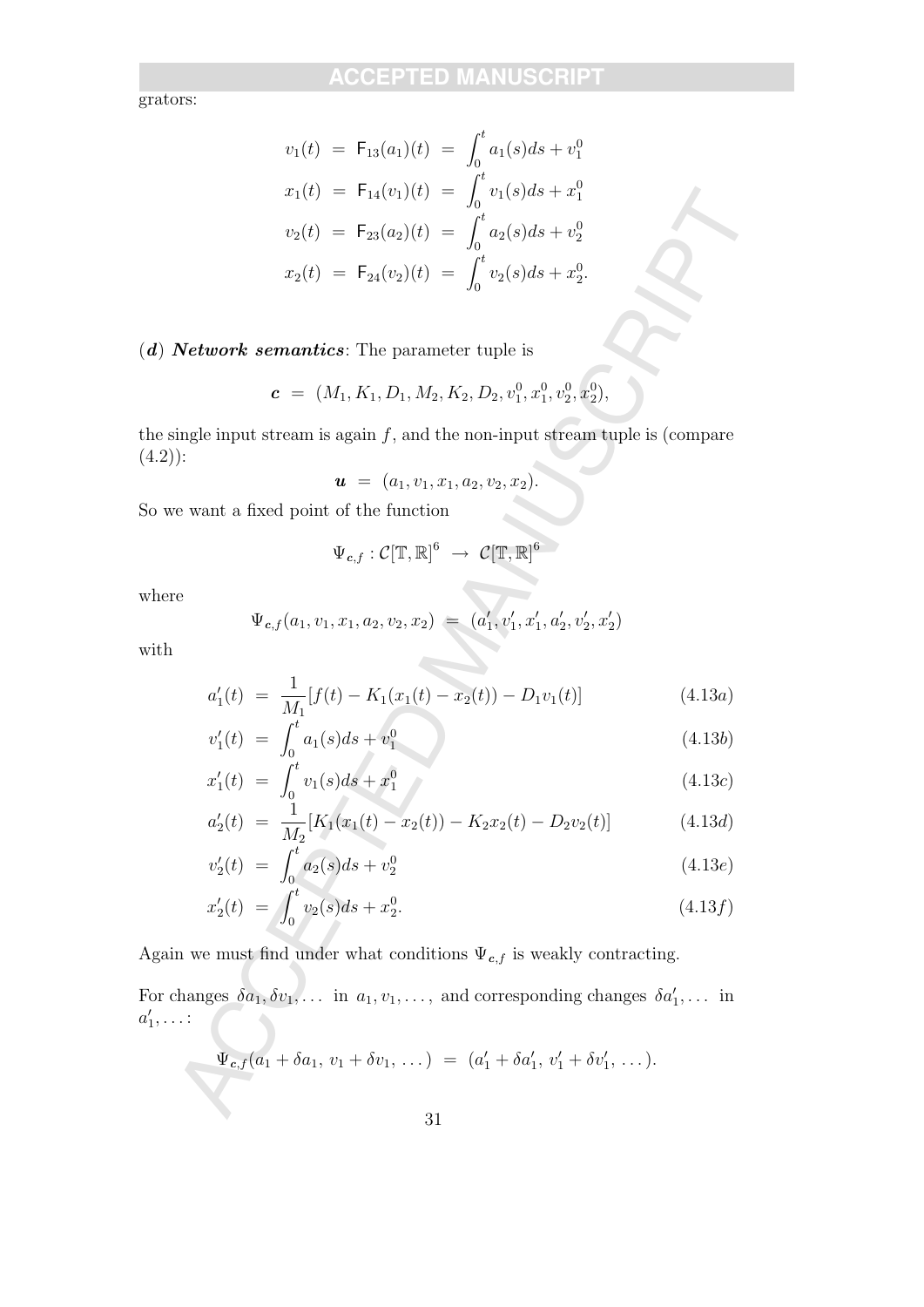Note also from  $(4.13a, d)$  (taking  $\delta f = 0$ ):

$$
\delta a_1' = -\frac{1}{M_1} [K_1(\delta x_1 - \delta x_2) + D_1 \delta v_1]
$$
  

$$
\delta a_2' = -\frac{1}{M_2} [K_1(\delta x_2 - \delta x_1) + K_2 \delta x_2 + D_2 \delta v_2]
$$

Hence for any  $T \ge 0$  and  $\tau > 0$ , and again defining the pseudonorm  $||u||$  as in (4.4), and assuming

$$
\|\delta a_1\|_0^T = \|\delta a_2\|_0^T = \|\delta v_1\|_0^T = \|\delta v_2\|_0^T = \|\delta x_1\|_0^T = \|\delta x_2\|_0^T = 0
$$

as in  $(4.5)$ , we have

$$
\delta a'_{2} = -\frac{1}{M_{2}} [K_{1}(\delta x_{2} - \delta x_{1}) + K_{2}\delta x_{2} + D_{2}\delta v_{2}]
$$
  
\nwe for any  $T \ge 0$  and  $\tau > 0$ , and again defining the pseudonorm ||u|| as in  
\n, and assuming  
\n
$$
\|\delta a_{1}\|_{0}^{T} = \|\delta a_{2}\|_{0}^{T} = \|\delta v_{1}\|_{0}^{T} = \|\delta v_{2}\|_{0}^{T} = \|\delta x_{1}\|_{0}^{T} = \|\delta x_{2}\|_{0}^{T} = 0
$$
\n(4.5), we have  
\n
$$
\|\delta a'_{1}\| \le \frac{K_{1}}{M_{1}} \|\delta x_{1}\| + \frac{K_{1}}{M_{1}} \|\delta x_{2}\| + \frac{D_{1}}{M_{1}} \|\delta v_{1}\|
$$
\n(4.14a)  
\n
$$
\|\delta a'_{2}\| \le \frac{K_{1}}{M_{2}} \|\delta x_{1}\| + (\frac{K_{1} + K_{2}}{M_{2}}) \|\delta x_{2}\| + \frac{D_{2}}{M_{2}} \|\delta v_{2}\|
$$
\n(4.14b)  
\n, from (4.13b, c, e, f):  
\n
$$
\|\delta v'_{1}\| \le \tau \|\delta a_{1}\|
$$
\n(4.14c)  
\n
$$
\|\delta v'_{1}\| \le \tau \|\delta a_{2}\|
$$
\n(4.14e)  
\n
$$
\|\delta v'_{2}\| \le \tau \|\delta v_{2}\|
$$
\n(4.14f)  
\nassume (compare (4.7))  
\n
$$
M_{1} > \max(2K_{1} , 2D_{1})
$$
\n
$$
M_{2} > \max(2K_{1} + 2K_{2} , 2D_{2})
$$
\n(4.15)  
\n
$$
\lambda =_{d'} \max(\frac{K_{1}}{M_{1}} + \frac{K_{1} + K_{2}}{M_{2}}, \frac{2D_{1}}{M_{1}}, \frac{2D_{2}}{M_{2}}).
$$
\n(4.16)  
\nby (4.15)  
\n
$$
\lambda < 1.
$$
\n(4.17)  
\n
$$
\tau = \min
$$

$$
\|\delta a_2'\| \le \frac{K_1}{M_2} \|\delta x_1\| + \left(\frac{K_1 + K_2}{M_2}\right) \|\delta x_2\| + \frac{D_2}{M_2} \|\delta v_2\| \tag{4.14b}
$$

Also, from  $(4.13b, c, e, f)$ :

$$
\|\delta v_1'\| \le \tau \|\delta a_1\| \tag{4.14c}
$$

- $\|\delta x_1'\| \leq \tau \|\delta v_1\|$  (4.14d)
- $\|\delta v_2'\| \leq \tau \|\delta a_2\|$  (4.14e)
- $\|\delta x_2'\| \leq \tau \|\delta v_2\|$  (4.14f)

Now assume (compare (4.7))

$$
M_1 > \max(2K_1, 2D_1)
$$
  
\n
$$
M_2 > \max(2K_1 + 2K_2, 2D_2)
$$
\n(4.15)

and put

$$
\lambda_{\parallel} =_{df} \max \Big( \frac{K_1}{M_1} + \frac{K_1 + K_2}{M_2}, \ \frac{2D_1}{M_1}, \ \frac{2D_2}{M_2} \Big). \tag{4.16}
$$

Then by  $(4.15)$ 

$$
\lambda \, < \, 1. \tag{4.17}
$$

Let

$$
\tau = \min\left(\frac{D_1}{M_1}, \frac{D_2}{M_2}\right) \tag{4.18}
$$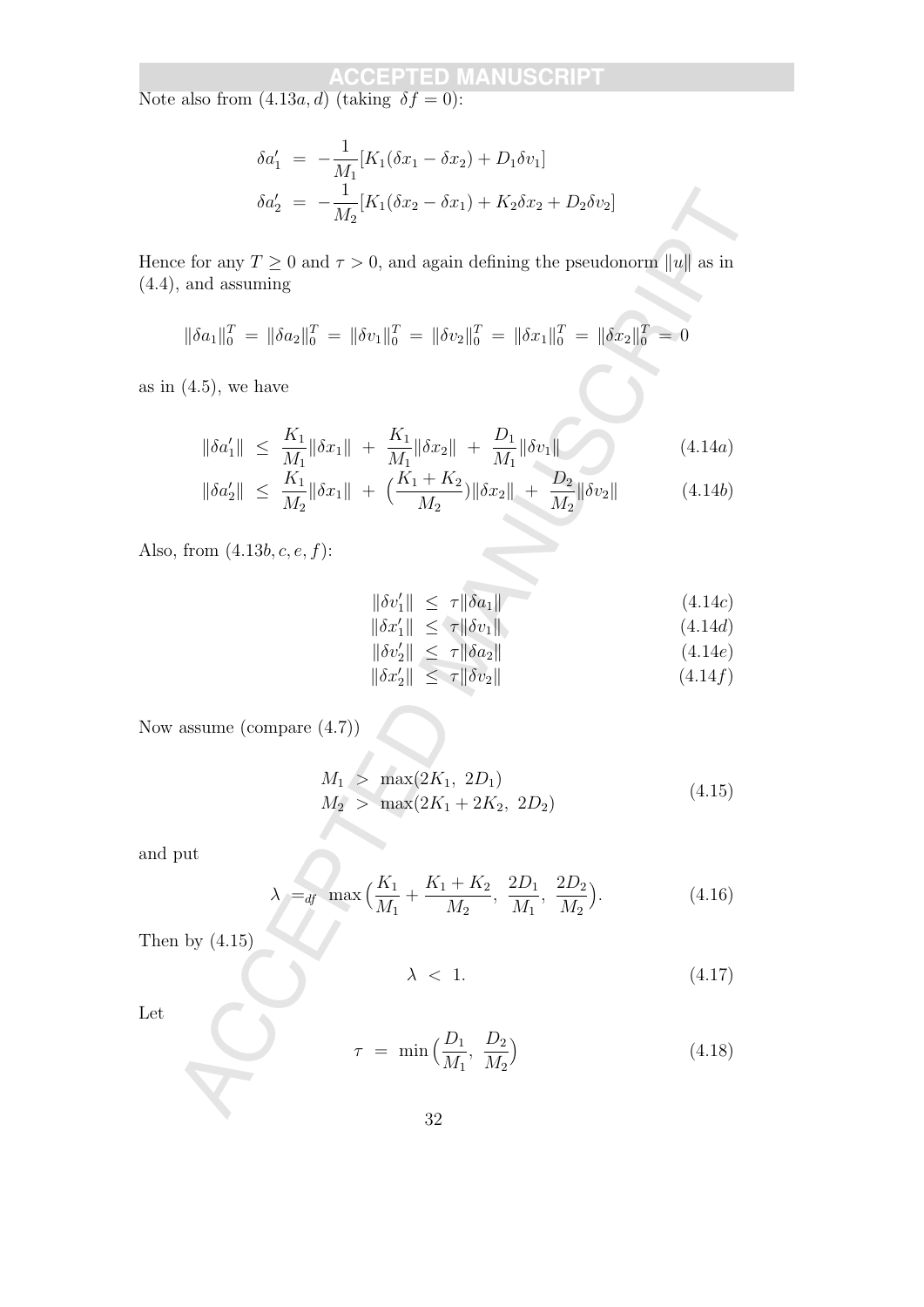Then, defining the product pseudonorm as in  $(4.11)$ , we have:

$$
\begin{aligned}\n\|\delta a'_1, \delta v'_1, \delta x'_1, \delta a'_2, \delta v'_2, \delta x'_2\| \\
&= \|\delta a'_1\| + \|\delta v'_1\| + \delta x'_1\| + \|\delta a'_2\| + \|\delta v'_2\| + \delta x'_2\| \\
&\leq \left(\frac{K_1}{M_1} + \frac{K_1}{M_2}\right) \|\delta x_1\| + \left(\frac{D_1}{M_1} + \tau\right) \|\delta v_1\| + \tau \|\delta a_1\| \\
&+ \left(\frac{K_1}{M_1} + \frac{K_1 + K_2}{M_2}\right) \|\delta x_2\| + \left(\frac{D_2}{M_2} + \tau\right) \|\delta v_2\| + \tau \|\delta a_2\| \quad \text{by (4.14)} \\
&= \left(\frac{K_1}{M_1} + \frac{K_1 + K_2}{M_2}\right) \|\delta x_1\| + \frac{2D_1}{M_1} \|\delta a_1\| \\
&+ \left(\frac{K_1}{M_1} + \frac{K_1 + K_2}{M_2}\right) \|\delta x_2\| + \frac{2D_2}{M_2} \|\delta v_2\| + \frac{D_2}{M_2} \|\delta a_2\| \quad \text{by (4.18)} \\
&\leq \lambda \|(\delta a_1, \delta v_1, \delta x_1, \delta a_2, \delta v_2, \delta x_2)\| \\
\text{which, by (4.17), proves } \mathbf{WContr}_{c,f}(\lambda). \text{ This gives (compare Proposition 1):}\n\end{aligned}
$$
\n
$$
\begin{aligned}\n\text{proposition 2.} \quad \text{The network of Figure 8 is weakly contracting, and hence} \\
\text{tisfies NetDet, for any input stream } f(t), provided \\
M_1 &> \max(2K_1, 2D_1) \quad \text{and} \quad M_2 &> \max(2K_1 + 2K_2, 2D_2).\n\end{aligned}
$$
\n
$$
\text{orollary 4.2.1.} \quad \text{The system of Figure 8 has a well determined solution} \\
(a_1(t), v_1(t), x_1(t), a_2(t), v_2(t), x_2(t)) \\
\text{or } t \text{ the accelerations, velocities and displacement of } M_1 \text{ and } M_2, \text{ provides only that} \\
M_1 &> \max(2
$$

which, by (4.17), proves  $WContr_{c,f}(\lambda)$ . This gives (compare Proposition 1):

**Proposition 2.** The network of Figure 8 is weakly contracting, and hence satisfies **NetDet**, for any input stream  $f(t)$ , provided

 $M_1 > \max(2K_1, 2D_1)$  and  $M_2 > \max(2K_1 + 2K_2, 2D_2)$ .

Corollary 4.2.1. The system of Figure 8 has a well determined solution

$$
(a_1(t), v_1(t), x_1(t), a_2(t), v_2(t), x_2(t))
$$

for the accelerations, velocities and displacements of the masses  $M_1$  and  $M_2$ as functions of time  $t > 0$ , given any input force  $f(t)$  as a continuous function of time  $t \geq 0$ , and any initial conditions  $(v_1^0, x_1^0, v_2^0, x_2^0)$  for the velocity and displacement of  $M_1$  and  $M_2$ , provided only that

$$
M_1 > \max(2K_1, 2D_1)
$$
 and  $M_2 > \max(2K_1 + 2K_2, 2D_2)$ .

### 5 Computability of the solution

We want to show that the network function which solves the network specification (2.3) according to Proposition 1 in the previous section is computable relative to the module functions for that network; in other words, the output streams are computable from the input streams, the parameters, and the module functions. Hence if all the module functions are computable, then so is the network function.

By "computable" here we mean: computable according to some concrete model of computation on  $\mathcal{C}[\mathbb{T}, A]$ . Computable stream transformations on  $\mathcal{C}[\mathbb{T}, A]$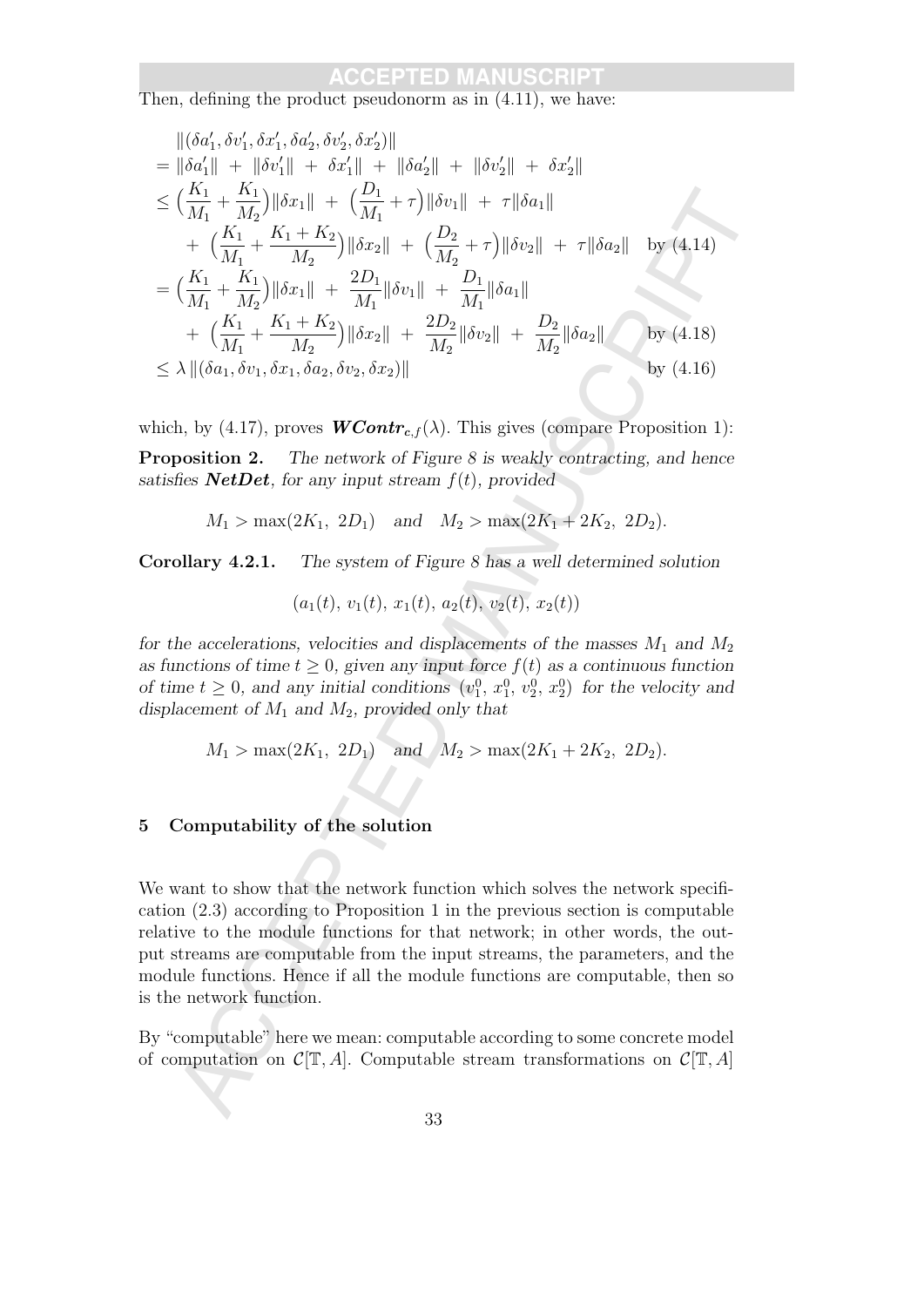have been studied using domains in [BSHT98]. An alternative treatment of concrete computation on the space  $\mathcal{C}[X, Y]$  with the compact-open topology can be found in [Wei00], in the case that  $X \subseteq \mathbb{R}^m$  and  $Y = \mathbb{R}^n$ . Here we will give a new model, inspired by the approximation of  $\mathcal{C}[\mathbb{T}, A]$  by the metric spaces  $\mathcal{C}[[0, k], A]$ .

For reasons to be explained below, we will assume that A is separable.

### 5.1 Topological algebras of continuous streams

For our investigation of computation on  $\mathcal{C}[\mathbb{T}, A]$ , we must consider the manysorted topological algebra



where  $d_A : A^2 \to \mathbb{R}$  and eval :  $C[\mathbb{T}, A] \times \mathbb{T} \to A$  are, respectively, the distance function on A and the evaluation function

$$
\mathsf{eval}(u,t)\big/\,=\,\,u(t).
$$

We call the algebra  $C[T, A]$  or just C. It is a topological algebra, because each of the five carriers has an associated topology, as we have described (the usual one for  $\mathbb{R}$ , and the discrete one for  $\mathbb{N}$ ), with respect to which the basic functions  $(d_A \text{ and eval})$  are continuous.

The carrier  $\mathbb R$  is needed for the metric operation on  $A$ .

The set of sorts of the signature  $\Sigma$  of  $\mathcal C$  is

$$
Sort = Sort(\Sigma) = \{A, R, T, C, N\}
$$

For ease of notation, we also refer to the five carriers of C as  $C_s$  for  $s \in$  **Sort.**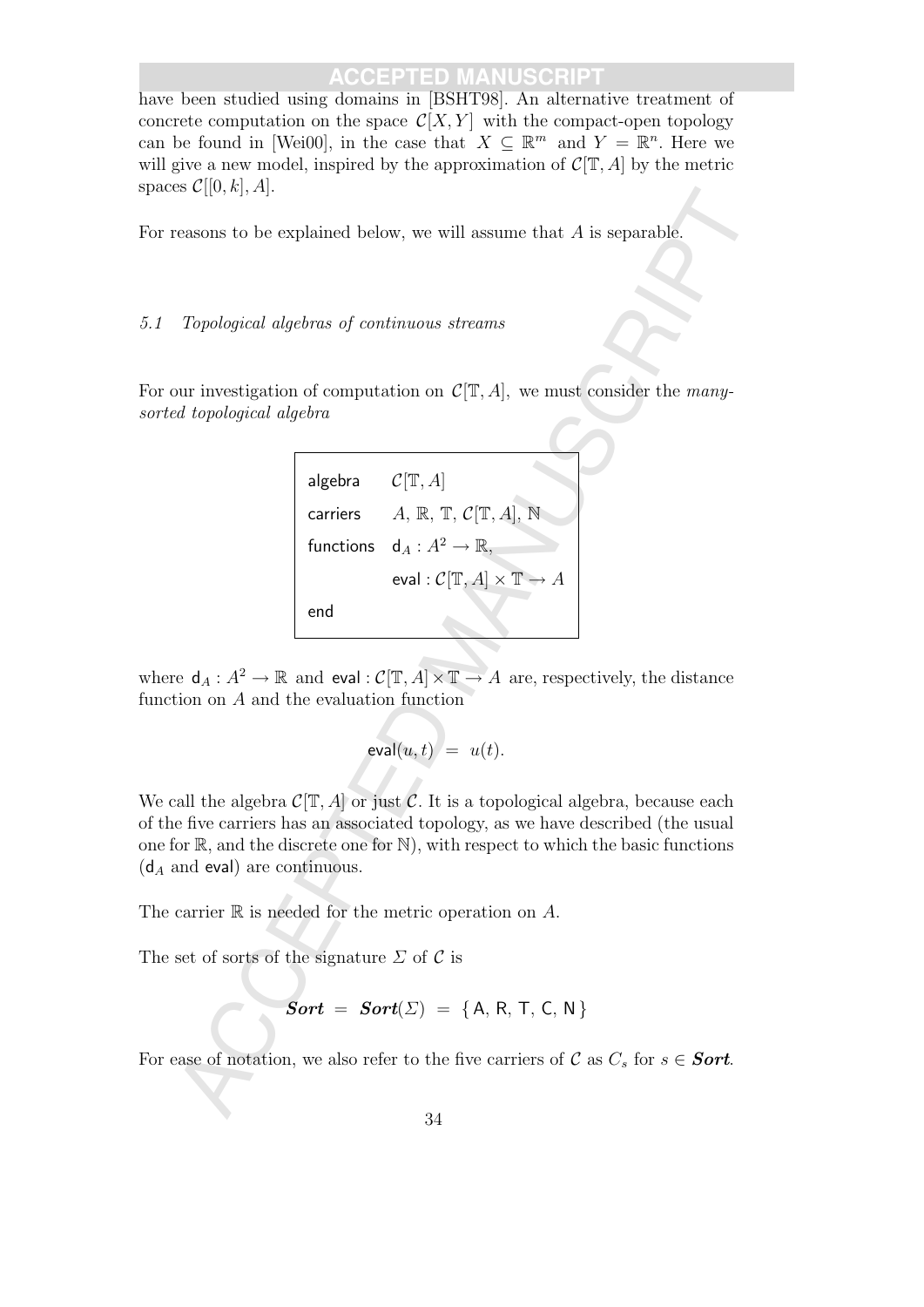### 5.2 Enumerations of subfamilies of C

The following is an extension of the concepts in  $[TZ04, \S66, 7]$  on concrete computation on metric algebras to the case of the non-metric, topological algebra  $\mathcal{C}[\mathbb{T}, A]$ . We repeat some of the definitions there.

We will fix an *enumeration* of certain subsets of the carriers, *i.e.*, a family  $\alpha$ of surjections

 $\alpha_s : \mathbb{N} \to X_s \subseteq C_s \qquad (s \in **Sort**)$ 

of N with certain subsets  $X_s$  of  $C_s$ . The pair  $(X_s, \alpha_s)$  is called an *enumerated* subset of  $C_s$  for  $s \in$  **Sort**.

The enumerations are as follows. First, the mapping

$$
\alpha_{\mathsf{A}} : \mathbb{N} \to X \subseteq A
$$

is an enumeration of some dense subset  $X$  of  $A$ . It is here that we need a separability assumption, failing which any enumerated subset of A could not be dense in A, thus trivialising the concrete model.

**Assumption 5.2.1.** A is separable.

This enumeration  $\alpha_{\mathsf{A}}$  (or rather its "computational closure"  $\overline{\alpha}_{\mathsf{A}}$ , see below) must also satisfy a  $\Sigma$ -effectivity property, to be described below (5.4.4).

For CPT. All, We repeat some of the definitions then,<br>
we (PT, Al, We repeat some of the definitions then,<br>
will fix an envancemtion of certain subsets of the carriers, i.e., a family of<br>
rigidiums<br>
with certain subsets  $\chi$ From Assumption 5.2.1 it follows that  $\mathcal{C}[\mathbb{T}, A]$  is also separable [TZ07]. However we will need a stronger assumption than mere separability of  $\mathcal{C}[\mathbb{T}, A]$ , namely *effective local uniform continuity* of the countable dense subset of  $\mathcal{C}[\mathbb{T}, A]$  (see Assumption 5.2.2 below).

The mapping

$$
\alpha_{\mathsf{R}}:\mathbb{N}\ \twoheadrightarrow\ \mathbb{Q}\subset\mathbb{R}
$$

is a standard enumeration of the rationals. (In case  $A = \mathbb{R}$ ,  $\alpha_A$  would be the same as  $\alpha_{\rm R}$ .) Similarly

$$
\alpha_\mathsf{T}:\mathbb{N}\ \twoheadrightarrow\ \mathbb{Q}^+\subset\mathbb{T}
$$

is a standard enumeration of the non-negative rationals. The mapping

$$
\alpha_\mathsf{N}:\mathbb{N}\ \twoheadrightarrow\ \mathbb{N}
$$

is just the identity on N. Finally, and most interestingly, the mapping

$$
\alpha_{\mathsf{C}} : \mathbb{N} \to Z \subset \mathcal{C}[\mathbb{T}, A]
$$

is a "standard" enumeration of some countable dense subset Z of  $C[T, A]$ , which must satisfy the  $\Sigma$ -effectivity property (5.4.4) referred to above, as well as the following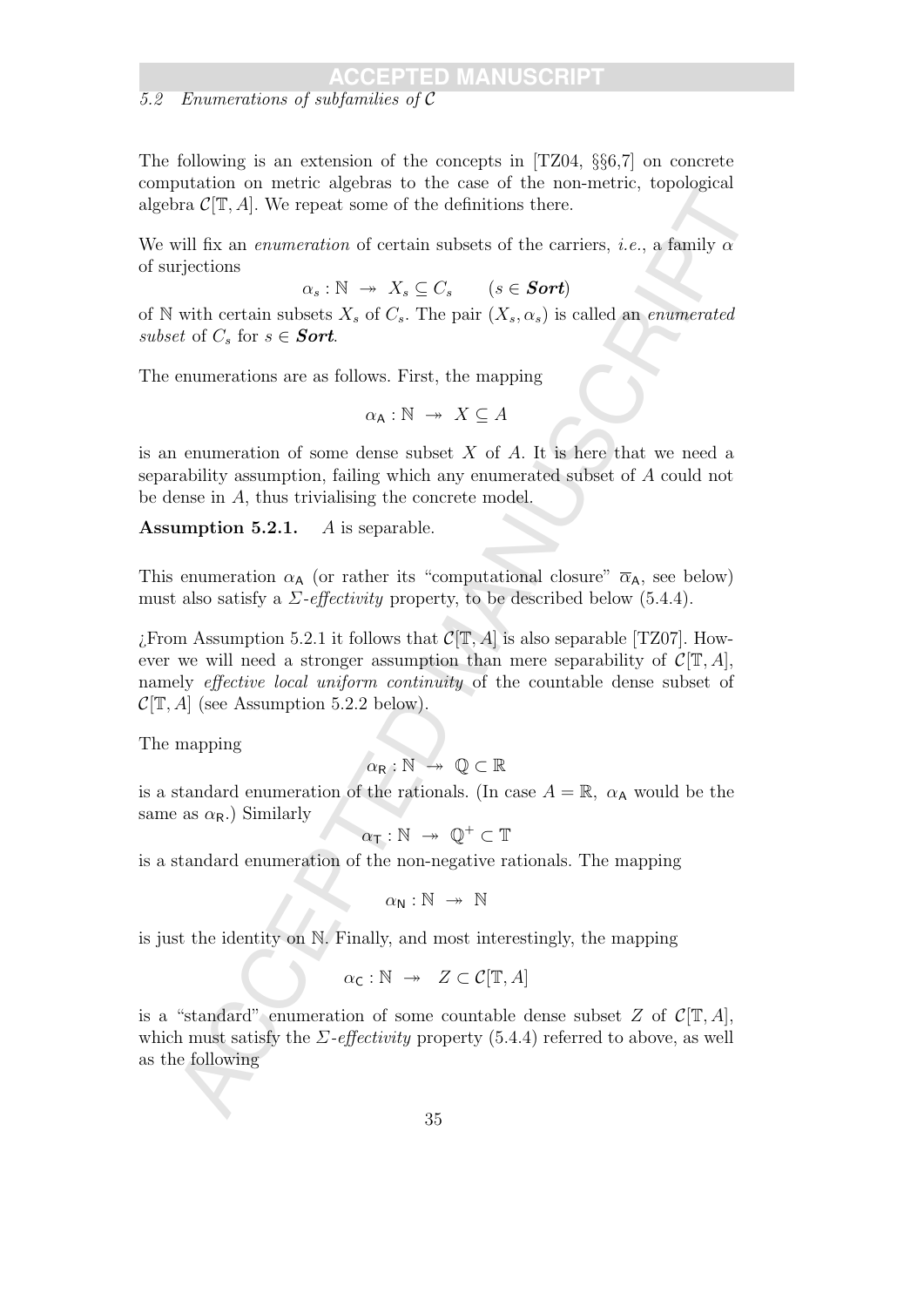Assumption 5.2.2 (Effective locally uniform continuity for  $(Z, \alpha_C)$ ). There is a recursive function  $\mu : \mathbb{N}^3 \to \mathbb{N}$  (an *effective locally uniform modulus* function) such that for all  $n, k, \ell$ , writing  $z_n = \alpha_c(n)$ :

$$
\forall t_1, t_2 \in [0, k] : |t_1 - t_2| < 2^{-\mu(n, k, \ell)} \Rightarrow \mathsf{d}_A(z_n(t_1), z_n(t_2)) < 2^{-\ell},
$$

or, more simply but equivalently: There is a recursive function  $\mu': \mathbb{N}^2 \to \mathbb{N}$ such that for all  $n, k$ , writing  $z_n = \alpha_{\mathsf{C}}(n)$ :

$$
\forall t_1, t_2 \in [0, k] : |t_1 - t_2| < 2^{-\mu'(n,k)} \Rightarrow d_A(z_n(t_1), z_n(t_2)) < 2^{-k}.
$$

#### 5.3 Computational closure

For our model of *concrete computation* on  $\mathcal{C}[\mathbb{T}, A]$ , we are interested in the *com*putational closures  $\mathcal{C}_{\alpha_s}(X_s)$  of the enumerated subsets  $(X_s, \alpha_s)$  of the spaces  $C_s$  ( $s \in$  **Sort**), with enumerations

$$
\overline{\alpha}_s : \Omega_{\overline{\alpha}_s} \rightarrow {\mathcal C}_{\alpha_s}(X_s)
$$

so that

$$
X_s \subseteq \mathcal{C}_{\alpha_s}(X_s) \subseteq C_s \qquad (s \in Sort)
$$

as we now describe.

First, for the complete metric space A, let we define the set  $\mathcal{C}_{\alpha_{\mathsf{A}}}(X)$  of  $\alpha$ computable elements of  $A$ , to be the limits in  $A$  of effectively convergent Cauchy sequences of elements of the enumerated subset  $X$ , with the corresponding enumeration

$$
\overline{\alpha}_A: \ \Omega_{\overline{\alpha}_A} \ \twoheadrightarrow \ \mathcal{C}_{\alpha_A}(X).
$$

 $V_{1,1,2}$  ( $(v, n)$ ,  $|v_1|$ ,  $v_2$ )  $\leq$   $\rightarrow$   $Q_1(x_0)(1)$ ,  $\neg n(v_2)$ )  $\leq$  2.<br>
that for all *n*, *k*, writing  $z_n = \alpha_C(n)$ :<br>
that for all *n*, *k*, writing  $z_n = \alpha_C(n)$ :<br>  $\forall t_1, t_2 \in [0, k] : |t_1 - t_2| < 2^{-p'(n,k)} \Rightarrow d_A(z_n(t_1), z_n(t_2))$ Details of the construction of  $\mathcal{C}_{\alpha_{\mathsf{A}}}(X)$  and  $\overline{\alpha}_{\mathsf{A}}$  can be found in [TZ04]. We omit them, since below, for the computational closure of  $Z \in \mathcal{C}[\mathbb{T}, A]$ , we describe a model of concrete computability for a more general situation — the non-metric topological space  $\mathcal{C}[\mathbb{T}, A]$ .

The computational closures  $\mathcal{C}_{\alpha_{\mathsf{R}}}(\mathbb{Q})$  and  $\mathcal{C}_{\alpha_{\mathsf{T}}}(\mathbb{Q}^+)$  in  $\mathbb R$  and  $\mathbb T$  respectively are defined in the same way.

The computational closure of  $\mathbb N$  is, trivially,  $\mathbb N$ , with (again) the identity enumeration.

Finally, for the space  $\mathcal{C}[\mathbb{T}, A]$  with its enumerated subset  $(Z, \alpha_{\mathsf{C}})$  (where we henceforth usually drop the subscripts of  $\alpha$  and  $\overline{\alpha}$ ), let

$$
\mathcal{C}_{\alpha}(\mathbb{T}, A) =_{df} \mathcal{C}_{\alpha}(Z) \subset \mathcal{C}[\mathbb{T}, A]
$$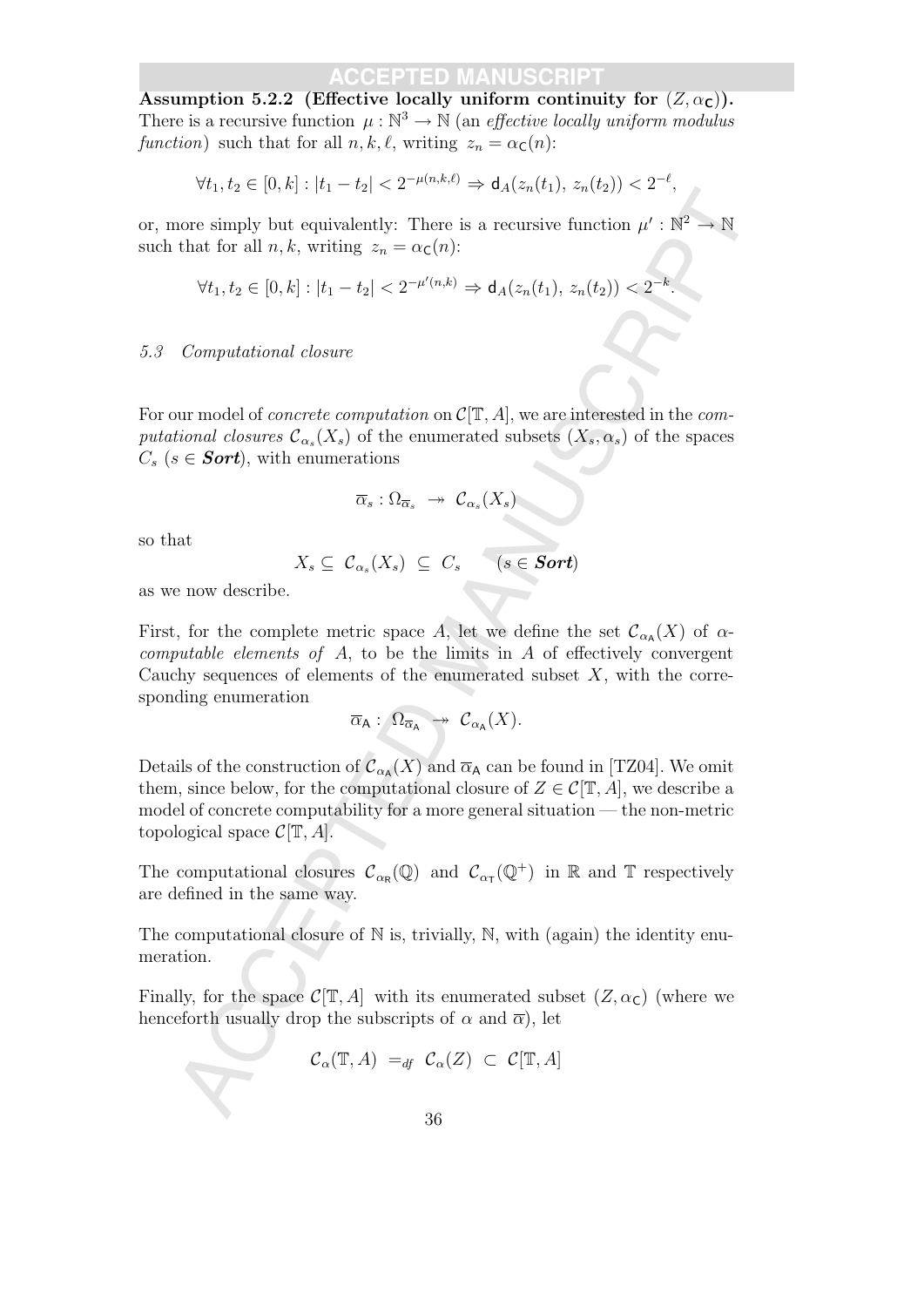be the set of all limits in  $\mathcal{C}[\mathbb{T}, A]$  of  $\alpha$ -effectively locally uniform Cauchy sequences of elements of  $Z$  — such limits always existing by the completeness of  $\mathcal{C}[\mathbb{T}, A]$  (Lemma 3.1.4) — and let  $\Omega_{\overline{\alpha}} \subset \mathbb{N}$  be the set of codes for  $\mathcal{C}_{\alpha}(\mathbb{T}, A)$ . More precisely,  $\Omega_{\overline{\alpha}}$  consists of pairs of numbers  $c = \langle e, m \rangle$  where

(*i*)  $e$  is an index for a total recursive function defining a sequence

$$
z_0, z_1, z_2, \ldots \tag{5.1}
$$

of elements of Z, where  $z_n = \alpha({e}(n))$ , and

 $(ii)$  m is an index for a modulus of *local uniform convergence* for this sequence; *i.e.*, for all  $k$ :

$$
\forall n, p \ge \{m\}(k), \ \forall t \in [0, k]: \ \mathsf{d}_A(z_n(t), z_p(t)) \le 2^{-k}
$$

or, equivalently:

$$
\forall n, p \ge \{m\}(k), \ \mathsf{d}_k(z_n\upharpoonright_k, z_p\upharpoonright_k) \le 2^{-k}.\tag{5.2}
$$

For any such code c,  $\overline{\alpha}(c)$  is defined as the limit in  $\mathcal{C}[\mathbb{T}, A]$  of the Cauchy sequence (5.1), and  $\mathcal{C}_{\alpha}(\mathbb{T}, A)$  is the range of  $\overline{\alpha}$ :



The effective locally uniform continuity property (Assumption 5.2.2) "lifts" from

 $(Z, \alpha_{\mathsf{C}})$  to  $(\mathcal{C}_{\alpha}(\mathbb{T}, A), \overline{\alpha}_{\mathsf{C}})$ :

Lemma 5.3.1 (Effective locally uniform continuity for  $C_{\alpha}(\mathbb{T}, A)$ ). If  $(Z, \alpha_C)$  satisfies effective locally uniform continuity, then so does  $(C_\alpha(\mathbb{T}, A), \overline{\alpha}_C)$ 

e is an index for a total recursive function defining a sequence<br>  $z_0, z_1, z_2, \ldots$  (5.1)<br>
of elements of Z, where  $z_n = \alpha((e_1(n)),$  and<br>
m is an index for a modulus of local and/orm convergence for this<br>sequence;<br>
i.e., for *Proof.* An effective locally uniform continuity modulus function for  $(C_\alpha(\mathbb{T}, A), \overline{\alpha}_\mathbb{C})$ can be constructed from the one for  $(Z, \alpha_{\mathsf{C}})$  (see Assumption 5.2.2) by essentially constructivising the classical proof [Rud76] of the theorem that a limit of a uniform Cauchy sequence of uniformly continuous functions is uniformly continuous.

Note that in the case of  $(C_\alpha(\mathbb{T}, A), \overline{\alpha}_c)$ , the effectively locally uniform modulus function  $\overline{\mu}$  is partial, defined only on inputs  $(n, \dots)$  for which  $n \in \Omega_{\overline{\alpha}}$ .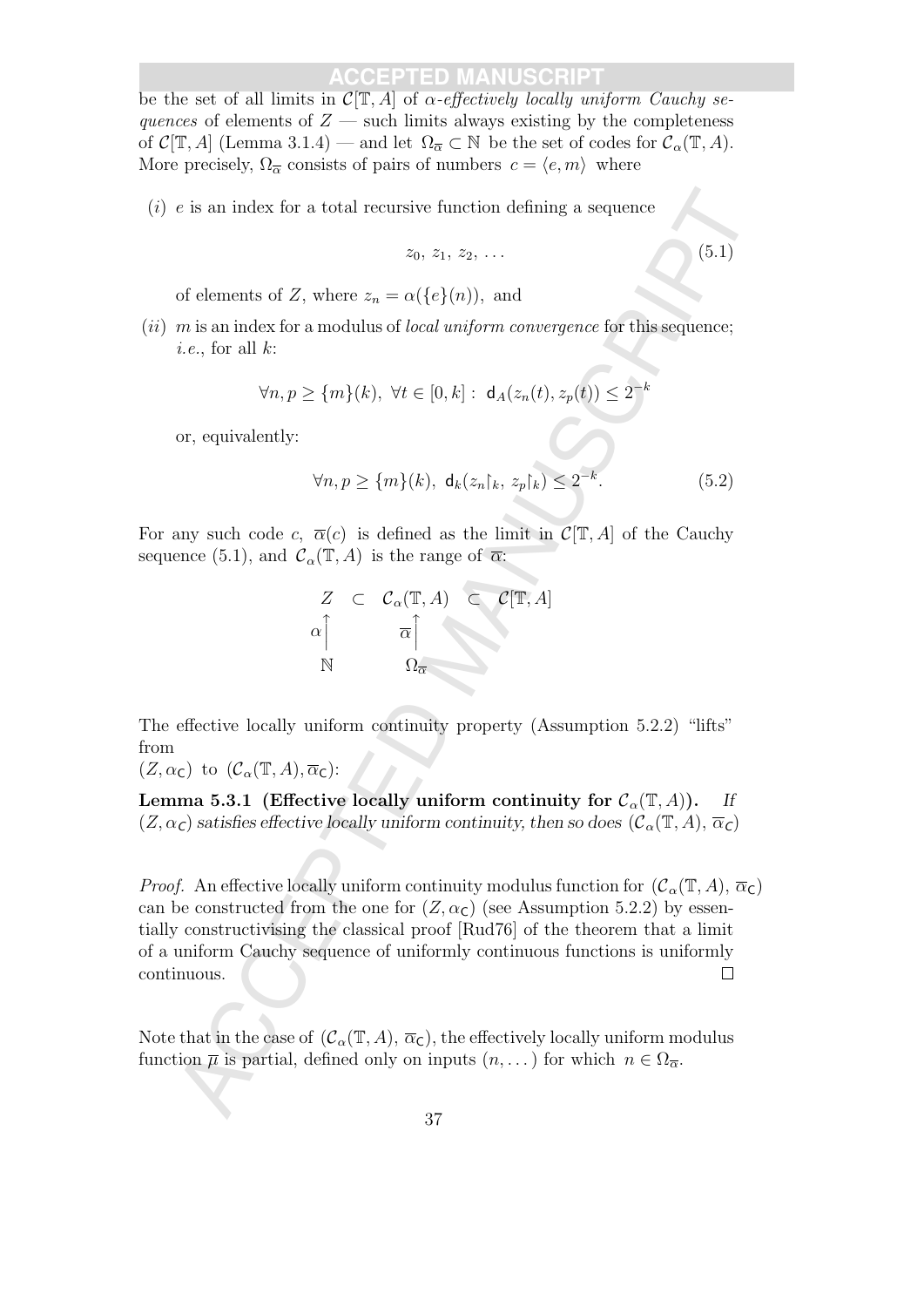5.4 Concrete computation on  $\mathcal{C}[\mathbb{T}, A]$ 

For a tuple of sorts  $\sigma = (s_1, \ldots, s_m)$ , we have the *product space* 

 $C^{\sigma} =_{df} C_{s_1} \times \cdots \times C_{s_m}$ 

and product domain

$$
\Omega^{\sigma}_{\overline{\alpha}} =_{df} \Omega_{\overline{\alpha}_{s_1}} \times \cdots \times \Omega_{\overline{\alpha}_{s_m}} \subseteq \mathbb{N}^m
$$

and define the product enumeration

$$
\overline{\alpha}^{\sigma} = (\alpha_{s_1}, \dots, \alpha_{s_m}) : \Omega_{\overline{\alpha}}^{\sigma} \rightarrow C^{\sigma}
$$

in the obvious way.

We are interested in (partial) functions on  $\mathcal{C}[\mathbb{T}, A]$  of type

$$
f: C^{\sigma} \ \rightharpoonup \ C_s.
$$

**Definition 5.4.1 (Tracking function).** Let  $f: C^{\sigma} \rightarrow C_s$ , where  $\sigma = (s_1, \ldots, s_m)$ . A function  $\varphi : \Omega_{\overline{\alpha}}^{\sigma} \to \Omega_{\overline{\alpha}_s}$  is an  $\overline{\alpha}$ -tracking function for f if the following diagram commutes:



in the sense that for all  $k \in \Omega_{\overline{\alpha}}^{\sigma}$ ,

$$
f(\overline{\alpha}^{\sigma}(k)) \downarrow \implies \varphi(k) \downarrow \wedge \varphi(k) \in \Omega_{\overline{\alpha}_s} \wedge f(\overline{\alpha}^{\sigma}(k)) = \overline{\alpha}_s(\varphi(k)).
$$

 $\label{eq:2.1} \begin{array}{l} C^{\mathcal{P}}=q\cdot C_{\eta}\times \cdots \times C_{\eta_m},\\ \text{product domain}\\ \Omega_{\overline{\alpha}}^{\mathcal{P}}=q\cdot \Omega_{\overline{\alpha}_1}\times \cdots \times \Omega_{\overline{\alpha}_m}\subseteq \mathbb{N}^n\\ \text{define the product  $\overline{\alpha}^{\mathcal{P}}=(\alpha_{i1},\ldots,\alpha_{i_m}): \Omega_{\overline{\alpha}}^{\mathcal{P}}\rightarrow C^{\mathcal{P}}\\ \text{define the product  $\overline{\alpha}^{\mathcal{P}}=(\alpha_{i1},\ldots,\alpha_{i_m}): \Omega_{$$$ **Definition 5.4.2** (Concrete computability on  $C[T, A]$ ). Suppose  $f, g_1, \ldots, g_k$ are functions on  $\mathcal{C}[\mathbb{T}, A]$  with  $\overline{\alpha}$ -tracking functions  $\varphi, \psi_1, \dots, \psi_k$  respectively. Then f is  $\overline{\alpha}$ -computable in (or relative to)  $g_1, \ldots, g_k$  iff  $\varphi$  is partially recursive in  $\psi_i, \ldots, \psi_k$ .

Remarks 5.4.3. (a) (Locally fast Cauchy sequences.) We may assume, when convenient, that the modulus of convergence for a given code is the *identity*, *i.e.*, replace  $(5.2)$  by the simpler

$$
\forall n, p \ge k : \mathsf{d}_k(z_n\upharpoonright_k, z_p\upharpoonright_k) < 2^{-k},
$$

or equivalently,

$$
\forall n > k : \mathbf{d}_k(z_n \upharpoonright_k, z_k \upharpoonright_k) < 2^{-k}, \tag{5.3}
$$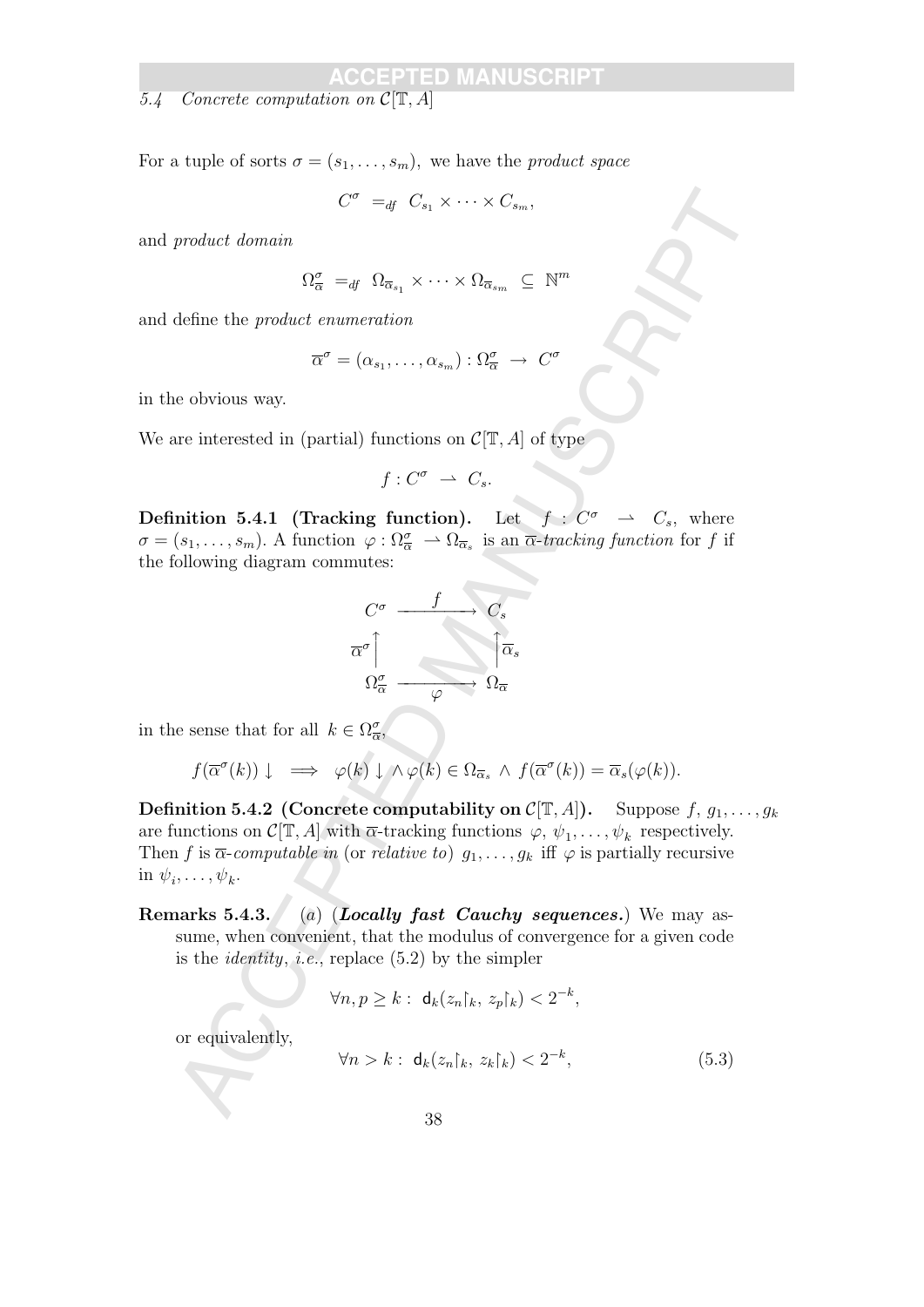because any code  $c = \langle e, m \rangle$  satisfying (5.2) can be effectively replaced by a code for the same element of  $\mathcal{C}_{\alpha}(\mathbb{T}, \mathbb{R})$  satisfying (5.3), namely  $c' = \langle e', m_1 \rangle$ , where  $m_1$  is a standard code for the identity function on N, and  ${e'}(n) = {e}(\{m\}(n)) = z_{\{m\}(n)}$ . In the case of a code  $c = \langle e, m_1 \rangle$ satisfying (5.3) (with  $\alpha({e}(n)) = z_n$ ), the sequence (5.1) is called a *locally* fast Cauchy sequence. We may then, for simplicity, call e itself the "code", and the argument of  $\overline{\alpha}$ . So we can shift between "c-codes" and "e-codes" as convenient.

(b) (**Computational closure of**  $\mathcal{C}_{\alpha}(\mathbb{T}, A)$ .) The subspace  $\mathcal{C}_{\alpha}(\mathbb{T}, A)$  is computationally closed in  $\mathcal{C}[\mathbb{T}, A]$ , in the sense that the limit of a  $\overline{\alpha}$ effectively locally uniformly Cauchy sequence of elements of  $\mathcal{C}_{\alpha}(\mathbb{T}, A)$  is again in  $\mathcal{C}_{\alpha}(\mathbb{T}, A)$ , *i.e.*,  $\mathcal{C}_{\overline{\alpha}}(\mathcal{C}_{\alpha}(\mathbb{T}, A)) = \mathcal{C}_{\alpha}(\mathbb{T}, A)$ .

There is one more assumption needed on the choice of the enumerations  $\alpha$ (specifically  $\alpha_{\mathsf{A}}$  and  $\alpha_{\mathsf{C}}$ ) from which  $\overline{\alpha}$  was constructed:

Assumption 5.4.4 ( $\Sigma$ -effectivity of  $\overline{\alpha}$ ). The basic functions of the algebra  $\mathcal{C}[\mathbb{T}, A]$ , namely  $d_A$  and eval, are  $\overline{\alpha}$ -computable.

This is used in the proof of the following corollary, which in turn is used in the proof of Theorem 3.

Corollary 5.4.5. The function

$$
f: \mathbb{N} \times \mathcal{C}[\mathbb{T}, A]^m \times \mathcal{C}[\mathbb{T}, A]^m \rightarrow \mathbb{R}
$$

defined by

$$
f(k, \boldsymbol{u}, \boldsymbol{v}) = \mathsf{d}_k(\boldsymbol{u}, \boldsymbol{v})
$$

is  $\overline{\alpha}$ -computable.

*Proof.* It is required to find,  $\overline{\alpha}$ -effectively and uniformly in k,

$$
\sup_{0\leq t\leq k}\mathsf{d}_A(\boldsymbol{u}(t),\boldsymbol{v}(t)).
$$

satistying (0.5) (with  $\alpha(\mathbf{r}(t)W) = z_{s,t}$ , the settentic of the radio factor of  $\mathbf{r}(t)$  and the argumeteric match and the argumeteric of  $\mathbf{r}(t)$ ,  $\mathbf{r}(t)$  as convenient.<br>
so convenient of  $\overline{\alpha}$ , So we can shi For this we can follow the technique of [PER89] (Chapter 0, Theorem 7) using the effective locally uniform continuity of  $u$  and  $v$ . By Assumption 5.4.4 the function  $d_A$  in the above expression is  $\overline{\alpha}$ -computable, as is the function eval $^m(\boldsymbol{u},t) =_{df} \boldsymbol{u}(t)$ .

**Example 5.4.6 (Concrete computation on**  $\mathcal{C}[\mathbb{T}, \mathbb{R}]$ **).** Consider, in particular, the case that the metric space A is R. As stated above, for  $\alpha_A$  we would take the same as  $\alpha_{\mathsf{R}}$ , *i.e.*, a standard enumeration of the rationals.

As an example of a countable and locally uniformly dense subset of  $\mathcal{C}[\mathbb{T}, \mathbb{R}],$ take  $Z = ZZ$ , the set of all continuous rational "zigzag functions" from  $\mathbb T$  to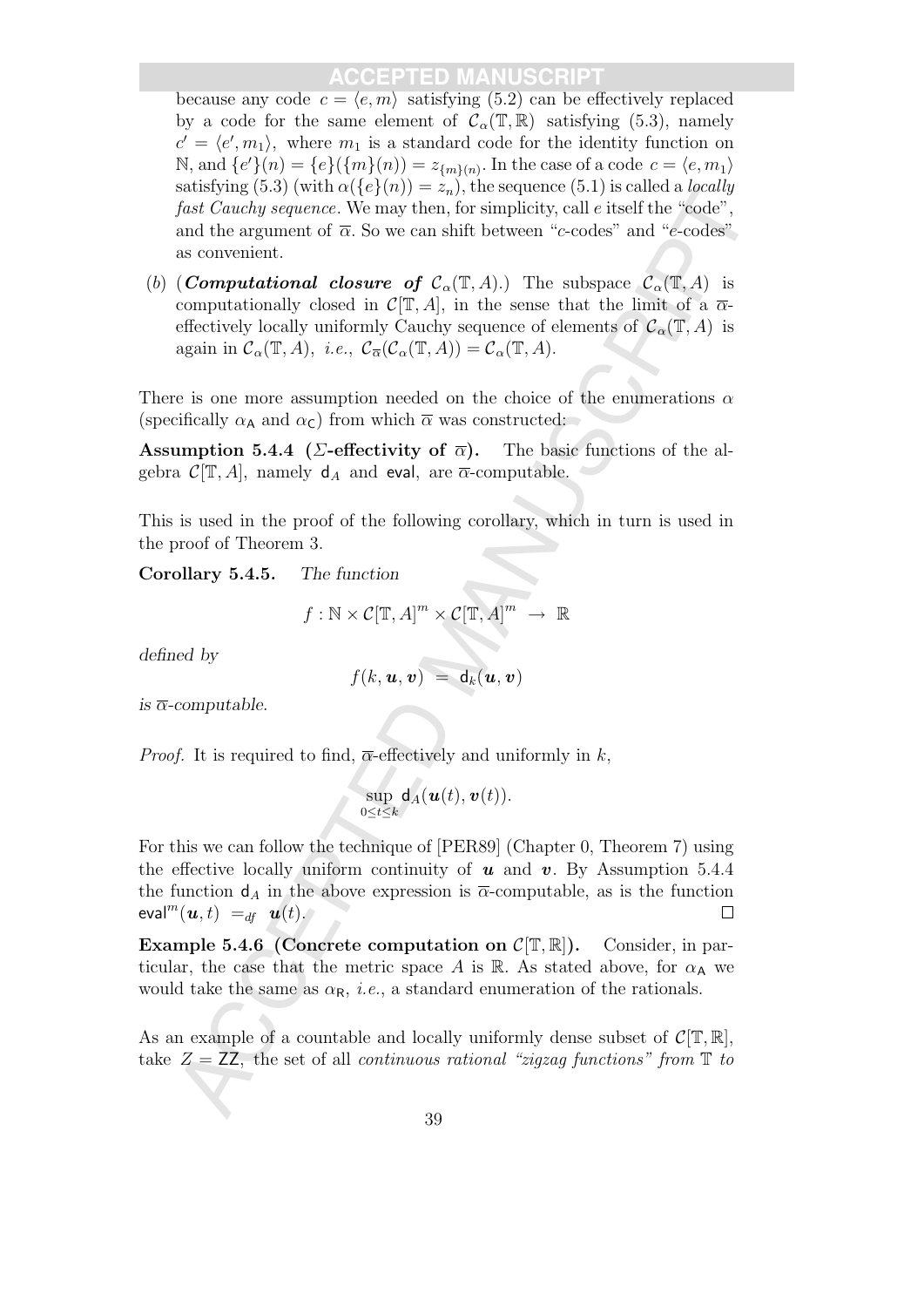

FIGURE 10. Zigzag function (points  $p_1, \ldots, p_7$  are rational)

 $\mathbb R$  with finite support, a typical example of which is shown in Figure 10, where we require that the starting and turning points  $(p_1, \ldots, p_7)$  in the figure) have rational coordinates, and which are zero from some point on  $(p_7$  in the figure).

It is clear that the set  $ZZ$ , under any reasonable enumeration  $\alpha_{\mathsf{C}}$ , satisfies the effective locally uniform continuity assumption (5.2.2). Also, the enumeration  $\overline{\alpha}$  derived from  $\alpha$  is clearly *Σ*-effective (Assumption 5.4.4).

Note that we could have used, as our starting point, the set of polynomial functions of  $t$  with rational coefficients. This would produce the same set  $\mathcal{C}_{\alpha}(\mathbb{T}, \mathbb{R})$  of computable elements of  $\mathcal{C}[\mathbb{T}, \mathbb{R}].$ 

### 5.5 Relative concrete computability of functions defined by analog networks

Given a network N as in §2.3, we want to show that the network function  $\Phi^N$ is  $\overline{\alpha}$ -computable relative to the module functions, provided it is contracting at the parameter and stream inputs.

For this we need a constructive concept of contraction, namely that a contraction modulus  $\lambda < 1$  can be found *effectively* in the parameters **c** and stream inputs  $\boldsymbol{x}$ .

Definition 5.5.1 (Effectively contracting network). Given a subset  $U \subseteq A^r \times C[\mathbb{T},A]^p$ , the network N is  $(\overline{\alpha})$ -effectively contracting on U if a contraction modulus  $\lambda_{c,x}$  can be found  $\overline{\alpha}$ -effectively in  $(c, x) \in U$ .

This means that there is a recursive partial function  $\varphi : \mathbb{N}^r \times \mathbb{N}^p \to \mathbb{N}$  which  $\overline{\alpha}$ -tracks  $\lambda_{c,x}$  as a function of  $(c, x)$  restricted to U.

Note that this is certainly the case with the two case studies in Section 4. In Case Study 1, for example, a value for  $\lambda$  can be found effectively in the parameters  $M, K, D$  (and independent of the input stream f), by equation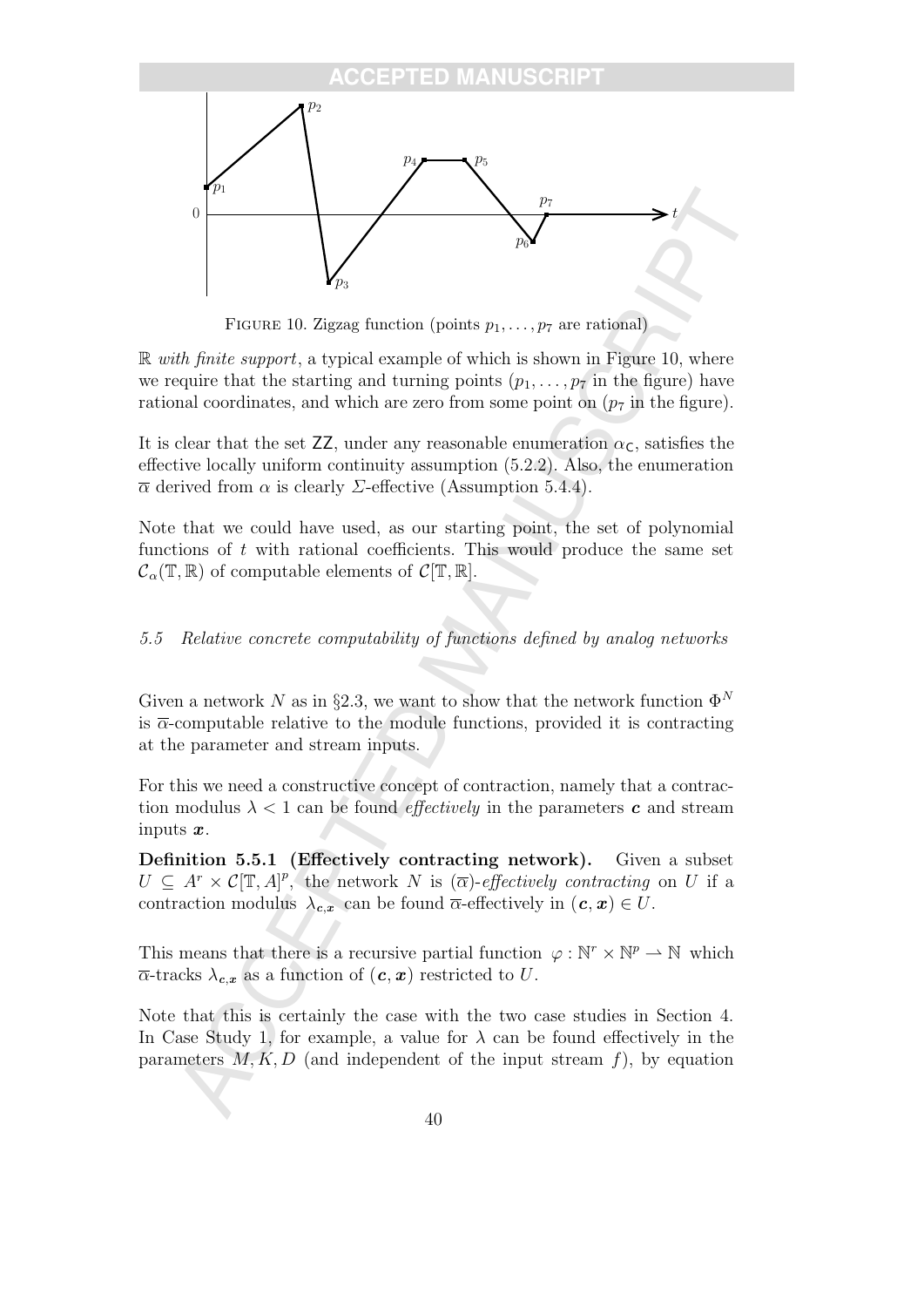(4.8), in the region

$$
U =_{df} \{ (M, K, D) \in \mathbb{R}^3 \mid M > \max(K, D) \}.
$$

Similarly for Case Study 2.

We want to prove the following.

any for Case Study 2.<br>
ware to following.<br>
ware the following external as suppose the network N satisfies the condition **Caus**, the<br>
network size  $(X, \alpha_A)$  and  $(Z, \alpha_C)$  are dense in A and  $C[\Gamma, A]$  respectively.<br>  $(\epsilon)$  sati **Theorem 3.** Suppose the network N satisfies the condition **Caus**, the enumerated sets  $(X, \alpha_A)$  and  $(Z, \alpha_C)$  are dense in A and  $\mathcal{C}[\mathbb{T}, A]$  respectively,  $(Z, \alpha_C)$  satisfies effective local uniform continuity, and  $\overline{\alpha}$  is  $\Sigma$ -effective. Suppose also N is  $\overline{\alpha}$ -effectively contracting on  $U \subseteq A^r \times C(\mathbb{T}, A)^p$ . Then the network function

$$
\Phi^N : A^r \times \mathcal{C}[\mathbb{T}, A]^p \ \rightharpoonup \ \mathcal{C}[\mathbb{T}, A]^q
$$

is defined (at least) on U, and is  $\overline{\alpha}$ -computable relative to the module functions of N. Hence if the module functions are  $\bar{\alpha}$ -computable, then  $\Phi^N$  is  $\bar{\alpha}$ computable.

 $\overline{c}$ . From now on, by "computable" we mean  $\overline{\alpha}$ -computable.

Consider, then, a network N satisfying **Caus**, and enumerations  $\overline{\alpha}$  of  $\mathcal{C}[\mathbb{T}, A]$ satisfying effective local uniform continuity and  $\Sigma$ -effectivity. Recall the definitions and notation in §3.2.

Lemma 5.5.2. The composition of two computable functions is computable.

Lemma 5.5.3. The function

$$
\Psi^N: A^r \times \mathcal{C}[\mathbb{T}, A]^p \times \mathcal{C}[\mathbb{T}, A]^{m-p} \rightarrow \mathcal{C}[\mathbb{T}, A]^{m-p}
$$

defined by

$$
\Psi^N(\boldsymbol{c}, \boldsymbol{x}, \boldsymbol{u}) \; = \; \Psi^N_{\boldsymbol{c}, \boldsymbol{x}}(\boldsymbol{u}) \; = \; (\mathsf{F}_{p+1}(\boldsymbol{u}_1, \boldsymbol{c}_1), \ldots, \mathsf{F}_{m}(\boldsymbol{u}_m, \boldsymbol{c}_m))
$$

(*cf.* (3.10), (3.11)) is computable relative to  $F_1, \ldots, F_m$ .

We need an effective version of the notion of locally uniform Cauchy sequence (Definition 3.1.1).

Definition 5.5.4 (Effectively locally uniform Cauchy sequence). A sequence  $(\boldsymbol{u}_0, \boldsymbol{u}_1, \boldsymbol{u}_2, \ldots)$  of elements of  $C[\mathbb{T}, A]^p$  is effectively locally uniformly Cauchy if there is a recursive function  $\nu : \mathbb{N} \to \mathbb{N}$  such that for all k and all  $m, n \ge \nu(k)$ ,  $d_k(\boldsymbol{u}_m, \boldsymbol{u}_n) \le 2^{-k}$ .

Lemma 5.5.5. Let

$$
f: A^r \times C[\mathbb{T}, A]^m \times \mathbb{N} \ \rightharpoonup \ C[\mathbb{T}, A]
$$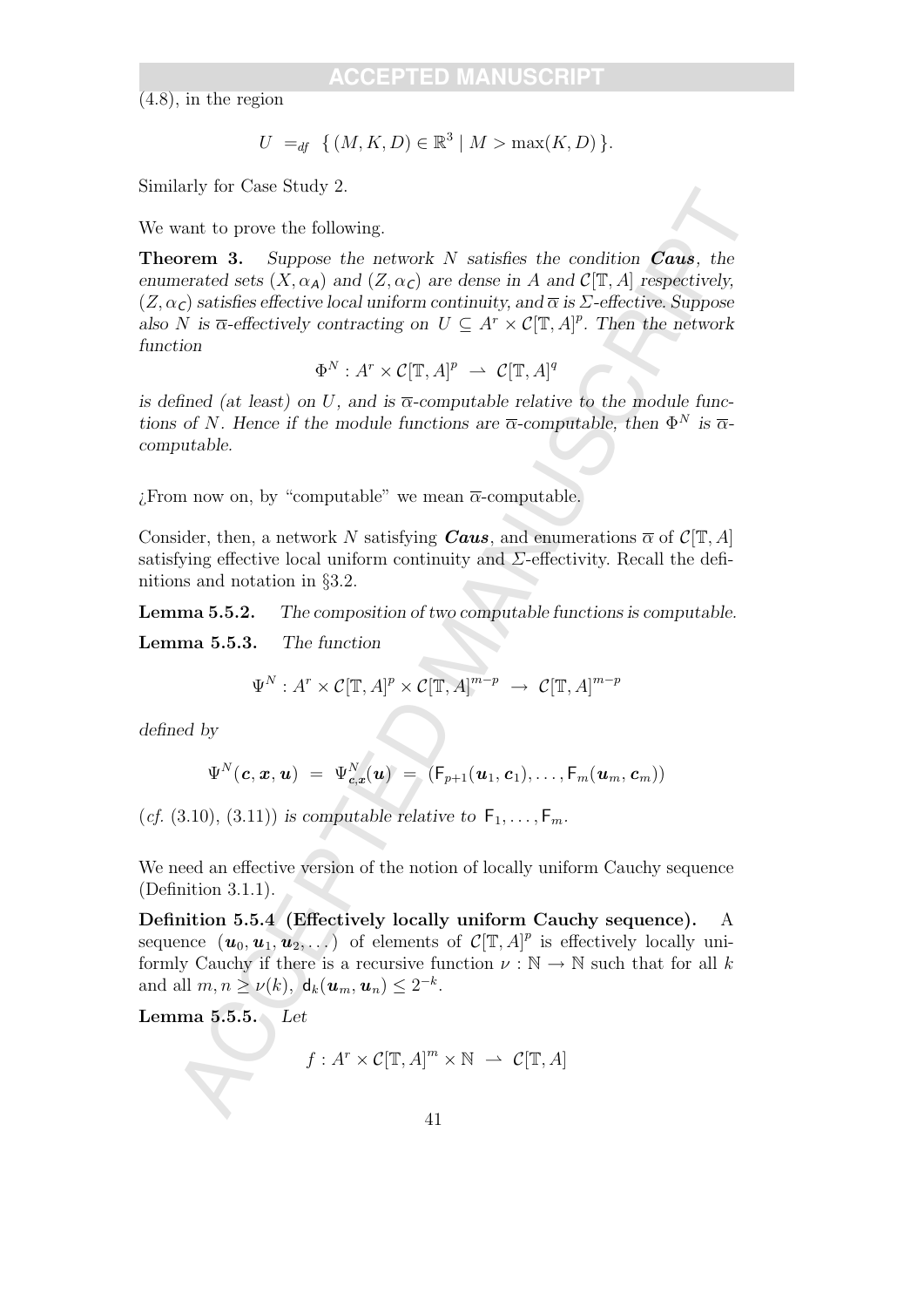be a function such that for all  $(c, x) \in U \subseteq A^r \times C[\mathbb{T}, A]^m$  and all n,  $f(c, x, n) \downarrow$ , and for all  $(c, x) \in U$  the sequence

$$
f(\boldsymbol{c},\boldsymbol{x},0),\ f(\boldsymbol{c},\boldsymbol{x},1),\ f(\boldsymbol{c},\boldsymbol{x},2),\ \ldots
$$

of elements of  $C[\mathbb{T}, A]$  is effectively locally uniformly Cauchy. Define

$$
g: A^r \times C[\mathbb{T}, A]^m \ \rightharpoonup \ C[\mathbb{T}, A]
$$

by

$$
g(\boldsymbol{c},\boldsymbol{x}) \ \simeq \ \lim_n f(\boldsymbol{c},\boldsymbol{x},n).
$$

Then g is defined (at least) on U, and if f is computable, then so is g.

Proof. Essentially, one takes a "diagonal sequence" of approximations of the sequence  $f(c, x, n)$  for  $n = 0, 1, 2, \ldots$  (as in the proof of Remark 5.4.3(b)).  $\Box$ 

Recall now that the network function

with 
$$
\Phi^N: A^r \times C[\mathbb{T}, A]^p \to C[\mathbb{T}, A]^q,
$$

$$
\Phi^N(\mathbf{c}, \mathbf{x}) \downarrow \mathbf{y} \quad \text{(say)},
$$

assuming  $(c, x) \in U$ , is obtained from the fixed point u of the function

$$
\Psi_{c,x}^N : \mathcal{C}[\mathbb{T},A]^{m-p} \ \rightharpoonup \ \mathcal{C}[\mathbb{T},A]^{m-p},
$$
  
*i.e.*, 
$$
\Psi_{c,x}^N(\boldsymbol{u}) = \boldsymbol{u}
$$

since for a given input  $(c, x) \in U$ , the output y of  $\Phi^N$  is just a sub-tuple of this fixed point  $u$ .

So it is sufficent to show that the function from  $(c, x) \in U$  to this u is computable (relative to the module functions) — or, as we will express it,  $\boldsymbol{u}$ is computable in  $(c, x)$  (relative to the module functions).

Now consider the sequence of stream tuples  $u_n$ , defined in the proof of Theorem 1, taking  $f = \Psi_{c,x}^N$ , for some  $(c, x) \in U$ .

(1) The streams  $u_n$  are computable in  $(c, x)$ , for all n. This is shown by induction on n:

**Basis.** For  $n = 0$ , this is clear: take for  $u_0$  any stream with a computable constant value.

contains of  $C(\mathbb{T}, A]$  is effectively locally uniformly Cauchy. Define<br>  $g: A^r \times C(\mathbb{T}, A]^m \to C(\mathbb{T}, A)$ <br>  $g(c, x) \simeq \lim_{\epsilon} f(c, x, n)$ .<br>
a is defined (at least) on U, and if f is computable, then so is g.<br>
f. Essentially, one tak **Induction step.** Suppose  $u_n$  is computable in  $(c, x)$  (relative to the module functions). Then  $\mathbf{u}_{n+1} = \Psi_{c,x}^{N}(\mathbf{u}_n)$  is also computable in  $(c, x)$  (relative to the module functions) by Lemmas 5.5.3 and 5.5.2.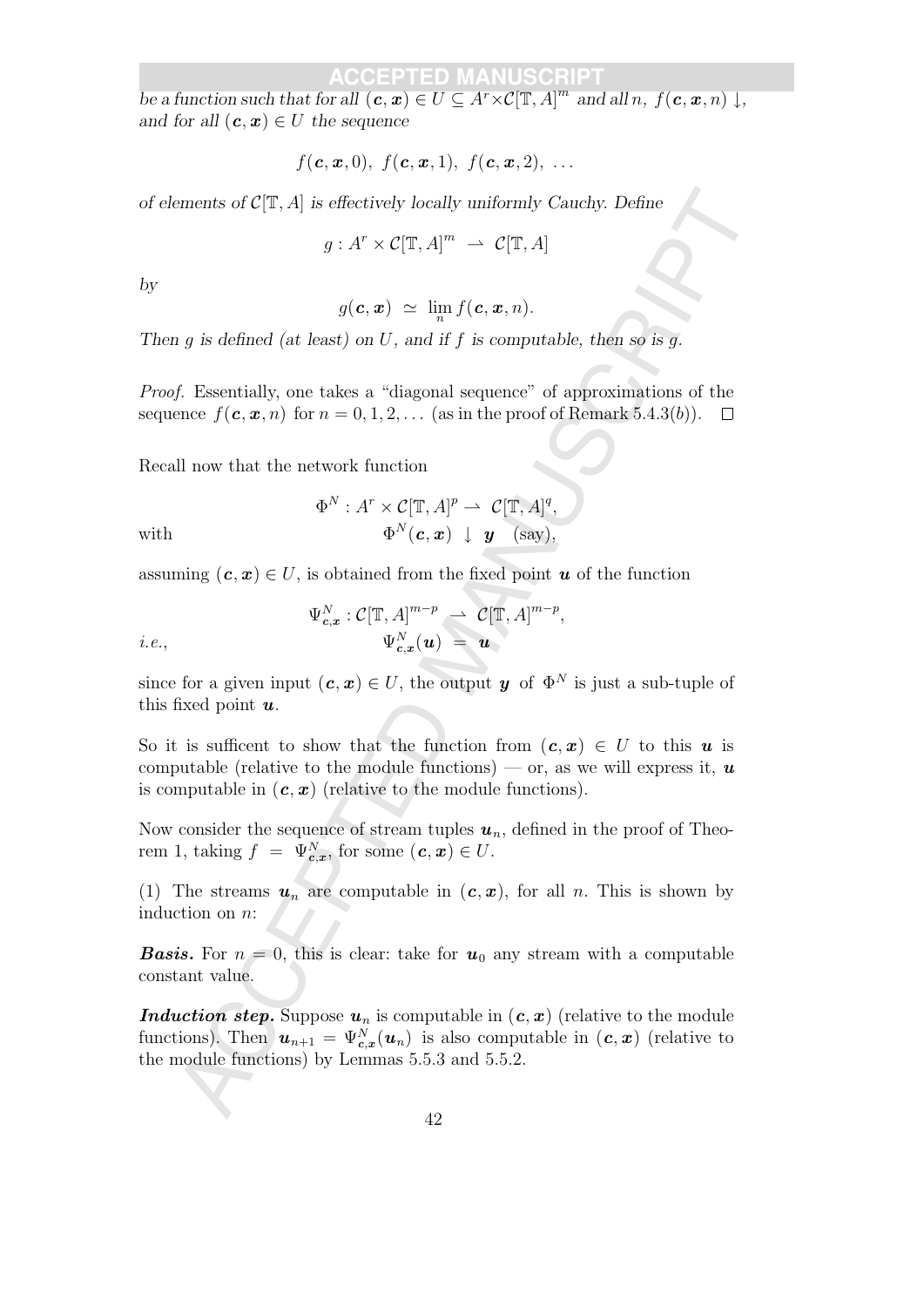*y* at  $(x, y)$  tetanive to the modula unitarial of the sequence, which is the disord point of the emmin 5.5.5, the limit *u* of this sequence, which is the disord point of the limit).<br>
Leaving  $\Psi_{x, y}^{\lambda}$  as desired, is (2) Further,  $(\mathbf{u}_n)$  is an *effectively* locally uniform Cauchy sequence. This is because, by assumption, a value for the contraction modulus  $\lambda$  can be found effectively in  $(c, x) \in U$ . Hence a value for N in the inequality (3.8), as a witness to the local uniform convergence of this sequence, can be found *effec*tively in  $(c, x)$  (relative to the module functions) by Corollary 5.4.5. Hence, by Lemma 5.5.5, the limit  $u$  of this sequence, which is the fixed point of the function  $\Psi^N_{c,x}$  as desired, is also computable in  $(c, x)$  (relative to the module functions).

This completes the proof of Theorem 3.

### 5.6 Concrete computability of module functions

We show that various standard module functions on  $\mathcal{C}[\mathbb{T}, \mathbb{R}]$  are  $\overline{\alpha}$ -computable.

- The identity function
- Addition
- Multiplication by a constant

These are all obvious.

• Integration. This is the interesting case. Suppose

$$
\mathsf{F}(u, c) = v, \quad \text{where} \quad v(t) = \left(\int_0^t u\right) + c.
$$

By the effective locally uniform continuity assumption (5.2.2, Version 2) for  $\alpha_{\mathsf{C}}$ , applied to  $\overline{\alpha}_{\mathsf{C}}$  by Lemma 5.3.1, let  $\mu$  be the effective locally uniform continuity modulus function for  $\mathcal{C}[\mathbb{T}, \mathbb{R}]$ . Define

$$
g: \mathcal{C}[\mathbb{T},\mathbb{R}]\times \mathbb{N} \to \mathcal{C}[\mathbb{T},\mathbb{R}]
$$

by

$$
g(u,n) = v_n,
$$

where  $v_n(t)$  is the Riemann sum for u from 0 to t, using rectangles of width  $\leq 2^{-\mu(e,2n)}$ , where *e* is a code for *u*. Then

$$
d_n(v_n, v) \leq 2^{-2n} \cdot n \ < \ 2^{-n},
$$

and so  $(v_n)$  is a locally fast Cauchy sequence, with limit v. Since g is easily seen to be computable, so is F, by Lemma 5.5.5.

It follows that all the module functions in the case studies in Section 4 are computable. Combining this with Theorem 3, we conclude that the functions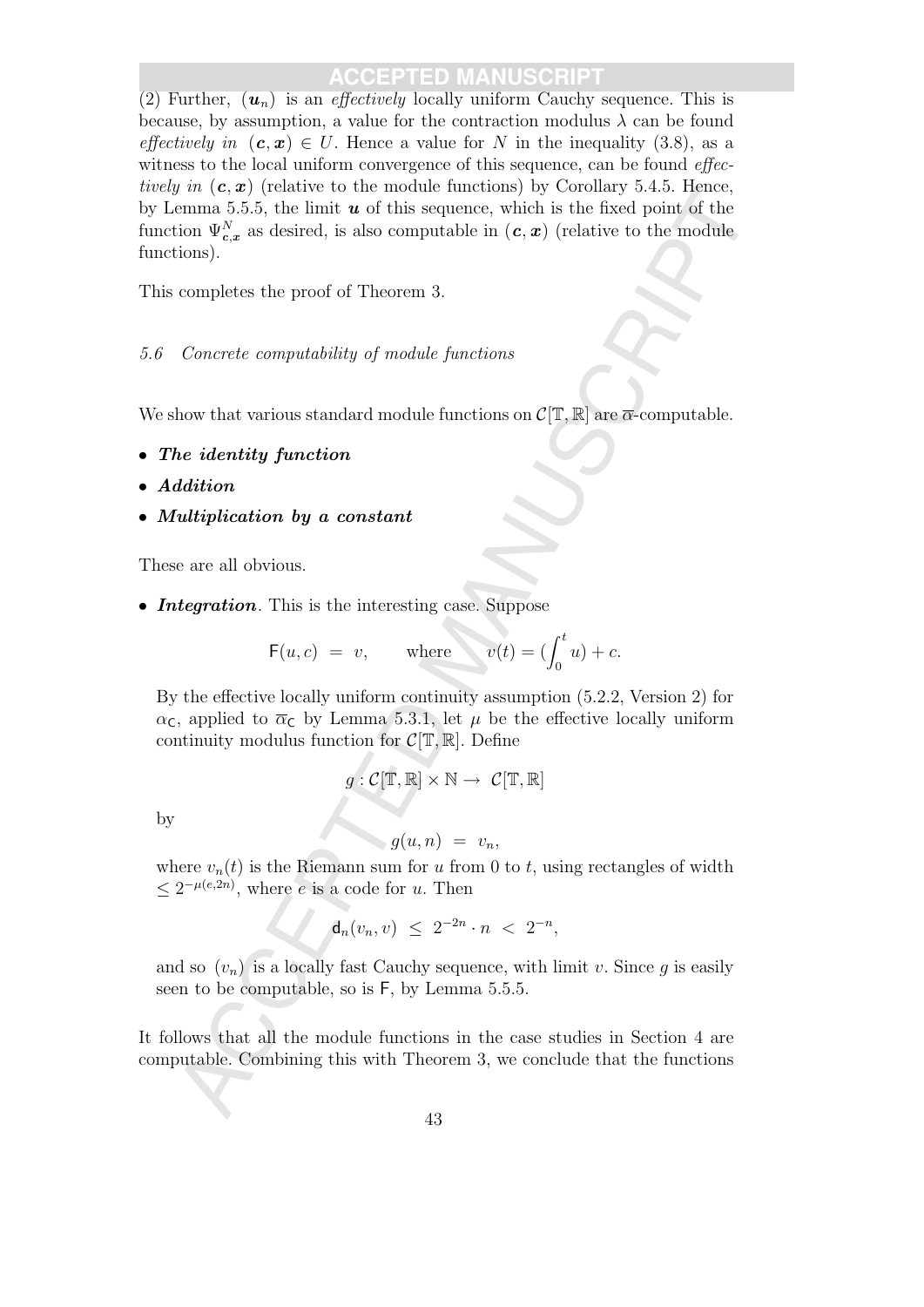which solve the network equations in these two case studies are computable.

### 6 Concluding Remarks

contemporary literature is focussed on mathematically modelling anamonputation and characterising its computational power, commonly using<br>eas to define classes of functions on the real numbers. The base functions<br>exchense The contemporary literature is focussed on mathematically modelling analog computation and characterising its computational power, commonly using schemes to define classes of functions on the real numbers. The base functions of the schemes are normally the traditional functions of analog computation (adders, integrators etc.).

Our network models, involving arbitrary processing units on arbitrary data in continuous time, are new. They emphasise the fundamental role of a physical technology on which analog computation is based.

### 6.1 What is analog computation?

A comprehensive model of analog computation should cover these six aspects:

- 1. Identifying the motivating problem P.
- 2. Specifying the problem  $P$  by a system  $E$  of differential equations.
- 3. Designing a network  $N$  from  $P$  to solve  $E$ .
- 4. Calculating conditions on the data and parameters of P to ensure good experimental behaviour of N.
- 5. Constructing an analog machine M from N using a particular technology.
- 6. Using the machine M for measurements/experimental procedures.

Our network model concentrates on aspects 3 and 4, though in our case studies in Section 4 we consider aspects 1 and 2, and comment upon the implementation aspects 5 and 6.

### 6.2 Problems about networks, related to the present research

Several questions and problems concerning analog networks are left open:

1. The modules of our theory are essentially "black boxes". For the module functions, it turned out (surprisingly?) that we did not need the assumption of time invariance at all. This assumption, as well as causality (which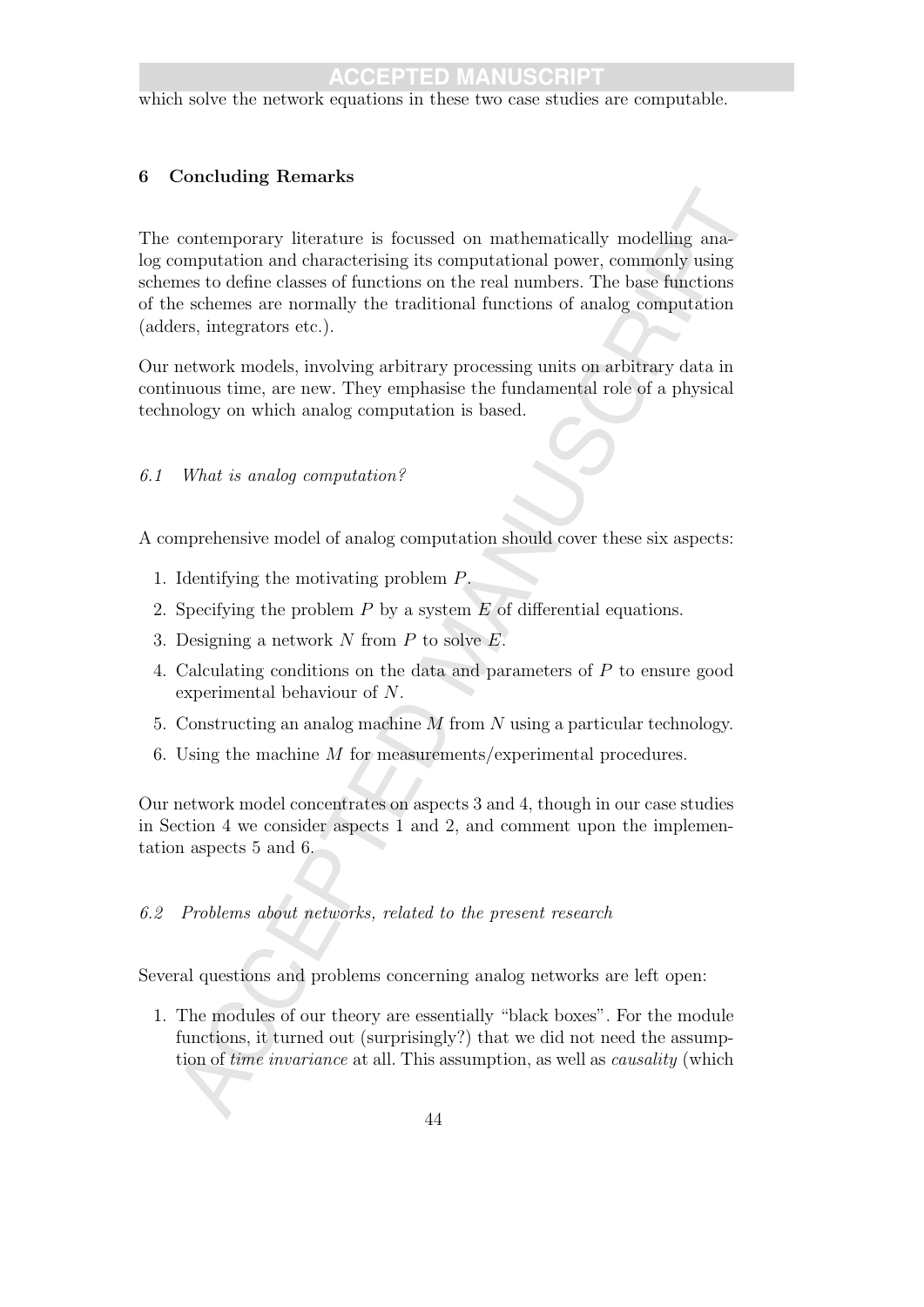we did need) are both satisfied by the standard module functions listed in §5.6, and are common in dynamical system theory [Hay89,OW97]. What is the significance of such assumptions — or their absence — in the present setting?

- Nor did we need the assumption of contravity of the modules for the contrinuity of the modules from the modules from the contrinuity (part (a) of Theorem 2), only for its contrinuity (part (b). Again, this assumption is s 2. Nor did we need the assumption of continuity of the modules for the existence of the network function (part  $(a)$  of Theorem 2), only for its continuity (part $(b)$ ). Again, this assumption is satisfied by the standard module functions listed in §5.6. Note also that the input and output streams are continuous. The interest of all this is related to Hadamard's principle (as already noted in Remark 3.3.2). What happens if we weaken our continuity assumption for modules — or for streams — by postulating, for example, piecewise continuous streams? This is a common natural phenomenon: consider phase changes in thermodynamics.
- 3. What is the consequence of allowing
	- (a) module functions that are partial or many-valued?
	- (b) partial streams?
- 4. Find reasonable conditions, other than the contraction property, that guarantee "good behaviour" of these networks.
- 5. Characterise the networks that produce all (and only) concretely computable functions on  $\mathcal{C}[\mathbb{T}, A]$ .

To the above technical questions can be added one of a more conceptual nature:

6. How can we be certain that our constructed solution, as the fixed point of a certain function, indeed represents the behaviour of the network N  $\sim$  or, for that matter, that N faithfully represents the original physical system P? Eugene Wigner's celebrated paper [Wig60] may be relevant here, at least for the first question.

### 6.3 General problems concerning analog computation

Widening our considerations from networks to other paradigms of analog computation, we have the following two general problems, complementing the two questions about analog technology given in the Introduction:

1. Classification of analog models: Classify the disparate models of analog computation, by establishing equivalences or inequivalences between them.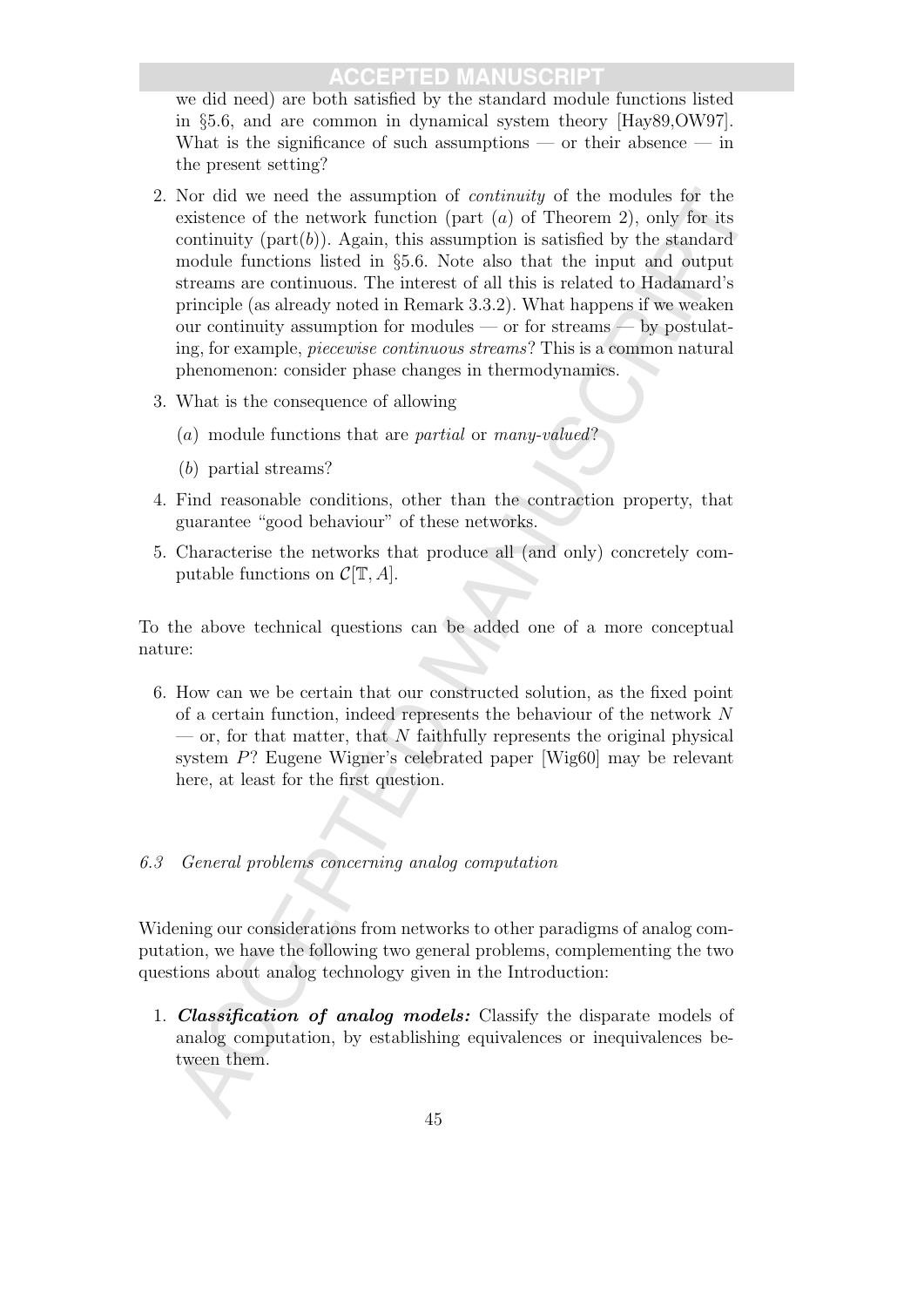This would seem to require a substantial research programme. In addition to schemes [Moo96] and systems of differential equations [Sha41,PE74] there are models with quite different motivations. For example, a generalisation of the theory of finite state automata to continuous time has been proposed by Trakhtenbrot, Rabinovich and others [Tra66,RT98,Rab03], which features data signals modelled by piecewise constant functions. In addition, there are models of continuous neural nets that are relevant for any general theory of analog computation [Cul91]. Finally, control systems provide a wealth of theories and examples that must be considered in a comprehensive classification programme [Son90].

2. **Technology integration:** How can analog and digital models be integrated, either in hybrid systems, or in analog implementations of digital systems, or in digital implementations of analog systems?

We conclude with a question of a more speculative or philosophical nature, possibly related to question 6 of the previous subsection.

3. Given that scientific measurements produce rational numbers, how is it that such experimental procedures, applied to analog machines, can calculate functions on the real continuum?

Clearly there is a great deal to theorise about.

### References

- mannencoe, namatomean into context practices. The same standard signals modelled by piecewise constant functions. In soldition, there are east of continuous neural are state at each context for any general theory of a gen [BCGH06] O. Bournez, M.L. Campagnolo, D.S. Graça, and E. Hainry. The general purpose analog computer and computable analysis are two equivalent paradigms of analog computation. In J.Y. Cai, S.B. Cooper, and A. Li, editors, Theory and Applications of Models of Computation: Third International Conference, TAMC 2006, Beijing, China, May 15-20, 2006. Proceedings, volume 3959 of Lecture Notes in Computer Science, pages 631–643. Springer-Verlag, 2006.
- [BCGH07] O. Bournez, M.L. Campagnolo, D.S. Graça, and E. Hainry. Polynomial differential equations compute all real computable functions. Journal of Complexity, 2007. To appear.
- [Bee85] M. Beeson. Foundations of Constructive Mathematics. Springer-Verlag, 1985.
- [BSHT98] J. Blanck, V. Stoltenberg-Hansen, and J.V. Tucker. Domain representation of streams. In B. Möller and J.V. Tucker, editors, Prospects for hardware foundations, volume 1546 of Lecture Notes in Computer Science. Springer-Verlag, 1998.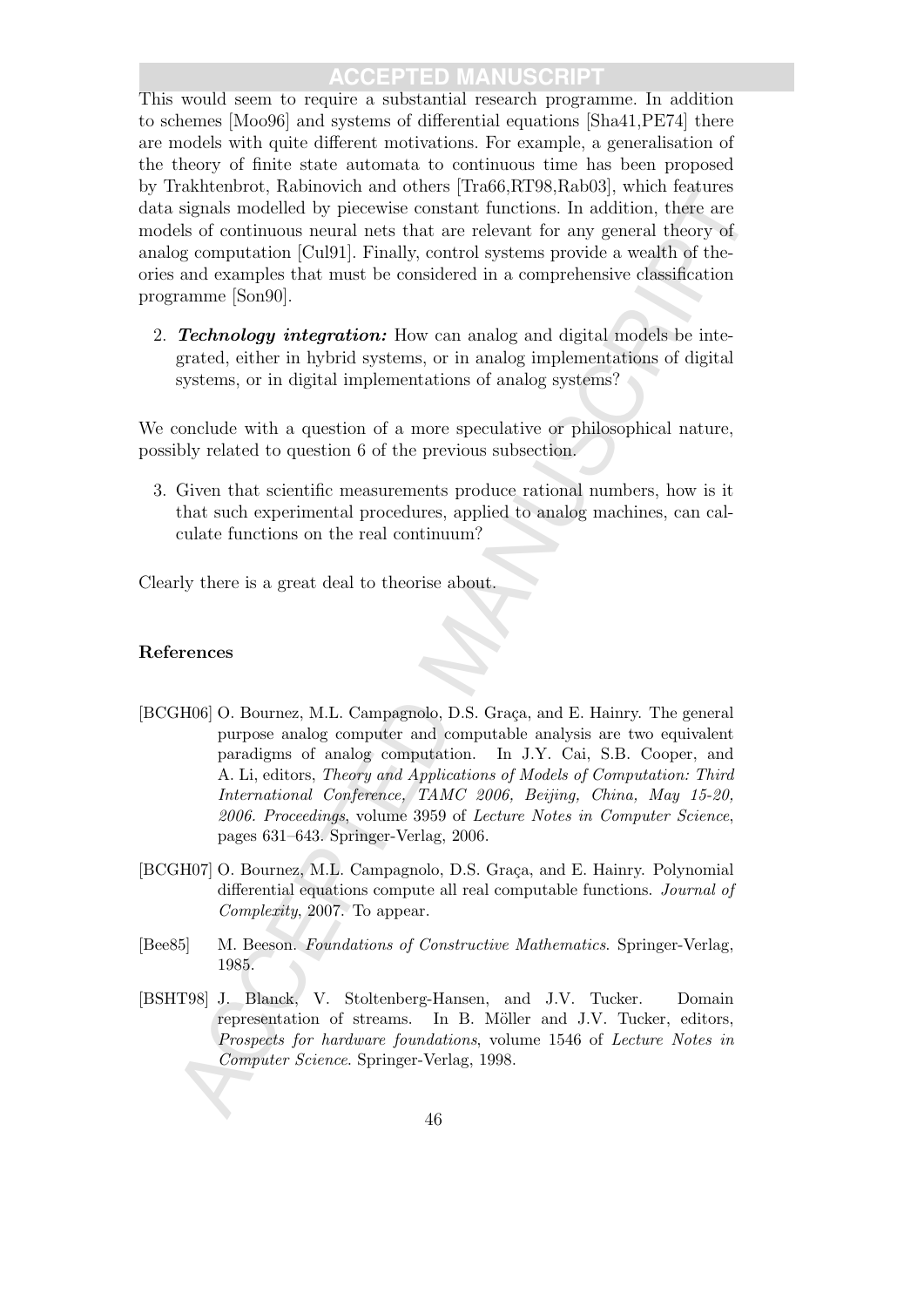- [Bus31] V. Bush. The differential analyzer. A new machine for solving differential equations. Journal of the Franklin Institute, 212:447–488, 1931.
- [CH53] R. Courant and D. Hilbert. Methods of Mathematical Physics, Vol. II. Interscience, 1953. Translated and revised from the German [1937].
- [CMC02] M. Campagnolo, C. Moore, and J.F. Costa. An analog characterization of the Grzegorczyk hierarchy. Journal of Complexity, 18:977–1000, 2002.
- [Cul91] P. Cull. Dynamics of neural nets. Trends in Biological Cybernetics, 1:331–349, 1991.
- [Eng89] R. Engelking. General Topology. Heldermann Verlag, 1989.
- [GC03] D.S. Graca and J.F. Costa. Analog computers and recursive functions over the reals. Journal of Complexity, 19:644–664, 2003.
- 202] M. Compagnolo, C. Moore, and J.F. Costa. An analog characterization of the Greegoveyk bierarchy. Journal of Completing, 18:377–1000, 2002, <br>
1 T. Cull. Dynamics of neural nets. Treads in Biological Coherentics,<br>
1-31 [GCB05] D.S. Graça, M.L. Campagnolo, and J. Buescu. Robust simulations of Turing machines with analyic maps and flows. In S.B. Cooper, B. Löwe, and L. Torenvliet, editors, New Computational Paradigms: First Conference on Computability in Europe, CiE 2005, Amsterdam, The Netherlands, June 2005: Proceedings, volume 3526 of Lecture Notes in Computer Science, pages 169–179. Springer-Verlag, 2005.
- [Gri99] E. Griffor, editor. Handbook of Computability Theory. North Holland, 1999.
- [Had52] J. Hadamard. Lectures on Cauchy's Problem in Linear Partial Differential Equations. Dover, 1952. Translated from the French [1922].
- $[Had64]$  J. Hadamard. La Théorie des Équations aux Dérivées Partielles.  $Éditions$  Scientifiques, 1964.
- [Har50] D. Hartree. Calculating machines and instruments. Cambridge University Press, 1950.
- [Hay89] S. Haykin. An introduction to analog and digital communications. John Wiley & Sons, 1989.
- [Hol96] P.A. Holst. Svein Rosseland and the Oslo Analyzer. IEEE Annals in the History of Computing, 18:16–26, 1996.
- [HTT88] K.M. Hobley, B.C. Thompson, and J.V. Tucker. Specification and verification of synchronous concurrent algorithms: a case study of a convoluted algorithm. In G. Milne, editor, The Fusion of Hardware Design and Verification (Proceedings of IFIP Working Group 10.2 Working Conference), pages 347–374. North Holland, 1988.
- [Hyn70] D.E. Hyndman. Analog and Hybrid Computing. Pergamon Press, 1970.
- [Joh96] M. Johansson. Early analog computers in Sweden with examples from Chalmers University of Technology and the Swedish aerospace industry. IEEE Annals in the History of Computing, 18:27–33, 1996.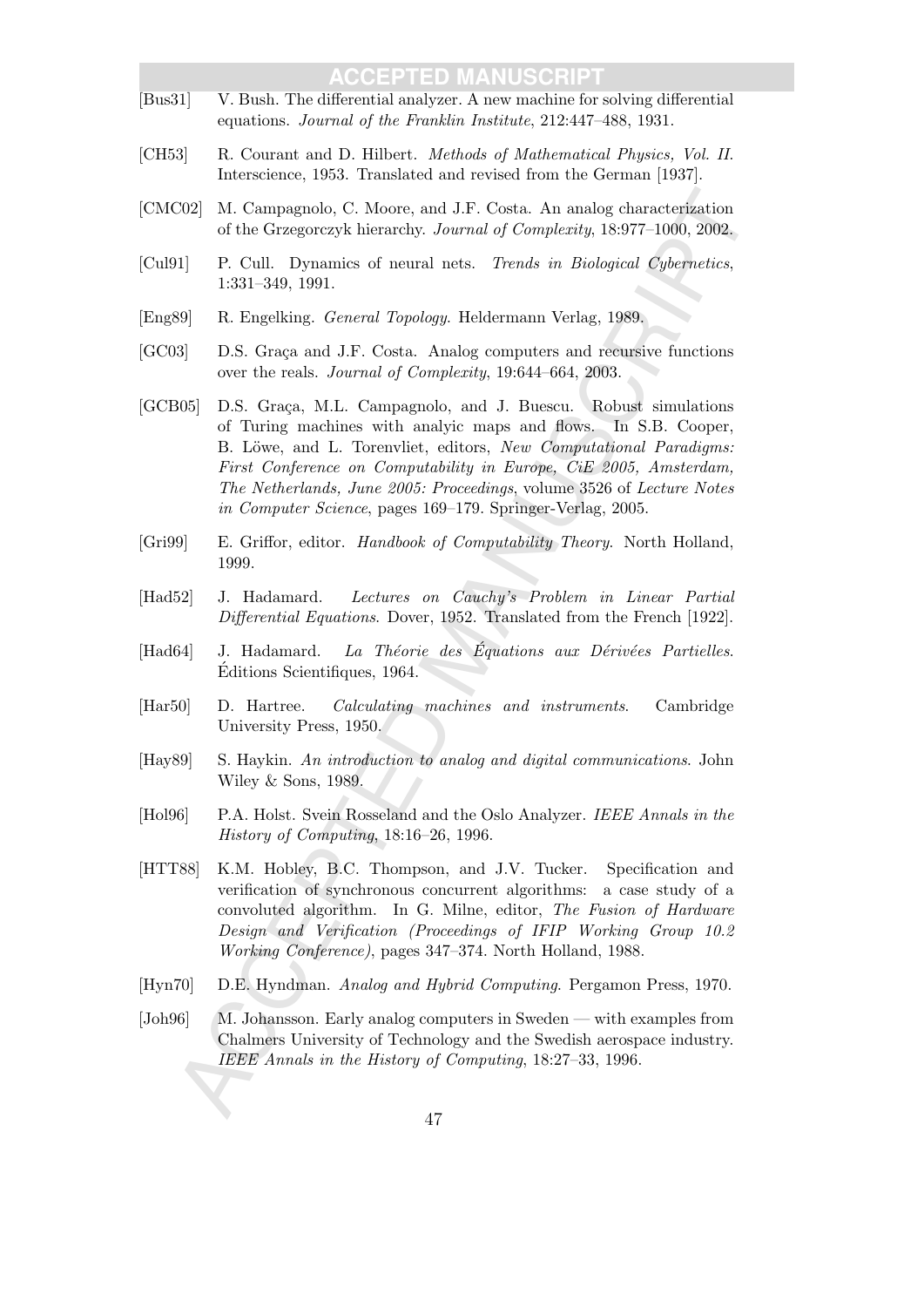- [Kle52] S.C. Kleene. Introduction to Metamathematics. North Holland, 1952.
- [LR87] L. Lipshitz and L.A. Rubel. A differentially algebraic replacement theorem. Proceedings of the American Mathematical Society, 99(2):367 – 372, 1987.
- [MC04] J. Mycka and J.F. Costa. Real recursive functions and their hierarchy. Journal of Complexity, 20:835–857, 2004.
- [Moo96] C. Moore. Recursion theory on the reals and continuous time computation. Theoretical Computer Science, 162:23–44, 1996.
- [Myr95] W.C. Myrvold. Computability in quantum mechanics. In W. DePauli-Schimanovich, E. Köhler, and F. Stadler, editors, The Foundational Debate: Complexity and Constructivity in Mathematics and Physics, pages 33–46. Kluwer, 1995.
- [OW97] A.V. Oppenheim and A.S. Willsky. Signals and Systems (2nd ed.). Prentice Hall, 1997.
- [PE74] M.B. Pour-El. Abstract computability and its relation to the generalpurpose analog computer. Journal of the American Mathematical Society, 199:1–28, 1974.
- [PER89] M.B. Pour-El and J.I. Richards. Computability in Analysis and Physics. Springer-Verlag, 1989.
- [Puc96] S. Puchta. On the role of mathematics and mathematical knowledge in the invention of Vannevar Bush's early analog computers. IEEE Annals in the History of Computing, 18:49–56, 1996.
- [Rab03] A. Rabinovich. Automata over continuous time. Theoretical Computer Science, 300:331–363, 2003.
- [Roy63] H.L. Royden. Real Analysis. Macmillan, 1963.
- 34 J. Myckia and J.F. Costa. Real recursive functions and their hierarchy.<br>
Journal of Completatin, 20:835 857, 2004.<br>
166 C. Moore. Recension theory on the reals and continuous time<br>
computation. The<br>ortical Computer's c [RT98] A. Rabinovich and B.A. Trakhtenbrot. From finite automata toward hybrid systems. In L. Brim, J. Gruska, and J. Zlatuska, editors, Proceedings of the 23rd International Symposium on Mathematical Foundations of Computer Science (MFCS'98), Brno, Czech Republic, August 1998, volume 1450 of Lecture Notes in Computer Science, pages 411–422. Springer-Verlag, 1998.
- [Rud76] W. Rudin. Principles of Mathematical Analysis (3rd ed.). McGraw-Hill, 1976.
- [Sha41] C Shannon. Mathematical theory of the differential analyser. Journal of Mathematics and Physics, 20:337–354, 1941.
- [SHT99] V. Stoltenberg-Hansen and J.V. Tucker. Concrete models of computation for topological algebras. Theoretical Computer Science, 219:347–378, 1999.